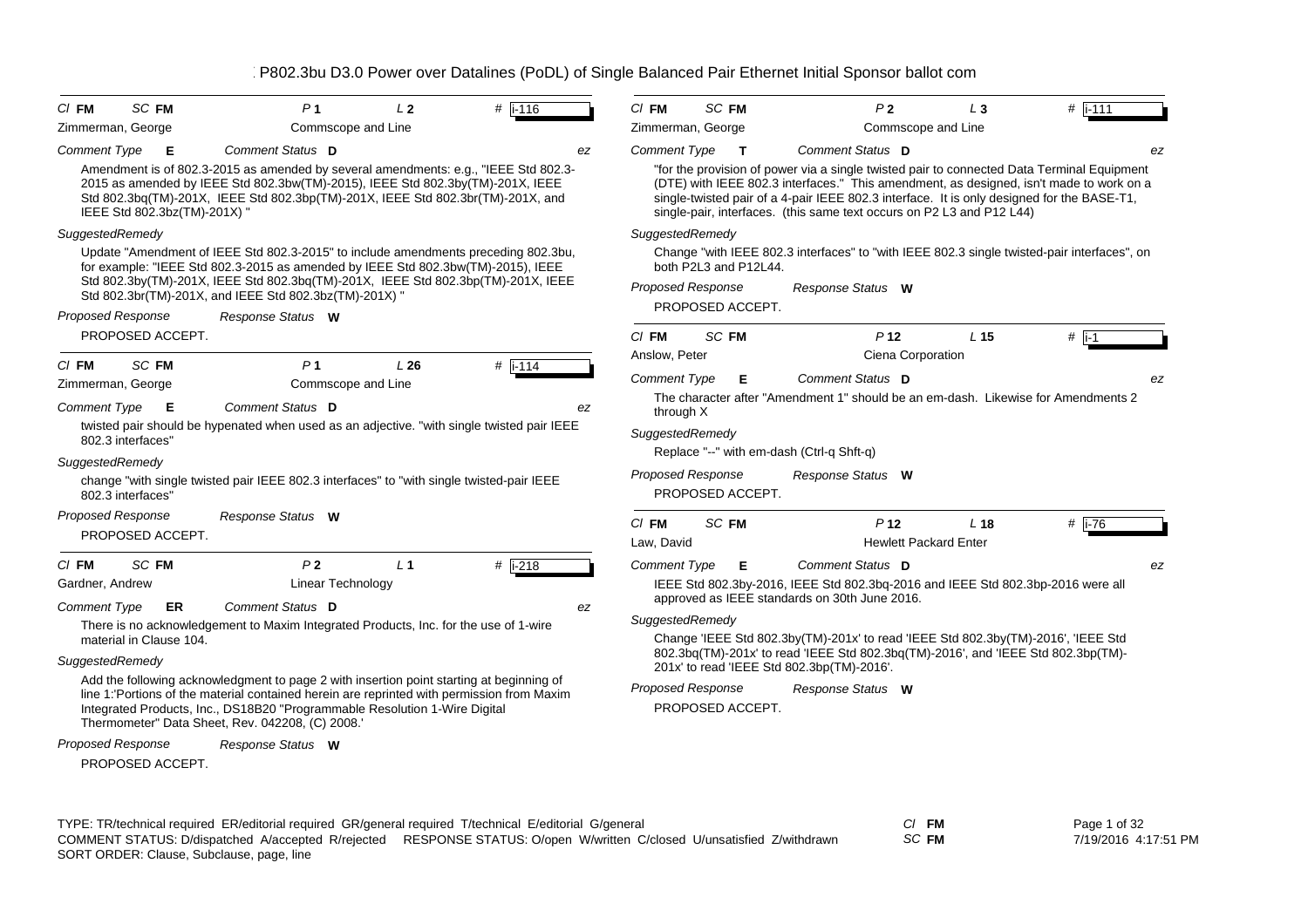| $CI$ FM      | SC FM | P 12              | - 37 | # $\ $ i-136 |  |
|--------------|-------|-------------------|------|--------------|--|
| Dove, Daniel |       | Linear Technology |      |              |  |

*Comment Type* **E** *Comment Status* **D** *ez*

DL: Since it seems likely that IEEE P802.3br and IEEE P802.3bn will be published before IEEE P802.3bu add these to the list of prior amendments.

#### *SuggestedRemedy*

Add the following text between the IEEE Std 802.3bp-201x entry and the IEEE Std 802.3bu-201x entry:

#### IEEE Std 802.3br-201X

Amendment 5--This amendment includes changes to IEEE Std 802.3-201x and adds Clause 99. This amendment adds a MAC Merge sublayer and a MAC Merge Service Interface to support for Interspersing Express Traffic over a single link.

#### IEEE Std 802.3bn-201X

Amendment 6--This amendment adds the physical layer specifications and management parameters for symmetric and/or asymmetric operation of up to 10 Gb/s on point-tomultipoint Radio Frequency (RF) distribution plants comprising either amplified or passive coaxial media. It also extends the operation of Ethernet Passive Optical Networks (EPON) protocols, such as Multipoint Control Protocol (MPCP) and Operation Administration and Management (OAM).

PROPOSED ACCEPT IN PRINCIPLE.*Response Status* **W** *Proposed Response*

Duplicate comment with i-75. Remedy as per remedy for comment i-75:

Add the following text between the IEEE Std 802.3bp-201x entry and the IEEE Std 802.3bu-201x entry:

#### IEEE Std 802.3br-2016

Amendment 5--This amendment includes changes to IEEE Std 802.3-2015 and adds Clause 99. This amendment adds a MAC Merge sublayer and a MAC Merge Service Interface to support for Interspersing Express Traffic over a single link.

## IEEE Std 802.3bn-201X

Amendment 6--This amendment adds the physical layer specifications and management parameters for symmetric and/or asymmetric operation of up to 10 Gb/s on point-tomultipoint Radio Frequency (RF) distribution plants comprising either amplified or passive coaxial media. It also extends the operation of Ethernet Passive Optical Networks (EPON) protocols, such as Multipoint Control Protocol (MPCP) and Operation Administration and Management (OAM).

IEEE Std 802.3bz-201X

Amendment 7-- This amendment includes changes to IEEE Std 802.3-2015 and adds Clause 125 and Clause 126. This amendment adds new rates of 2.5 Gb/s and 5 Gb/s and new Physical Layers for operation at 2.5 Gb/s and 5 Gb/s over balanced twisted-pair structured cabling systems.

| CI FM               | SC FM |    | P <sub>12</sub>  | L 37                         | # $i-75$                                                                              |  |  |  |  |
|---------------------|-------|----|------------------|------------------------------|---------------------------------------------------------------------------------------|--|--|--|--|
| Law, David          |       |    |                  | <b>Hewlett Packard Enter</b> |                                                                                       |  |  |  |  |
| <b>Comment Type</b> |       | E. | Comment Status D |                              | ez.                                                                                   |  |  |  |  |
|                     |       |    |                  |                              | Since IEEE Std 802.3br-2016 was approved as an IEEE standard on 30th June 2016 and it |  |  |  |  |

seems likely that IEEE P802.3bn and IEEE P802.3bz will be published before IEEE P802.3bu add these to the list of prior amendments.

#### *SuggestedRemedy*

Add the following text between the IEEE Std 802.3bp-201x entry and the IEEE Std 802.3bu-201x entry:

#### IEEE Std 802.3br-2016

Amendment 5--This amendment includes changes to IEEE Std 802.3-2015 and adds Clause 99. This amendment adds a MAC Merge sublayer and a MAC Merge Service Interface to support for Interspersing Express Traffic over a single link.

## IEEE Std 802.3bn-201X

Amendment 6--This amendment adds the physical layer specifications and management parameters for symmetric and/or asymmetric operation of up to 10 Gb/s on point-tomultipoint Radio Frequency (RF) distribution plants comprising either amplified or passive coaxial media. It also extends the operation of Ethernet Passive Optical Networks (EPON) protocols, such as Multipoint Control Protocol (MPCP) and Operation Administration and Management (OAM).

## IEEE Std 802.3bz-201X

Amendment 7-- This amendment includes changes to IEEE Std 802.3-2015 and adds Clause 125 and Clause 126. This amendment adds new rates of 2.5 Gb/s and 5 Gb/s and new Physical Layers for operation at 2.5 Gb/s and 5 Gb/s over balanced twisted-pair structured cabling systems.

*Response Status* **W** *Proposed Response*

PROPOSED ACCEPT.

TYPE: TR/technical required ER/editorial required GR/general required T/technical E/editorial G/general *Cl* **FM** SORT ORDER: Clause, Subclause, page, line COMMENT STATUS: D/dispatched A/accepted R/rejected RESPONSE STATUS: O/open W/written C/closed U/unsatisfied Z/withdrawn

*SC* **FM**

Page 2 of 32 7/19/2016 4:17:52 PM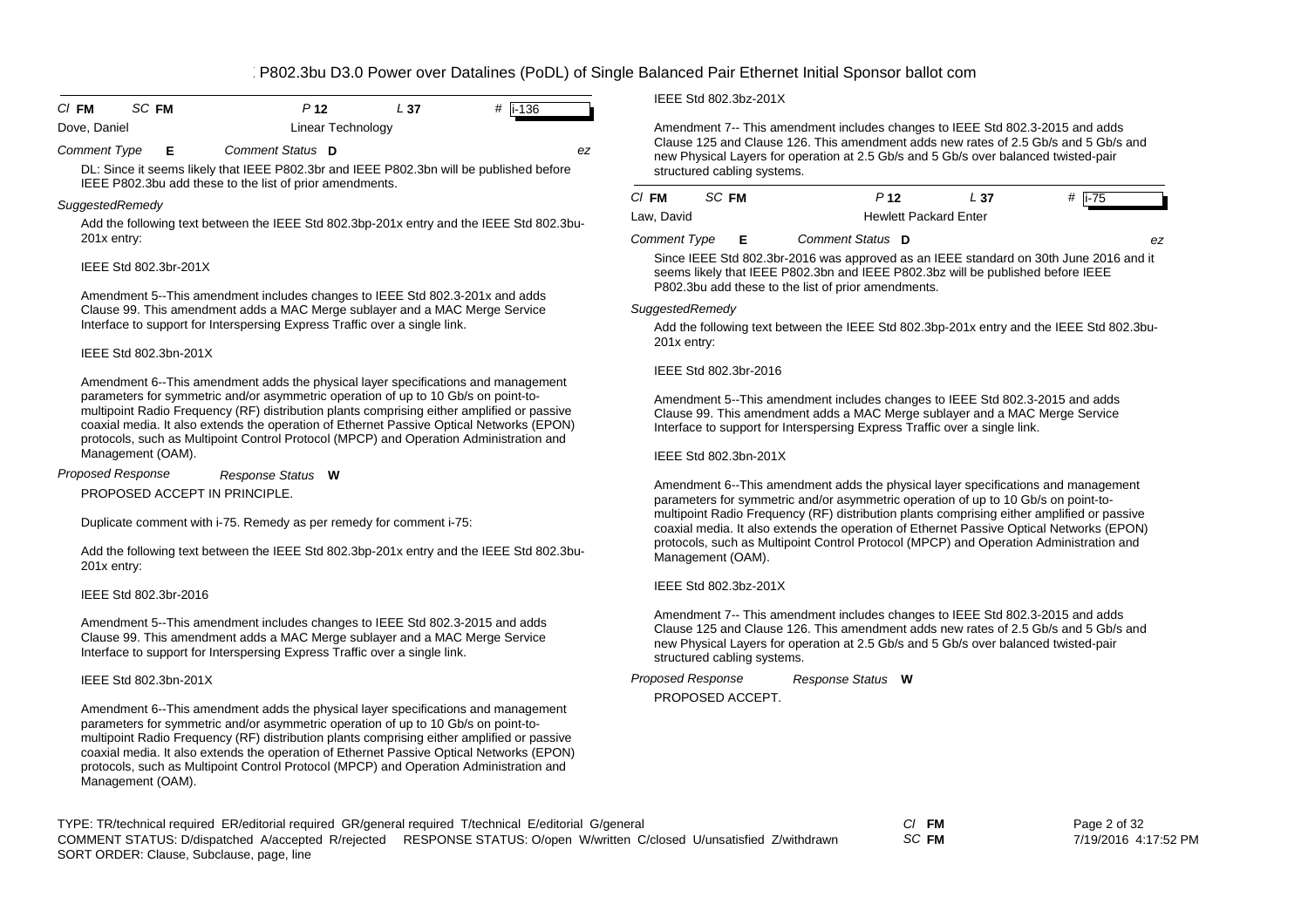| <b>SC FM</b><br>$CI$ FM                                                                                                                                                                   | P <sub>12</sub>                                                                | L38                                                                                                                                                                                                                                   | $\#$ i-104 |    | $CI$ FM                  | SC FM                            |                                                                  | P <sub>12</sub>                                                                                                                                                                                                                                                                                                                                                                                                                                             | L38 | $\#$ i-112 |
|-------------------------------------------------------------------------------------------------------------------------------------------------------------------------------------------|--------------------------------------------------------------------------------|---------------------------------------------------------------------------------------------------------------------------------------------------------------------------------------------------------------------------------------|------------|----|--------------------------|----------------------------------|------------------------------------------------------------------|-------------------------------------------------------------------------------------------------------------------------------------------------------------------------------------------------------------------------------------------------------------------------------------------------------------------------------------------------------------------------------------------------------------------------------------------------------------|-----|------------|
| Marris, Arthur                                                                                                                                                                            | Cadence Design Syst                                                            |                                                                                                                                                                                                                                       |            |    | Zimmerman, George        |                                  |                                                                  | Commscope and Line                                                                                                                                                                                                                                                                                                                                                                                                                                          |     |            |
| <b>Comment Type</b><br>Е                                                                                                                                                                  | Comment Status D                                                               |                                                                                                                                                                                                                                       |            | ez | <b>Comment Type</b>      | E                                |                                                                  | Comment Status D                                                                                                                                                                                                                                                                                                                                                                                                                                            |     | ez         |
|                                                                                                                                                                                           | Now that 802.3br has been approved add that to the list of approved amendments |                                                                                                                                                                                                                                       |            |    |                          |                                  |                                                                  | There are at least 3 more amendments missing which will be ahead of 802.3bu - 802.3br                                                                                                                                                                                                                                                                                                                                                                       |     |            |
| SuggestedRemedy                                                                                                                                                                           |                                                                                |                                                                                                                                                                                                                                       |            |    |                          |                                  | which has passed its first sponsor recirc with minimal comments. | (Amendment 5), which was approved at the June standards board, 802.3bn and 802.3 bz,                                                                                                                                                                                                                                                                                                                                                                        |     |            |
| Add after 802.3bp:                                                                                                                                                                        |                                                                                |                                                                                                                                                                                                                                       |            |    | SuggestedRemedy          |                                  |                                                                  |                                                                                                                                                                                                                                                                                                                                                                                                                                                             |     |            |
| IEEE Std 802.3br(TM)-2016<br>Amendment 5 --This amendment includes changes to IEEE Std 802.3-201x and adds<br>Clause 99. This amendment adds a MAC Merge sublayer and a MAC Merge Service |                                                                                | Add IEEE Std 802.3br-201x and IEEE Std 802.3bz-201x to the amendments in front of<br>802.3bu. Descriptive text may be obtained from D3.1 of IEEE Std 802.3bz. Consult IEEE<br>802.3 leadership for other amendments and any ordering. |            |    |                          |                                  |                                                                  |                                                                                                                                                                                                                                                                                                                                                                                                                                                             |     |            |
|                                                                                                                                                                                           | Interface to support for Interspersing Express Traffic over a single link.     |                                                                                                                                                                                                                                       |            |    | <b>Proposed Response</b> |                                  |                                                                  | Response Status W                                                                                                                                                                                                                                                                                                                                                                                                                                           |     |            |
| <b>Proposed Response</b>                                                                                                                                                                  | Response Status W                                                              |                                                                                                                                                                                                                                       |            |    |                          |                                  |                                                                  | PROPOSED ACCEPT IN PRINCIPLE.                                                                                                                                                                                                                                                                                                                                                                                                                               |     |            |
| PROPOSED ACCEPT.                                                                                                                                                                          |                                                                                |                                                                                                                                                                                                                                       |            |    |                          | Adopt remedy to i-75 as follows: |                                                                  |                                                                                                                                                                                                                                                                                                                                                                                                                                                             |     |            |
|                                                                                                                                                                                           |                                                                                |                                                                                                                                                                                                                                       |            |    | 201x entry:              |                                  |                                                                  | Add the following text between the IEEE Std 802.3bp-201x entry and the IEEE Std 802.3bu-                                                                                                                                                                                                                                                                                                                                                                    |     |            |
|                                                                                                                                                                                           |                                                                                |                                                                                                                                                                                                                                       |            |    |                          | IEEE Std 802.3br-2016            |                                                                  |                                                                                                                                                                                                                                                                                                                                                                                                                                                             |     |            |
|                                                                                                                                                                                           |                                                                                |                                                                                                                                                                                                                                       |            |    |                          |                                  |                                                                  | Amendment 5--This amendment includes changes to IEEE Std 802.3-2015 and adds<br>Clause 99. This amendment adds a MAC Merge sublayer and a MAC Merge Service<br>Interface to support for Interspersing Express Traffic over a single link.                                                                                                                                                                                                                   |     |            |
|                                                                                                                                                                                           |                                                                                |                                                                                                                                                                                                                                       |            |    |                          | IEEE Std 802.3bn-201X            |                                                                  |                                                                                                                                                                                                                                                                                                                                                                                                                                                             |     |            |
|                                                                                                                                                                                           |                                                                                |                                                                                                                                                                                                                                       |            |    |                          | Management (OAM).                |                                                                  | Amendment 6--This amendment adds the physical layer specifications and management<br>parameters for symmetric and/or asymmetric operation of up to 10 Gb/s on point-to-<br>multipoint Radio Frequency (RF) distribution plants comprising either amplified or passive<br>coaxial media. It also extends the operation of Ethernet Passive Optical Networks (EPON)<br>protocols, such as Multipoint Control Protocol (MPCP) and Operation Administration and |     |            |
|                                                                                                                                                                                           |                                                                                |                                                                                                                                                                                                                                       |            |    |                          | IEEE Std 802.3bz-201X            |                                                                  |                                                                                                                                                                                                                                                                                                                                                                                                                                                             |     |            |
|                                                                                                                                                                                           |                                                                                |                                                                                                                                                                                                                                       |            |    |                          |                                  |                                                                  | Amendment 7-- This amendment includes changes to IEEE Std 802.3-2015 and adds<br>Clause 125 and Clause 126. This amendment adds new rates of 2.5 Gb/s and 5 Gb/s and<br>new Physical Layers for operation at 2.5 Gb/s and 5 Gb/s over balanced twisted-pair                                                                                                                                                                                                 |     |            |

structured cabling systems.

*SC* **FM**

Page 3 of 32 7/19/2016 4:17:52 PM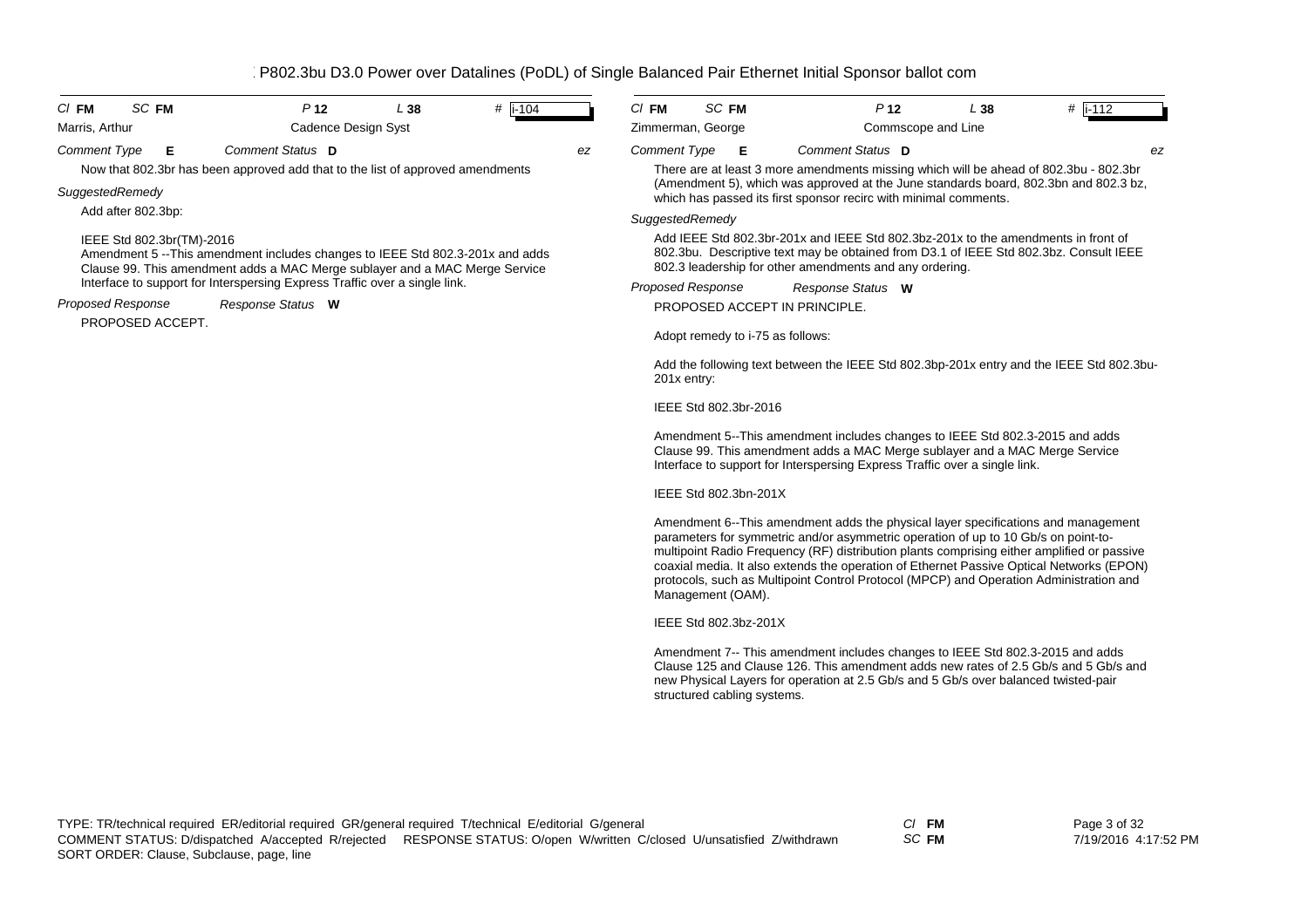| <b>SC FM</b><br>$CI$ FM<br>Maguire, Valerie                                                                                                         | P <sub>12</sub>                                                                                                                                                                                                                                                                                      | L <sub>42</sub> | $#$ i-214          | $C/I$ 0<br>Maytum, Michael                                      | SC <sub>0</sub>                                                                                 | P<br><b>RETIRED</b>                                                                                                                                                                                                                                                                   | # $\vert$ i-55            |
|-----------------------------------------------------------------------------------------------------------------------------------------------------|------------------------------------------------------------------------------------------------------------------------------------------------------------------------------------------------------------------------------------------------------------------------------------------------------|-----------------|--------------------|-----------------------------------------------------------------|-------------------------------------------------------------------------------------------------|---------------------------------------------------------------------------------------------------------------------------------------------------------------------------------------------------------------------------------------------------------------------------------------|---------------------------|
| <b>Comment Type</b><br>Е<br>structured cabling Standards.<br>SuggestedRemedy                                                                        | Comment Status D<br>The terms "twisted pair" and "twisted-pair" are often used interchangeably throughout the<br>document. Please standardize on one style. "Twisted-pair" is recommended to align with<br>Perform a global search for the term "twisted pair" and replace with "twisted-pair" where |                 |                    | <b>Comment Type</b><br>ez                                       | <b>GR</b><br>SuggestedRemedy<br><b>Proposed Response</b>                                        | Comment Status D<br>Has power up two times and power-up two times<br>Make consistent - suggest all to power-up<br>Response Status W                                                                                                                                                   | ez                        |
| appropriate.<br><b>Proposed Response</b><br>PROPOSED ACCEPT.                                                                                        | Response Status W                                                                                                                                                                                                                                                                                    |                 |                    |                                                                 |                                                                                                 | PROPOSED ACCEPT IN PRINCIPLE.<br>Editor to change all intances of 'power-up' to 'power up'.                                                                                                                                                                                           |                           |
| SC FM<br>$CI$ FM<br>Marris, Arthur<br><b>Comment Type</b><br>Е<br>SuggestedRemedy<br>Change to:<br><b>Draft Standard for Ethernet</b><br>Amendment: | P <sub>17</sub><br>Cadence Design Syst<br>Comment Status D<br>Add new line after Ethernet in "Draft Standard for Ethernet Amendment:"                                                                                                                                                                | L <sub>1</sub>  | $#$ i-105          | Cl <sub>0</sub><br>Maytum, Michael<br><b>Comment Type</b><br>ez | SC <sub>0</sub><br><b>GR</b><br>SuggestedRemedy<br><b>Proposed Response</b><br>PROPOSED ACCEPT. | P<br><b>RETIRED</b><br>Comment Status D<br>Has falling edge three times and falling-edge once<br>Make consistent - suggest all to falling edge<br>Response Status W                                                                                                                   | # $\overline{1-51}$<br>ez |
| <b>Proposed Response</b><br>PROPOSED ACCEPT.                                                                                                        | Make the same change on page 1 line 8.<br>Response Status W                                                                                                                                                                                                                                          |                 |                    | $C/I$ 0<br>Maytum, Michael<br><b>Comment Type</b>               | SC <sub>0</sub><br><b>GR</b>                                                                    | P<br><b>RETIRED</b><br>Comment Status D                                                                                                                                                                                                                                               | # $ i-52$<br>ez           |
| SC FM<br>$CI$ FM<br>Anslow, Peter<br><b>Comment Type</b><br>Е<br>SuggestedRemedy<br><b>Proposed Response</b><br>PROPOSED ACCEPT.                    | P <sub>17</sub><br>Ciena Corporation<br>Comment Status D<br>Page 17 does not reflect the latest version of the 802.3 boilerplate.<br>Change "Implementors" to "Implementers".<br>Response Status W                                                                                                   | L <sub>13</sub> | # $\overline{1-2}$ | ez                                                              | SuggestedRemedy<br><b>Proposed Response</b>                                                     | Has implementation-specific two times and implementation specific once<br>Make consistent - suggest all to implementation-specific<br>Response Status W<br>PROPOSED ACCEPT IN PRINCIPLE.<br>Editor to change all instances of 'implementation specific' to 'implementation-specific'. |                           |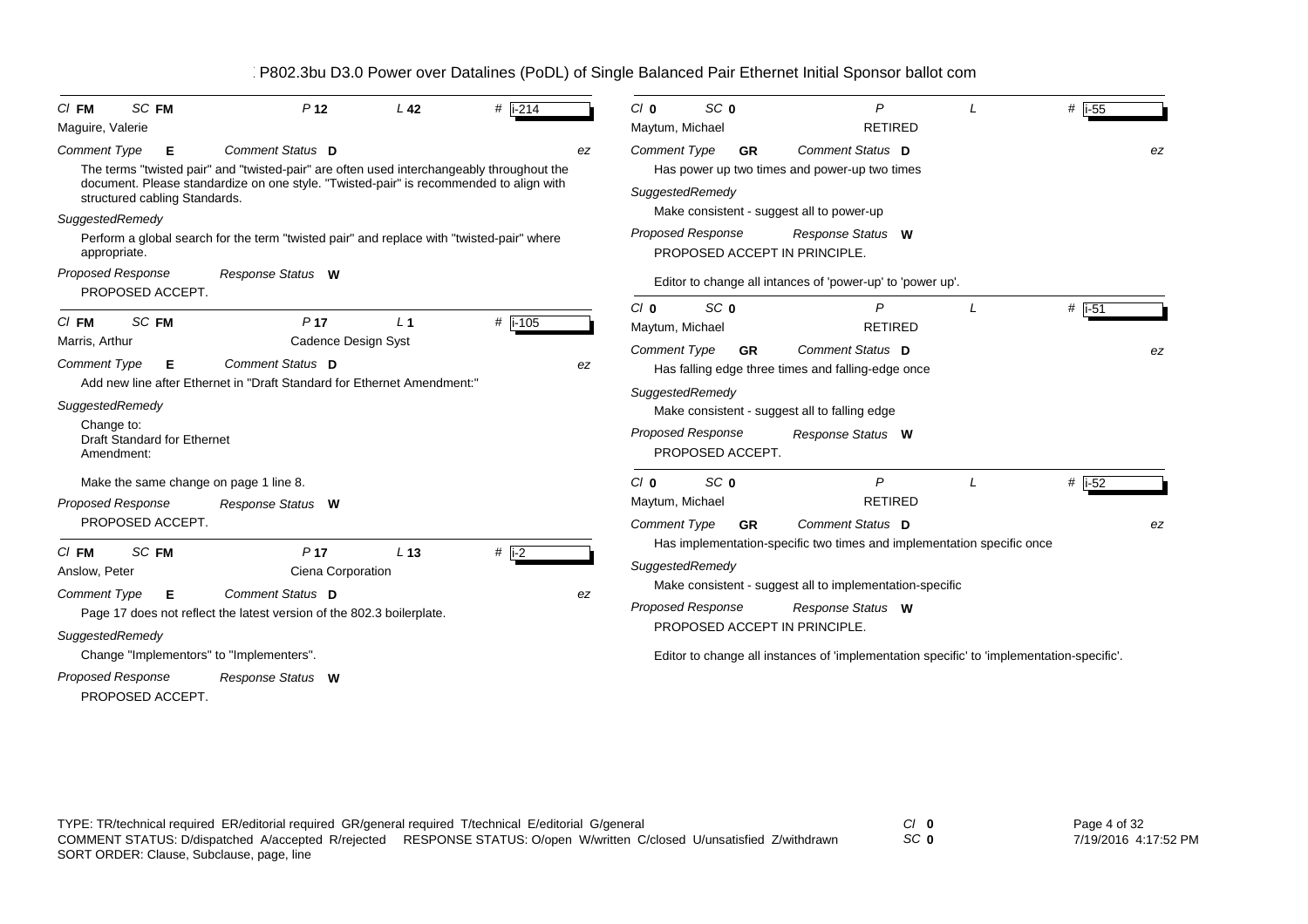| SC <sub>0</sub><br>$C/I$ 0<br>Maytum, Michael | P<br><b>RETIRED</b>                                                                                                                                                           | # $i-53$  |    | SC <sub>0</sub><br>$C/I$ 0<br>Maytum, Michael | P<br><b>RETIRED</b>                                                                             | $#$  i-57  |
|-----------------------------------------------|-------------------------------------------------------------------------------------------------------------------------------------------------------------------------------|-----------|----|-----------------------------------------------|-------------------------------------------------------------------------------------------------|------------|
| <b>Comment Type</b>                           | Comment Status D<br><b>GR</b><br>Has information-byte once and information byte once                                                                                          |           | ez | <b>Comment Type</b><br><b>GR</b>              | Comment Status D<br>Figures 104-12/13/14 pull down and PULLUP                                   | ez         |
| SuggestedRemedy                               | Make consistent - suggest all to information byte                                                                                                                             |           |    | SuggestedRemedy<br>change PULLUP to PULL UP   |                                                                                                 |            |
| <b>Proposed Response</b>                      | Response Status W<br>PROPOSED ACCEPT IN PRINCIPLE.                                                                                                                            |           |    | Proposed Response<br>PROPOSED ACCEPT.         | Response Status W                                                                               |            |
|                                               | As per the remedy to comment i-166, "information-byte" and "information byte" will be<br>changed to 'information' in the definition of do_classification_done (p41, line 27). |           |    | $C/I$ 0<br>SC <sub>0</sub><br>Maytum, Michael | $\mathsf{P}$<br><b>RETIRED</b>                                                                  | $#$ i-58   |
| SC <sub>0</sub><br>$C/I$ 0<br>Maytum, Michael | P<br><b>RETIRED</b>                                                                                                                                                           | $#$ i-54  |    | <b>Comment Type</b><br><b>GR</b>              | Comment Status D<br>rising edge four times and rising-edge two times                            | ez         |
| <b>Comment Type</b>                           | Comment Status D<br><b>GR</b><br>Has open-circuit voltage once and open circuit voltage two times                                                                             |           | ez | SuggestedRemedy                               | change twice rising-edge at its to change rising edge at its                                    |            |
| SuggestedRemedy                               | Make consistent - suggest all to open-circuit voltage                                                                                                                         |           |    | Proposed Response<br>PROPOSED ACCEPT.         | Response Status W                                                                               |            |
| Proposed Response                             | Response Status W<br>PROPOSED ACCEPT IN PRINCIPLE                                                                                                                             |           |    | $C/I$ 0<br>SC <sub>0</sub><br>Maytum, Michael | P<br><b>RETIRED</b>                                                                             | $\#$  i-50 |
|                                               | Editor to change all instances of 'open- circuit voltage' to 'open circuit voltage'.                                                                                          |           |    | <b>Comment Type</b><br><b>GR</b>              | Comment Status D                                                                                | ez         |
| SC <sub>0</sub><br>$C/I$ 0                    | P                                                                                                                                                                             | # $ i-56$ |    |                                               | Has constant voltage signature three time and constant-voltage signature twice                  |            |
| Maytum, Michael                               | <b>RETIRED</b>                                                                                                                                                                |           |    | SuggestedRemedy                               | Make consistent - suggest all to constant-voltage signature                                     |            |
| <b>Comment Type</b>                           | Comment Status D<br><b>GR</b>                                                                                                                                                 |           | ez | <b>Proposed Response</b>                      | Response Status W                                                                               |            |
| SuggestedRemedy                               | Has pull up two times and pull-up nine times                                                                                                                                  |           |    | PROPOSED ACCEPT IN PRINCIPLE.                 |                                                                                                 |            |
|                                               | Change pull-up at and pull-up within to be pull up at and pull up within                                                                                                      |           |    |                                               |                                                                                                 |            |
| Proposed Response                             | Response Status W<br>PROPOSED ACCEPT IN PRINCIPLE.                                                                                                                            |           |    |                                               | Editor to change all instances of 'constant voltage signature' to 'constant-voltage signature'. |            |
| to pull-up within'.                           | Editor to change all instances of 'pull up at' to 'pull-up at' and all instances of 'pull up within'                                                                          |           |    |                                               |                                                                                                 |            |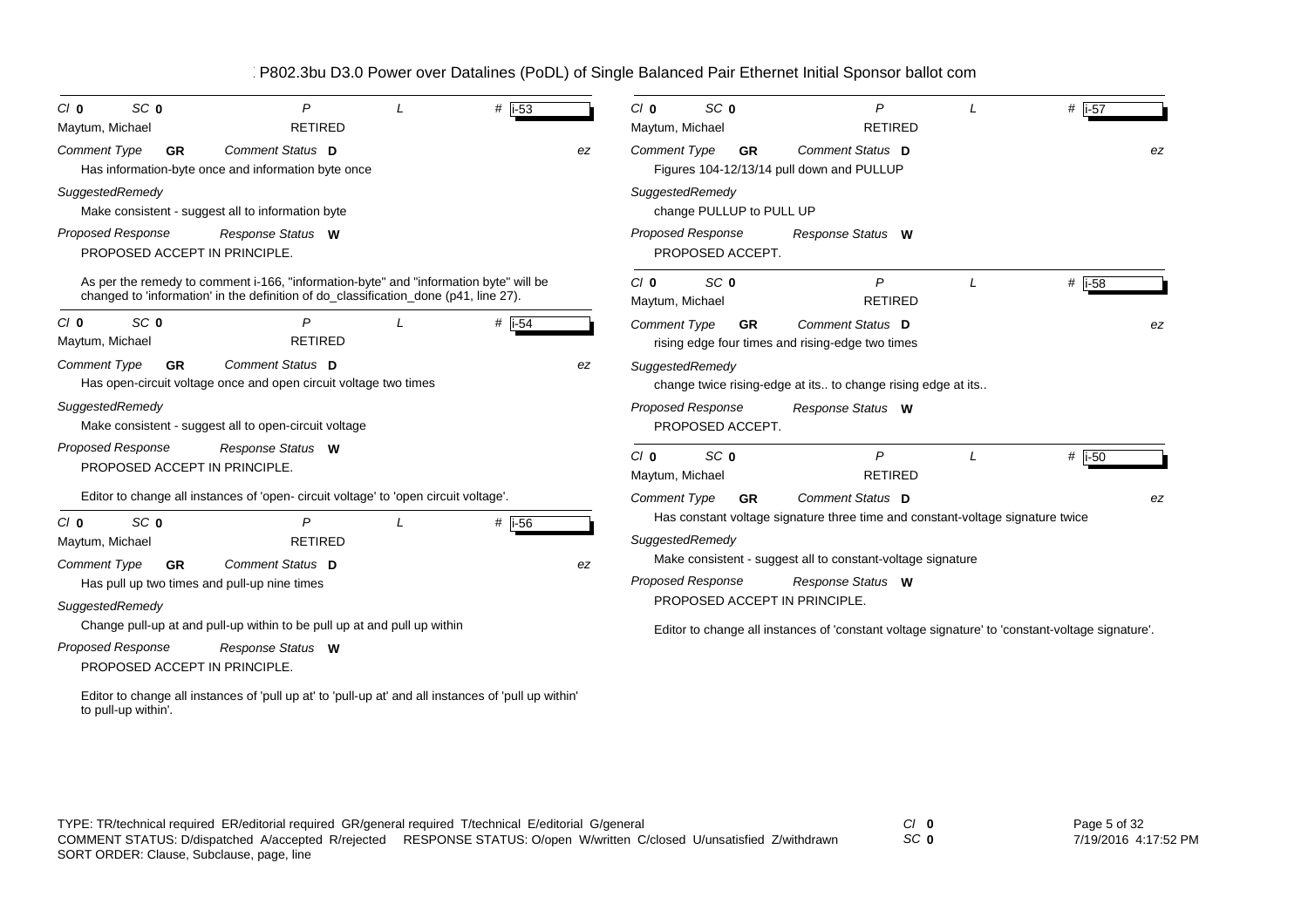| SC <sub>0</sub><br>$C/I$ 0                                               | P                                                                                | $#$ i-61 |    | SC <sub>0</sub><br>$C/I$ 0                                                 | P <sub>11</sub>                                                             | $L$ 40         | # i-62               |
|--------------------------------------------------------------------------|----------------------------------------------------------------------------------|----------|----|----------------------------------------------------------------------------|-----------------------------------------------------------------------------|----------------|----------------------|
| Maytum, Michael                                                          | <b>RETIRED</b>                                                                   |          |    | Maytum, Michael                                                            | <b>RETIRED</b>                                                              |                |                      |
| Comment Type<br><b>GR</b>                                                | Comment Status D<br>behavior(s) eighteen times and behaviour twenty times        |          | ez | <b>Comment Type</b><br><b>GR</b><br>twisted pair cabling                   | Comment Status D                                                            |                | ez                   |
| SuggestedRemedy                                                          | mixture of international and american english. Suggest using behavior throughout |          |    | SuggestedRemedy                                                            | change to twisted-pair cabling (like the other four instances)              |                |                      |
| <b>Proposed Response</b><br>PROPOSED REJECT.                             | Response Status W                                                                |          |    | <b>Proposed Response</b><br>PROPOSED ACCEPT.                               | Response Status W                                                           |                |                      |
|                                                                          | 802.3 style uses behaviour in Clause 30 and behavior everywhere else.            |          |    | SC <sub>0</sub><br>Cl <sub>0</sub><br>Maytum, Michael                      | $P$ 43<br><b>RETIRED</b>                                                    | L <sub>2</sub> | # $\overline{1}$ -63 |
| SC <sub>0</sub><br>$C/I$ 0<br>Maytum, Michael                            | P<br><b>RETIRED</b>                                                              | $#$ i-60 |    | <b>Comment Type</b><br><b>GR</b><br>steady state one and steady-state once | Comment Status D                                                            |                | ez                   |
| <b>Comment Type</b><br><b>GR</b>                                         | Comment Status D<br>sub-clause three times and subclause twelve times            |          | ez | SuggestedRemedy                                                            | change has begun steady state operation to has begun steady-state operation |                |                      |
| SuggestedRemedy<br>Proposed Response                                     | Be consistent change sub-clause to subclause (three times)<br>Response Status W  |          |    | <b>Proposed Response</b><br>PROPOSED ACCEPT.                               | Response Status W                                                           |                |                      |
| PROPOSED ACCEPT.                                                         |                                                                                  |          |    | SC <sub>0</sub><br>$C/I$ 0                                                 | $P$ 47                                                                      | L7             | # $\overline{1-64}$  |
| SC <sub>0</sub><br>$C/I$ 0<br>Maytum, Michael                            | P<br><b>RETIRED</b>                                                              | $#$ i-59 |    | Maytum, Michael<br><b>Comment Type</b><br><b>GR</b>                        | <b>RETIRED</b><br>Comment Status D                                          |                | ez                   |
| <b>Comment Type</b><br><b>GR</b><br>dropout six times and drop-out twice | Comment Status D                                                                 |          | ez | re-attempting<br>SuggestedRemedy                                           |                                                                             |                |                      |
| SuggestedRemedy                                                          |                                                                                  |          |    |                                                                            | change to reattempting (like the other instance)                            |                |                      |
| Make consistent - suggest all to dropout                                 |                                                                                  |          |    | <b>Proposed Response</b>                                                   | Response Status W                                                           |                |                      |
| <b>Proposed Response</b><br>PROPOSED ACCEPT.                             | Response Status W                                                                |          |    | PROPOSED ACCEPT.                                                           |                                                                             |                |                      |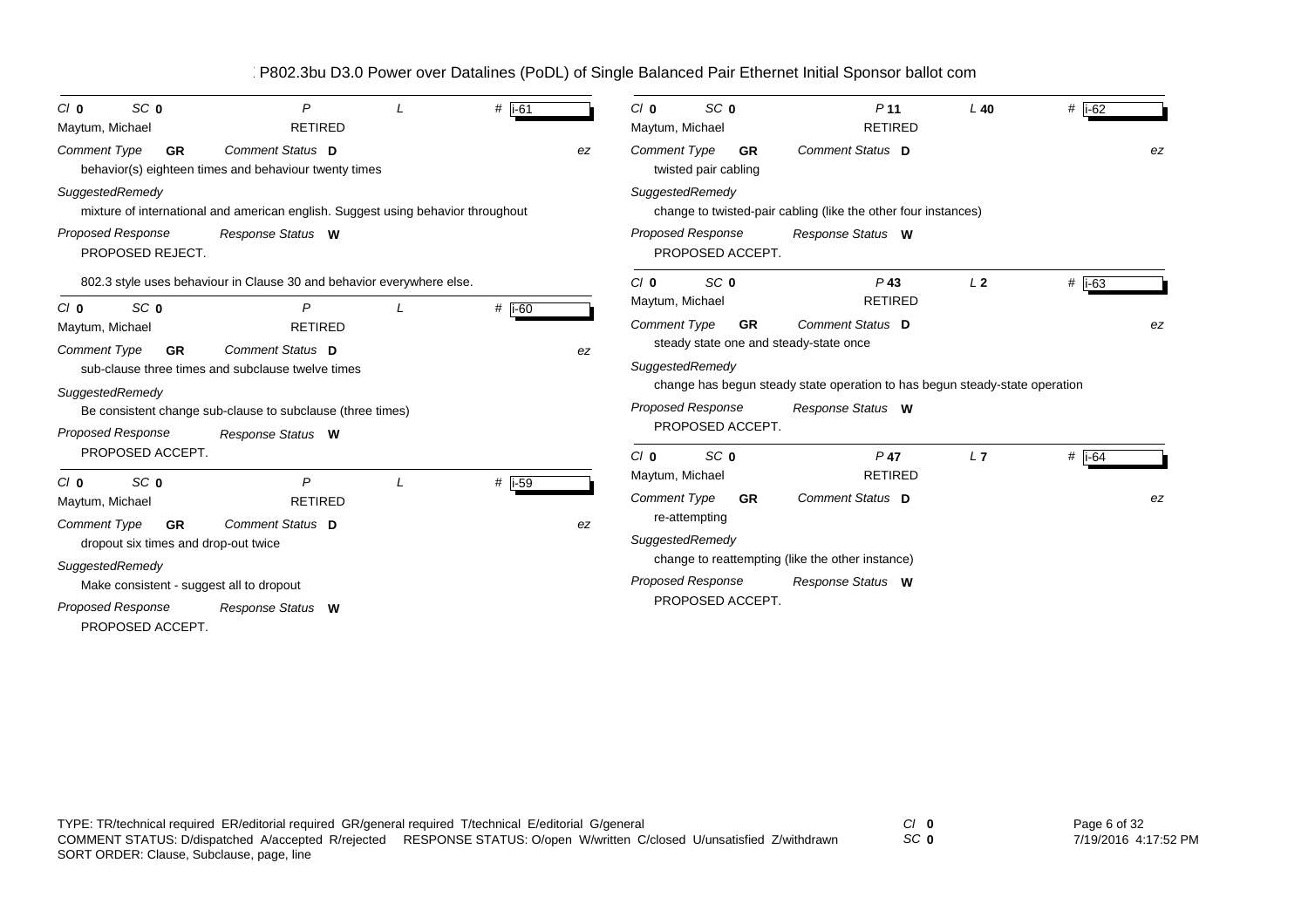| SC 1.4<br>Cl <sub>1</sub>      | P <sub>18</sub>                                                                                                                                                                                                      | L <sub>8</sub>  | $#$ i-3              | $CI$ 1                          |                    | SC 1.4                  | P <sub>18</sub>                                                                          | L <sub>45</sub> | # i-229      |
|--------------------------------|----------------------------------------------------------------------------------------------------------------------------------------------------------------------------------------------------------------------|-----------------|----------------------|---------------------------------|--------------------|-------------------------|------------------------------------------------------------------------------------------|-----------------|--------------|
| Anslow, Peter                  | Ciena Corporation                                                                                                                                                                                                    |                 |                      | Dove, Daniel                    |                    |                         | <b>Linear Technology</b>                                                                 |                 |              |
| <b>Comment Type</b><br>Е       | Comment Status D                                                                                                                                                                                                     |                 | ez                   | <b>Comment Type</b>             |                    | Е                       | Comment Status D                                                                         |                 | ez           |
|                                | References to "Clause xxx" should either be cross-references or be in Forest green.<br>802.3 should be referred to as "IEEE Std 802.3"                                                                               |                 |                      |                                 | seems redundant    |                         | ROGUE: Does the second sentence for Type C PoDL System add anything useful. It           |                 |              |
| SuggestedRemedy                |                                                                                                                                                                                                                      |                 |                      | SuggestedRemedy                 |                    |                         |                                                                                          |                 |              |
|                                | In 1.4.330a, make "Clause 104" a cross-reference                                                                                                                                                                     |                 |                      |                                 |                    | Remove Second sentence. |                                                                                          |                 |              |
|                                | In 1.4.330b, make "Clause 104" a cross-reference<br>In 1.4.338, apply character tag External to "Clause 33"<br>In 1.4.338, make "Clause 104" a cross-reference<br>In 1.4.415, change "IEEE 802.3" to IEEE Std 802.3" |                 |                      | <b>Proposed Response</b>        |                    | PROPOSED ACCEPT.        | Response Status W                                                                        |                 |              |
|                                | In 1.4.415, apply character tag External to "Clause 33"                                                                                                                                                              |                 |                      | Cl <sub>1</sub>                 |                    | SC 1.4.338              | P <sub>1</sub>                                                                           | L8              | # $ i - 132$ |
| <b>Proposed Response</b>       | Response Status W                                                                                                                                                                                                    |                 |                      | Dove, Daniel                    |                    |                         | <b>Linear Technology</b>                                                                 |                 |              |
| PROPOSED ACCEPT.               |                                                                                                                                                                                                                      |                 |                      | <b>Comment Type</b>             | "balanced" missing | Е                       | Comment Status D                                                                         |                 | ez           |
| SC 1.4<br>Cl <sub>1</sub>      | P <sub>18</sub>                                                                                                                                                                                                      | L <sub>16</sub> | # $\overline{1-227}$ | SuggestedRemedy                 |                    |                         |                                                                                          |                 |              |
| Dove, Daniel                   | Linear Technology                                                                                                                                                                                                    |                 |                      |                                 |                    |                         | replace "twisted-pair" with "balanced twisted-pair". S&R document for consistent use of  |                 |              |
| <b>Comment Type</b><br>Е       | Comment Status D                                                                                                                                                                                                     |                 | ez                   |                                 |                    |                         | either "twisted pair" or "twisted-pair".                                                 |                 |              |
|                                | ROGUE: For consistency, should the definition refer to "A PoDL PSE" instead of "A PSE" ?                                                                                                                             |                 |                      | <b>Proposed Response</b>        |                    |                         | Response Status W                                                                        |                 |              |
| SuggestedRemedy                |                                                                                                                                                                                                                      |                 |                      |                                 |                    | PROPOSED ACCEPT.        |                                                                                          |                 |              |
| Change "A PSE" to "A PoDL PSE" |                                                                                                                                                                                                                      |                 |                      |                                 |                    |                         | Remedy overlaps with comment i-214                                                       |                 |              |
| Proposed Response              | Response Status W                                                                                                                                                                                                    |                 |                      |                                 |                    |                         |                                                                                          |                 |              |
| PROPOSED ACCEPT.               |                                                                                                                                                                                                                      |                 |                      | Cl <sub>1</sub><br>Dove, Daniel |                    | SC 1.4.338              | P <sub>18</sub><br><b>Linear Technology</b>                                              | L24             | # $ i - 138$ |
| SC 1.4<br>Cl <sub>1</sub>      | P <sub>18</sub>                                                                                                                                                                                                      | L <sub>19</sub> | # i-228              | <b>Comment Type</b>             |                    | Е.                      | Comment Status D                                                                         |                 | ez           |
| Dove, Daniel                   | Linear Technology                                                                                                                                                                                                    |                 |                      |                                 |                    |                         | DL: The text 'Power Sourcing Equipment (PSE)' (line 24) and 'Type 1 PD' (line 34) should |                 |              |
| <b>Comment Type</b><br>E       | <b>Comment Status D</b>                                                                                                                                                                                              |                 | ez                   |                                 | be in bold.        |                         |                                                                                          |                 |              |
|                                | ROGUE: For consistency, should the definition refer to "A PoDL PSE" instead of "A PSE"?                                                                                                                              |                 |                      | SuggestedRemedy                 |                    |                         |                                                                                          |                 |              |
| SuggestedRemedy                |                                                                                                                                                                                                                      |                 |                      |                                 | See comment.       |                         |                                                                                          |                 |              |
| Change "A PSE" to "A PoDL PSE" |                                                                                                                                                                                                                      |                 |                      | Proposed Response               |                    |                         | Response Status W                                                                        |                 |              |
| <b>Proposed Response</b>       | Response Status W                                                                                                                                                                                                    |                 |                      |                                 |                    | PROPOSED ACCEPT.        |                                                                                          |                 |              |
| PROPOSED ACCEPT.               |                                                                                                                                                                                                                      |                 |                      |                                 |                    |                         |                                                                                          |                 |              |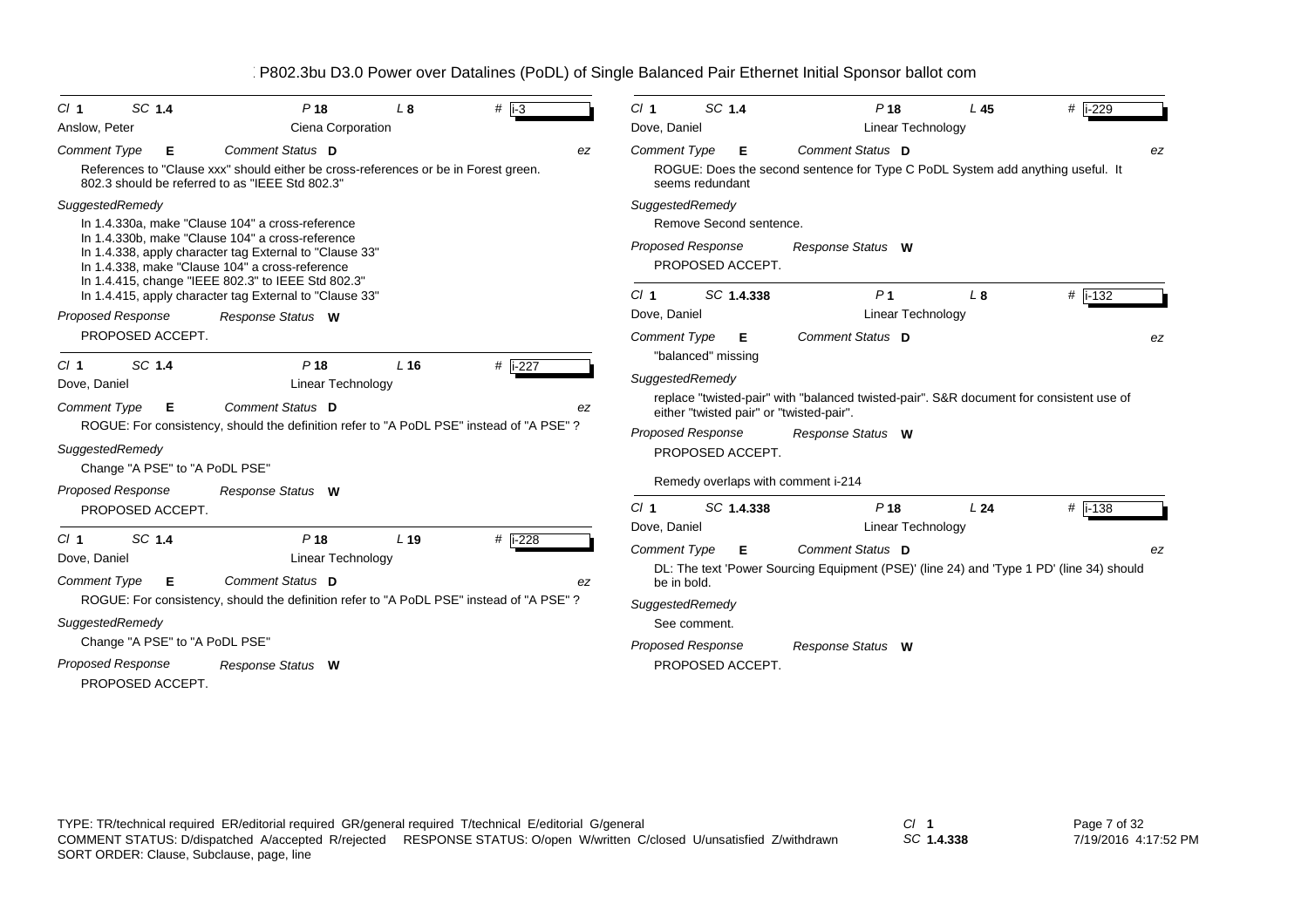| SC 1.4.338<br>$CI$ 1<br>Law, David                    | P <sub>18</sub><br><b>Hewlett Packard Enter</b>                                                                                                                                         | L <sub>24</sub> | # $i-77$  |    | CI <sub>1</sub><br>Law, David          |                            | SC 1.4.338 | P <sub>18</sub><br><b>Hewlett Packard Enter</b>                                                                                                                                     | L28 | $#$ i-78                 |    |
|-------------------------------------------------------|-----------------------------------------------------------------------------------------------------------------------------------------------------------------------------------------|-----------------|-----------|----|----------------------------------------|----------------------------|------------|-------------------------------------------------------------------------------------------------------------------------------------------------------------------------------------|-----|--------------------------|----|
| <b>Comment Type</b><br>Е<br>bold.                     | Comment Status D<br>The text 'Power Sourcing Equipment (PSE)' (line 24) and 'Type 1 PD' (line 34) should be in                                                                          |                 |           | ez | <b>Comment Type</b>                    |                            | Е          | Comment Status D<br>Suggest the text ' single twisted-pair (BASE-T1 PHYs), ' should be changed to read '<br>single twisted-pair (BASE-T1) PHYs, ' to match similar text on line 26. |     |                          | ez |
| SuggestedRemedy<br>See comment.                       |                                                                                                                                                                                         |                 |           |    | SuggestedRemedy                        | See comment.               |            |                                                                                                                                                                                     |     |                          |    |
| <b>Proposed Response</b><br>PROPOSED ACCEPT.          | Response Status W                                                                                                                                                                       |                 |           |    | <b>Proposed Response</b>               | PROPOSED ACCEPT.           |            | Response Status W                                                                                                                                                                   |     |                          |    |
| SC 1.4.338<br>Cl <sub>1</sub><br>Zimmerman, George    | P <sub>18</sub><br>Commscope and Line                                                                                                                                                   | L <sub>28</sub> | $#$ i-115 |    | Cl <sub>1</sub><br>Zimmerman, George   |                            | SC 1.4.338 | P <sub>18</sub><br>Commscope and Line                                                                                                                                               | L30 | $#$ i-113                |    |
| <b>Comment Type</b><br>Е                              | Comment Status D<br>Parentheses is in the wrong place. "When used with single twisted-pair (BASE-T1 PHYs),"<br>should be "When used with single twisted-pair (BASE-T1) PHYs,"           |                 |           | ez | <b>Comment Type</b>                    | referred to as a PoDL PSE. | Е          | Comment Status D<br>The descriptions of PSE should note that when a single-pair device is used, it may be                                                                           |     |                          | ez |
| SuggestedRemedy<br>twisted-pair (BASE-T1) PHYs,"      | Change "When used with single twisted-pair (BASE-T1 PHYs)," to "When used with single                                                                                                   |                 |           |    | SuggestedRemedy                        |                            |            | lnsert "A PSE used with single twisted-pair PHYs is also referred to as a PoDL PSE."<br>following the last sentence of 1.3.338                                                      |     |                          |    |
| <b>Proposed Response</b><br>PROPOSED ACCEPT.          | Response Status W                                                                                                                                                                       |                 |           |    | <b>Proposed Response</b>               | PROPOSED ACCEPT.           |            | Response Status W                                                                                                                                                                   |     |                          |    |
| SC 1.4.338<br>Cl <sub>1</sub><br>Dove, Daniel         | P <sub>18</sub><br><b>Linear Technology</b>                                                                                                                                             | L28             | $#$ i-139 |    | CI <sub>1</sub><br>Stover, David       |                            | SC 1.4.415 | P <sub>18</sub><br>Linear Technology                                                                                                                                                | L34 | # $\overline{1\cdot 24}$ |    |
| <b>Comment Type</b><br>Е<br>SuggestedRemedy           | Comment Status D<br>DL: Suggest the text ' single twisted-pair (BASE-T1 PHYs), ' should be changed to read<br>' single twisted-pair (BASE-T1) PHYs, ' to match similar text on line 26. |                 |           | ez | <b>Comment Type</b><br>SuggestedRemedy |                            | Е          | Comment Status D<br>"provides a Class 0, 1, 2 or 3 signature" does not follow apparent style convention.<br>Replace with "provides a Class 0, 1, 2, or 3 signature".                |     |                          | ez |
| See comment.<br>Proposed Response<br>PROPOSED ACCEPT. | Response Status W                                                                                                                                                                       |                 |           |    | <b>Proposed Response</b>               | PROPOSED ACCEPT.           |            | Response Status W                                                                                                                                                                   |     |                          |    |

*SC* **1.4.415**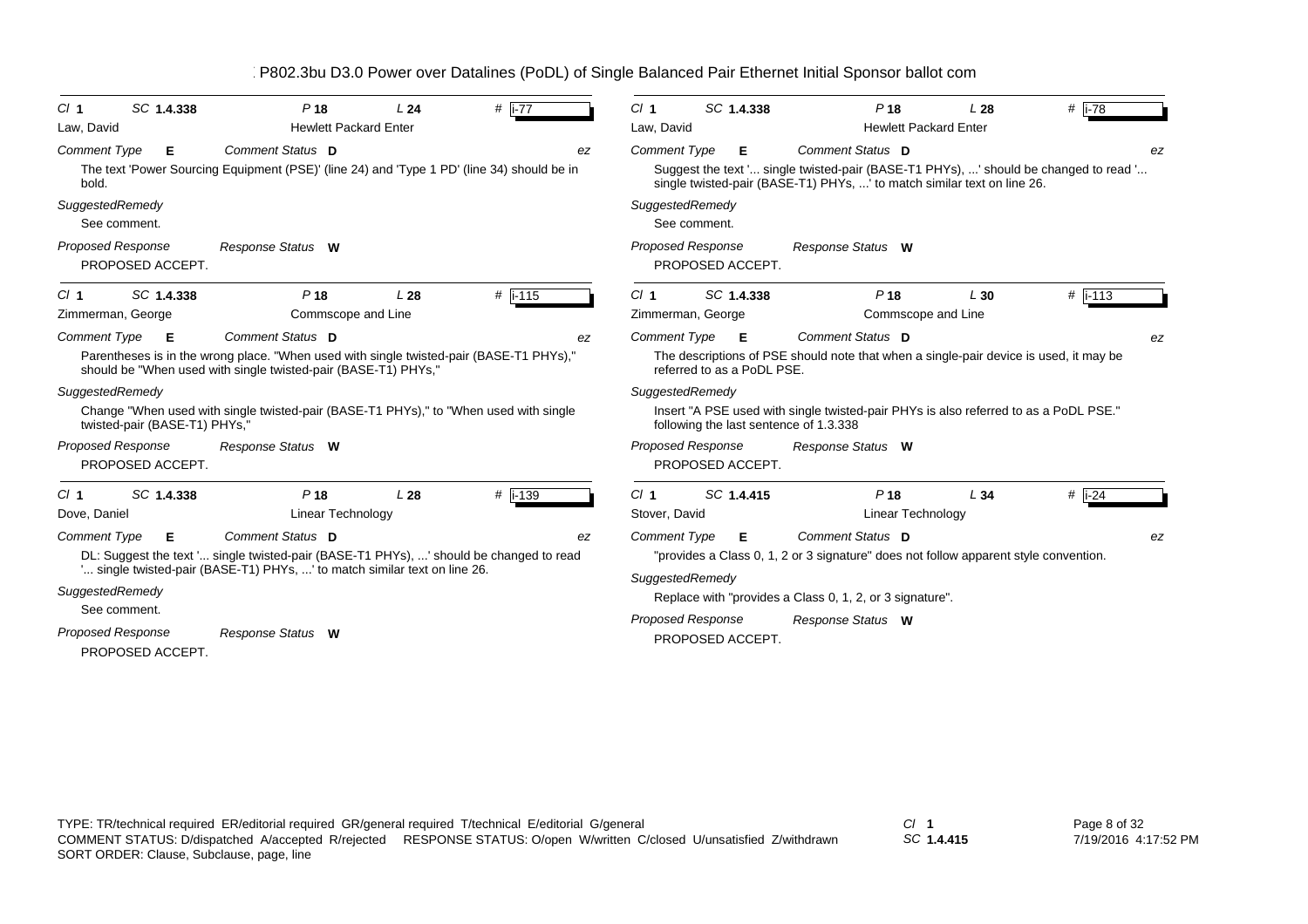| Cl <sub>1</sub>                        | SC 1.4.418c               | P <sub>18</sub>                                                                                                                                                                                                                                                                                                                                                                  | $L$ 46 | $\#$ i-140          | $Cl$ 30 |                                                                    | SC 30.2.5                   | P23                                                                                                                                                                  | L <sub>25</sub> | $#$ i-142 |    |
|----------------------------------------|---------------------------|----------------------------------------------------------------------------------------------------------------------------------------------------------------------------------------------------------------------------------------------------------------------------------------------------------------------------------------------------------------------------------|--------|---------------------|---------|--------------------------------------------------------------------|-----------------------------|----------------------------------------------------------------------------------------------------------------------------------------------------------------------|-----------------|-----------|----|
| Dove, Daniel                           |                           | <b>Linear Technology</b>                                                                                                                                                                                                                                                                                                                                                         |        |                     |         | Dove, Daniel                                                       |                             | Linear Technology                                                                                                                                                    |                 |           |    |
| <b>Comment Type</b>                    | Е                         | Comment Status D<br>AB: The sentence "Type C PoDL system elements are compatible with both 100BASE-T1                                                                                                                                                                                                                                                                            |        |                     | ez      | <b>Comment Type</b>                                                | Е<br>sentence is incomplete | Comment Status D                                                                                                                                                     |                 |           | ez |
| SuggestedRemedy                        | Delete this sentence      | and 1000BASE-T1 PHYs." is redundant with the immediately preceding sentence.                                                                                                                                                                                                                                                                                                     |        |                     |         | SuggestedRemedy<br>PD management"                                  |                             | Replace "PSE, PoDL PSE and PD management" with "PSE, PD, PoDL PSE and PoDL                                                                                           |                 |           |    |
| <b>Proposed Response</b>               | PROPOSED ACCEPT.          | Response Status W                                                                                                                                                                                                                                                                                                                                                                |        |                     |         | <b>Proposed Response</b>                                           | PROPOSED ACCEPT.            | Response Status W                                                                                                                                                    |                 |           |    |
| $Cl$ 30<br>Law, David                  | SC 30.2.3                 | P <sub>22</sub><br><b>Hewlett Packard Enter</b>                                                                                                                                                                                                                                                                                                                                  | $L_3$  | $#$ i-86            | $Cl$ 30 | Anslow, Peter                                                      | SC 30.15                    | P <sub>24</sub><br>Ciena Corporation                                                                                                                                 | L45             | # $ i-5$  |    |
| <b>Comment Type</b><br>SuggestedRemedy | <b>GR</b>                 | Comment Status D<br>*** Comment submitted with the file 89975600003-<br>IEEE_P802d3bu_Clause_30_250416.pdf attached ***<br>Since IEEE Std 802.3br-2016 was approved as an IEEE standards on 30th June 2016 the<br>DTE system entity relationship diagram needs to be updated to reflect the changes being<br>made to it by IEEE P802.3br to add support for the oMACMergeEntity. |        |                     | ez      | <b>Comment Type</b><br>SuggestedRemedy<br><b>Proposed Response</b> | Е<br>PROPOSED ACCEPT.       | Comment Status D<br>There is no need for "new sub-clause" in the editing instruction.<br>Change "Insert new sub-clause 30.15" to "Insert 30.15"<br>Response Status W |                 |           | ez |
|                                        | attached to this comment. | Please replace Figure 30-3 with the new figure in IEEE P802d3bu Clause 30 250416.pdf                                                                                                                                                                                                                                                                                             |        |                     | $Cl$ 30 | Dove, Daniel                                                       | SC 30.15                    | P29<br>Linear Technology                                                                                                                                             | L <sub>14</sub> | # i-230   |    |
| <b>Proposed Response</b>               | PROPOSED ACCEPT.          | Response Status W                                                                                                                                                                                                                                                                                                                                                                |        |                     |         | <b>Comment Type</b>                                                | Е                           | Comment Status D<br>ROGUE: Title is: acPoDLPSEAdminControl. The "c" seems to be a mistake.                                                                           |                 |           | ez |
| $Cl$ 30<br>Anslow, Peter               | SC 30.2.3                 | P <sub>22</sub><br>Ciena Corporation                                                                                                                                                                                                                                                                                                                                             | L28    | # $\overline{1}$ -4 |         | SuggestedRemedy                                                    |                             | Replace "acPoDLPSEAdminControl" with "aPoDLPSEAdminControl"                                                                                                          |                 |           |    |
| <b>Comment Type</b><br>possible).      | Е                         | Comment Status D<br>Cross-references external to the draft should be in forest green.<br>For a "replace" editing instruction, the figure should be as is expected to appear (as far as                                                                                                                                                                                           |        |                     | ez      | <b>Proposed Response</b>                                           | PROPOSED ACCEPT.            | Response Status W                                                                                                                                                    |                 |           |    |
| SuggestedRemedy                        |                           | Make "30.14.1" forest green as it is an external cross-reference.<br>Make the "oPoDLPSE" text and lines black as they will be in the final standard.                                                                                                                                                                                                                             |        |                     |         |                                                                    |                             |                                                                                                                                                                      |                 |           |    |
| Proposed Response                      |                           | Response Status W                                                                                                                                                                                                                                                                                                                                                                |        |                     |         |                                                                    |                             |                                                                                                                                                                      |                 |           |    |

PROPOSED ACCEPT.

TYPE: TR/technical required ER/editorial required GR/general required T/technical E/editorial G/general *Cl* **30** SORT ORDER: Clause, Subclause, page, line COMMENT STATUS: D/dispatched A/accepted R/rejected RESPONSE STATUS: O/open W/written C/closed U/unsatisfied Z/withdrawn

*SC* **30.15**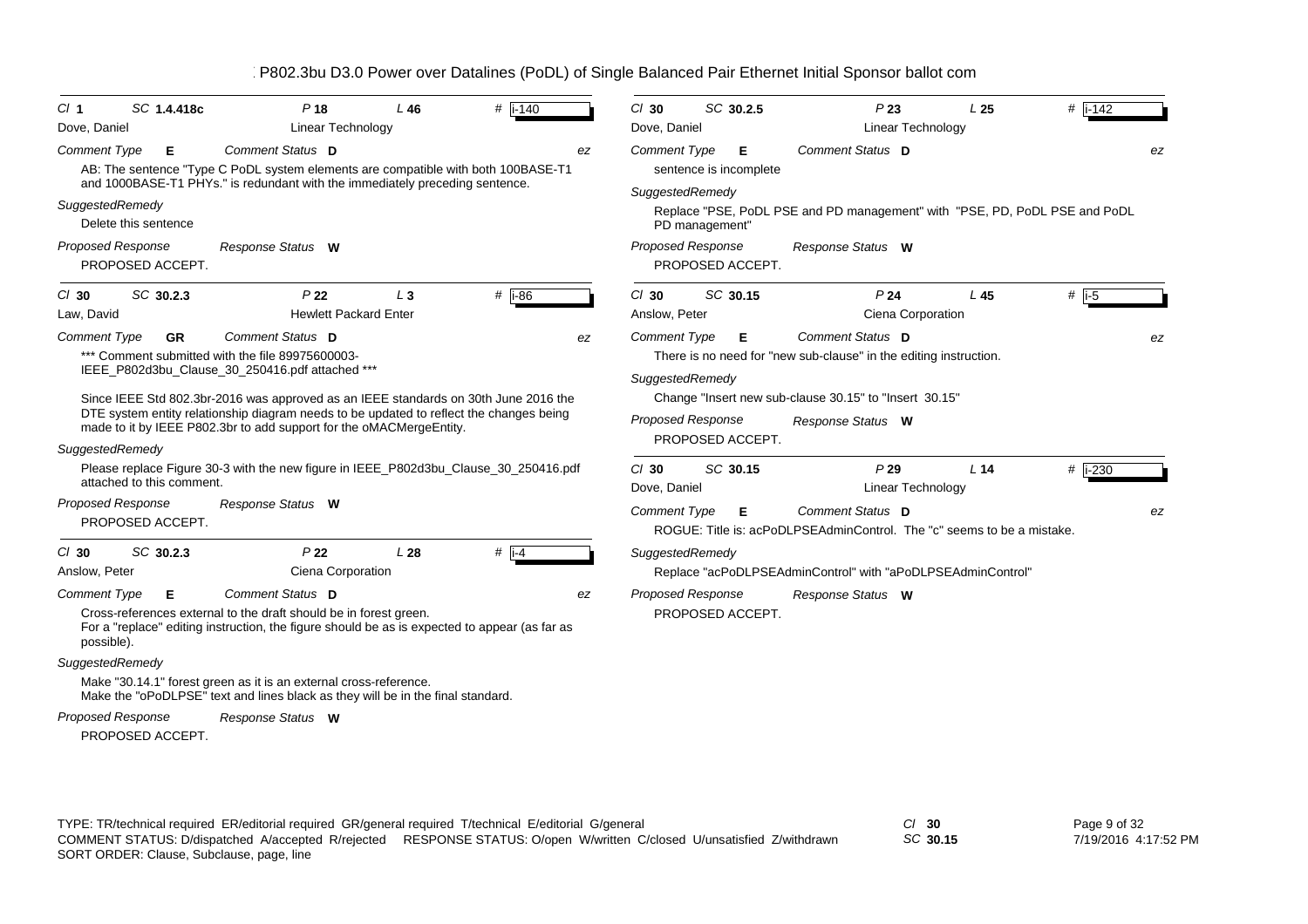| SC 30.15.1.1.2<br>$CI$ 30                                                                                                                                                                                               | P <sub>25</sub>          | L30             | # $i-6$   |    | $Cl$ 30                                                                               | SC 30.15.1.2                                                             |  | P28                                                              | L33                                                                             | $#$  i-7 |  |
|-------------------------------------------------------------------------------------------------------------------------------------------------------------------------------------------------------------------------|--------------------------|-----------------|-----------|----|---------------------------------------------------------------------------------------|--------------------------------------------------------------------------|--|------------------------------------------------------------------|---------------------------------------------------------------------------------|----------|--|
| Anslow, Peter                                                                                                                                                                                                           | Ciena Corporation        |                 |           |    | Anslow, Peter                                                                         |                                                                          |  | Ciena Corporation                                                |                                                                                 |          |  |
| <b>Comment Type</b><br>Е<br>As documented in http://www.ieee802.org/3/WG_tools/editorial/requirements/words.html                                                                                                        | Comment Status D         |                 |           | ez | Comment Type                                                                          | Е<br>The structure for 30.9 is:                                          |  | Comment Status D                                                 |                                                                                 | ez       |  |
| "The text contained in the 'BEHAVIOUR DEFINED AS:' description must be terminated by<br>a semi-colon, to not do so would be a syntax error."                                                                            |                          |                 |           |    |                                                                                       | 30.9 Management for DTE Power via MDI<br>30.9.1 PSE managed object class |  |                                                                  |                                                                                 |          |  |
| SuggestedRemedy                                                                                                                                                                                                         |                          |                 |           |    | 30.9.1.1 PSE attributes                                                               |                                                                          |  |                                                                  |                                                                                 |          |  |
| Add a semi-colon after the "." at the end of:<br>30.15.1.1.2, 30.15.1.1.3, 30.15.1.1.4, 30.15.1.1.5, 30.15.1.1.6, 30.15.1.1.7, 30.15.1.1.8,<br>30.15.1.1.9, 30.15.1.1.10, 30.15.1.1.11, 30.15.1.2, 30.15.1.3, 30.15.1.4 |                          |                 |           |    | 30.9.1.1.1 aPSEID<br>30.9.1.1.2 aPSEAdminState<br>30.9.1.2 PSE actions                |                                                                          |  |                                                                  |                                                                                 |          |  |
| Proposed Response                                                                                                                                                                                                       | Response Status W        |                 |           |    |                                                                                       | 30.9.1.2.1 acPSEAdminControl                                             |  |                                                                  |                                                                                 |          |  |
| PROPOSED ACCEPT.                                                                                                                                                                                                        |                          |                 |           |    |                                                                                       | The structure for 30.15 starts off following this:                       |  |                                                                  |                                                                                 |          |  |
| SC 30.15.1.1.3<br>$CI$ 30                                                                                                                                                                                               | P <sub>25</sub>          | L <sub>52</sub> | $#$ i-143 |    | Ethernet                                                                              |                                                                          |  |                                                                  | 30.15 Layer management for Power over Data Lines (PoDL) of Single Balanced Pair |          |  |
| Dove, Daniel                                                                                                                                                                                                            | <b>Linear Technology</b> |                 |           |    |                                                                                       | 30.15.1 PoDL PSE managed object class                                    |  |                                                                  |                                                                                 |          |  |
| 30.15.1.1 PoDL PSE attributes<br>Comment Status D<br><b>Comment Type</b><br>Е<br>ez<br>30.15.1.1.1 aPoDLPSEID<br>DD: Semantic improvement required. See remedy.                                                         |                          |                 |           |    |                                                                                       |                                                                          |  |                                                                  |                                                                                 |          |  |
| SuggestedRemedy                                                                                                                                                                                                         |                          |                 |           |    |                                                                                       |                                                                          |  |                                                                  | 30.15.1.1.11 aPoDLPSEMaintainFullVoltageSignatureAbsentCounter                  |          |  |
| Replace "the PSE state diagram variable pi_de- tecting or pi_classifying is true" with "either<br>of the PSE state diagram variables pi_de- tecting or pi_classifying is true"                                          |                          |                 |           |    | but then changes:<br>30.15.1.2 aPoDLPSEActualPower<br>30.15.1.3 aPoDLPSEPowerAccuracy |                                                                          |  |                                                                  |                                                                                 |          |  |
| <b>Proposed Response</b>                                                                                                                                                                                                | Response Status W        |                 |           |    |                                                                                       | 30.15.1.4 aPoDLPSECumulativeEnergy                                       |  |                                                                  |                                                                                 |          |  |
| PROPOSED ACCEPT.                                                                                                                                                                                                        |                          |                 |           |    |                                                                                       | 30.15.2 PoDL PSE actions<br>30.15.2.1 acPoDLPSEAdminControl              |  |                                                                  |                                                                                 |          |  |
| SC 30.15.1.1.3<br>$CI$ 30                                                                                                                                                                                               | P <sub>25</sub>          | L <sub>53</sub> | $#$ i-144 |    |                                                                                       | SuggestedRemedy                                                          |  |                                                                  |                                                                                 |          |  |
| Dove, Daniel                                                                                                                                                                                                            | <b>Linear Technology</b> |                 |           |    |                                                                                       |                                                                          |  | Change the heading levels of the 5 headings so that they become: |                                                                                 |          |  |
| <b>Comment Type</b><br>Е                                                                                                                                                                                                | Comment Status D         |                 |           | ez |                                                                                       | 30.15.1.1.12 aPoDLPSEActualPower<br>30.15.1.1.13 aPoDLPSEPowerAccuracy   |  |                                                                  |                                                                                 |          |  |
| "expression" is not the best descriptor here.                                                                                                                                                                           |                          |                 |           |    |                                                                                       | 30.15.1.1.14 aPoDLPSECumulativeEnergy                                    |  |                                                                  |                                                                                 |          |  |
| SuggestedRemedy                                                                                                                                                                                                         |                          |                 |           |    |                                                                                       | 30.15.1.2 PoDL PSE actions<br>30.15.1.2.1 acPoDLPSEAdminControl          |  |                                                                  |                                                                                 |          |  |
| Replace "expression" with "combination"                                                                                                                                                                                 |                          |                 |           |    |                                                                                       | <b>Proposed Response</b>                                                 |  | Response Status W                                                |                                                                                 |          |  |
| <b>Proposed Response</b>                                                                                                                                                                                                | Response Status W        |                 |           |    |                                                                                       | PROPOSED ACCEPT.                                                         |  |                                                                  |                                                                                 |          |  |
| PROPOSED ACCEPT.                                                                                                                                                                                                        |                          |                 |           |    |                                                                                       |                                                                          |  |                                                                  |                                                                                 |          |  |

*SC* **30.15.1.2**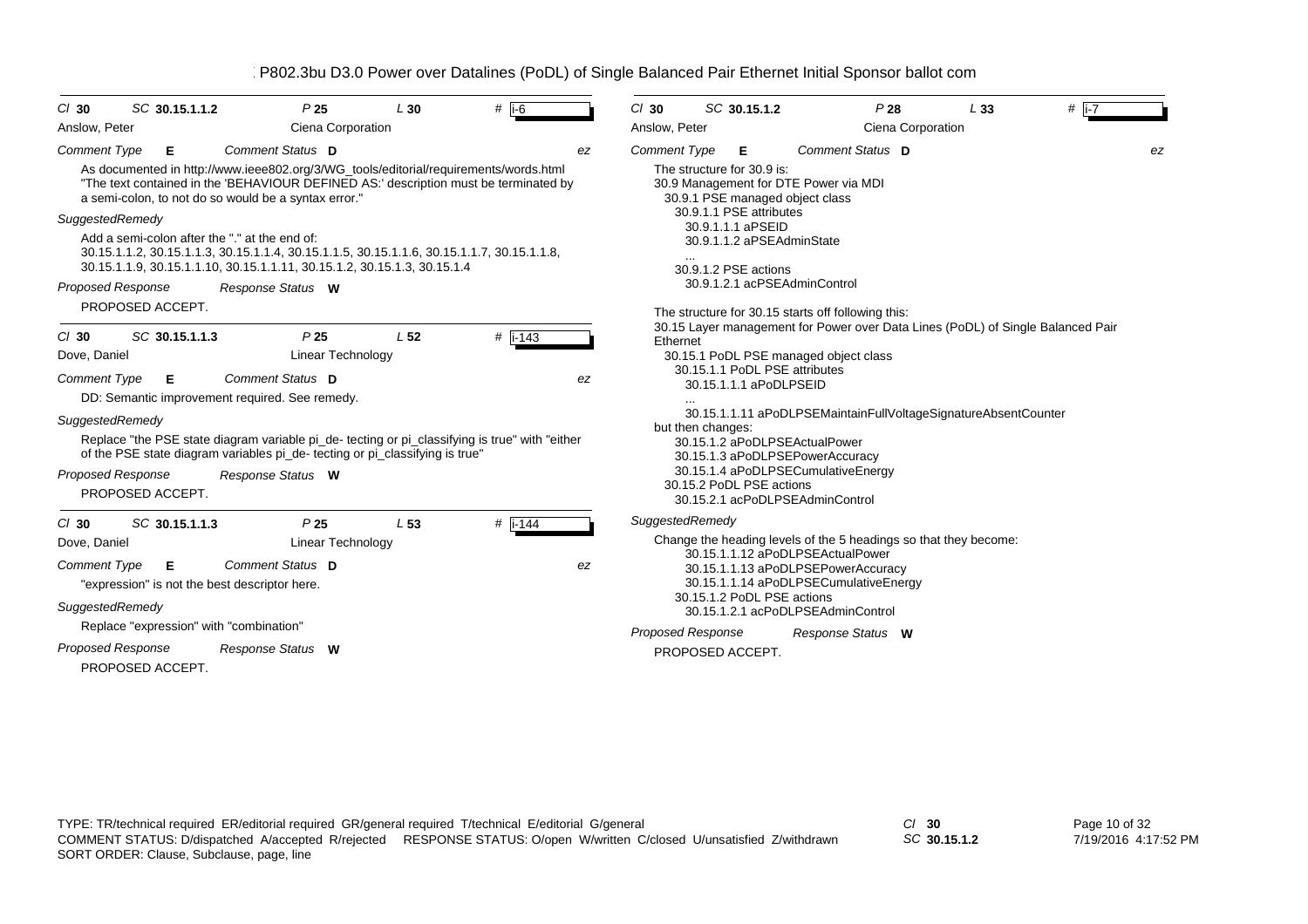| SC 45.2.7b<br>CI 45                                                                                                                     | P32                                                                                                                                                                                                                                                                                                                                                                                                                                                        | L <sub>9</sub>  | $#$ i-8        | $Cl$ 45                                         | SC 45.2.7b.1                                                                                               | P32                                                                                                                                                                                                    | L34 | $#$ i-10       |
|-----------------------------------------------------------------------------------------------------------------------------------------|------------------------------------------------------------------------------------------------------------------------------------------------------------------------------------------------------------------------------------------------------------------------------------------------------------------------------------------------------------------------------------------------------------------------------------------------------------|-----------------|----------------|-------------------------------------------------|------------------------------------------------------------------------------------------------------------|--------------------------------------------------------------------------------------------------------------------------------------------------------------------------------------------------------|-----|----------------|
| Anslow, Peter                                                                                                                           | Ciena Corporation                                                                                                                                                                                                                                                                                                                                                                                                                                          |                 |                | Anslow, Peter                                   |                                                                                                            | Ciena Corporation                                                                                                                                                                                      |     |                |
| <b>Comment Type</b><br>Е<br>45-211p through Table 45-211s                                                                               | Comment Status D<br>The P802.3bg draft has inserted Table 45-211a and Table 45-211b in 45.2.7<br>The P802.3bp draft has inserted Table 45-211c through Table 45-211h in 45.2.7<br>The P802.3bn draft is inserting 7 further tables after Table 45-211h in 45.2.7a and a<br>comment has been submitted to re-number these as Table 45-211i through Table 45-211o<br>Consequently, Table 45-211h through Table 45-211k in the P802.3bu draft should be Table |                 | ez             | <b>Comment Type</b>                             | Е<br>1= PSE Enabled<br>$0 = PSE$ Disabled<br>Has a spurious indent<br>SuggestedRemedy<br>Remove the indent | Comment Status D                                                                                                                                                                                       |     | ez             |
| SuggestedRemedy                                                                                                                         | Renumber Table 45-211h through Table 45-211k to be Table 45-211p through Table 45-                                                                                                                                                                                                                                                                                                                                                                         |                 |                |                                                 | <b>Proposed Response</b><br>PROPOSED ACCEPT.                                                               | Response Status W                                                                                                                                                                                      |     |                |
| 211 <sub>s</sub><br><b>Proposed Response</b><br>PROPOSED ACCEPT.                                                                        | Response Status W                                                                                                                                                                                                                                                                                                                                                                                                                                          |                 |                | $Cl$ 45<br>Anslow, Peter                        | SC 45.2.7b.2                                                                                               | P33<br>Ciena Corporation                                                                                                                                                                               | L21 | $#$ i-11       |
| SC 45.2.7b<br>CI 45<br>Stover, David                                                                                                    | P32<br>Linear Technology                                                                                                                                                                                                                                                                                                                                                                                                                                   | L <sub>19</sub> | $#$ i-25       | <b>Comment Type</b>                             | $\mathbf{T}$                                                                                               | Comment Status D<br>For table entries in Clause 45 that define the state of multiple bits, the columns are headed<br>with the bit number to clarify the order. See for example Table 45-7 bits 1.7.5:0 |     | ez             |
| <b>Comment Type</b><br>E.<br>used.<br>SuggestedRemedy                                                                                   | Comment Status D<br>The terms "PoDL PSE" and "PoDL PD" are defined and used through all sections of the<br>draft with the exception of Clause 45.2.7b where the undefined term "Single-Pair PSE" is                                                                                                                                                                                                                                                        |                 | ez             |                                                 | SuggestedRemedy<br><b>Proposed Response</b><br>PROPOSED ACCEPT.                                            | In Table 45-211 rows for bits 13.1.9:7, 13.1.6:3, and 13.1.2:0 and also in Table 45-211k<br>row for bits 13.2.2:0, add the bit number at the head of each column.<br>Response Status W                 |     |                |
| Proposed Response<br>PROPOSED ACCEPT.                                                                                                   | Replace all instances of "Single-Pair PSE" in 45.2.7b with "PoDL PSE".<br>Response Status W                                                                                                                                                                                                                                                                                                                                                                |                 |                | $Cl$ 45<br>Stover, David<br><b>Comment Type</b> | SC 45.2.7b.2.1<br>Е.                                                                                       | P33<br>Linear Technology<br>Comment Status D                                                                                                                                                           | L45 | # $i-27$<br>ez |
| SC 45.2.7b.1<br>$Cl$ 45<br>Anslow, Peter<br><b>Comment Type</b><br>Е<br>SuggestedRemedy<br><b>Proposed Response</b><br>PROPOSED ACCEPT. | P32<br>Ciena Corporation<br>Comment Status D<br>There is no need to capitalise "Enable Power Classification<br>Change to "Enable power classification" as per heading 45.2.7b.1.1<br>Response Status W                                                                                                                                                                                                                                                     | L32             | # $ i-9$<br>ez |                                                 | SuggestedRemedy<br><b>Proposed Response</b><br>PROPOSED ACCEPT.                                            | Missing a space: "Power Denied(13.1.15)"<br>Replace with "Power Denied (13.1.15)".<br>Response Status W                                                                                                |     |                |

*SC* **45.2.7b.2.1**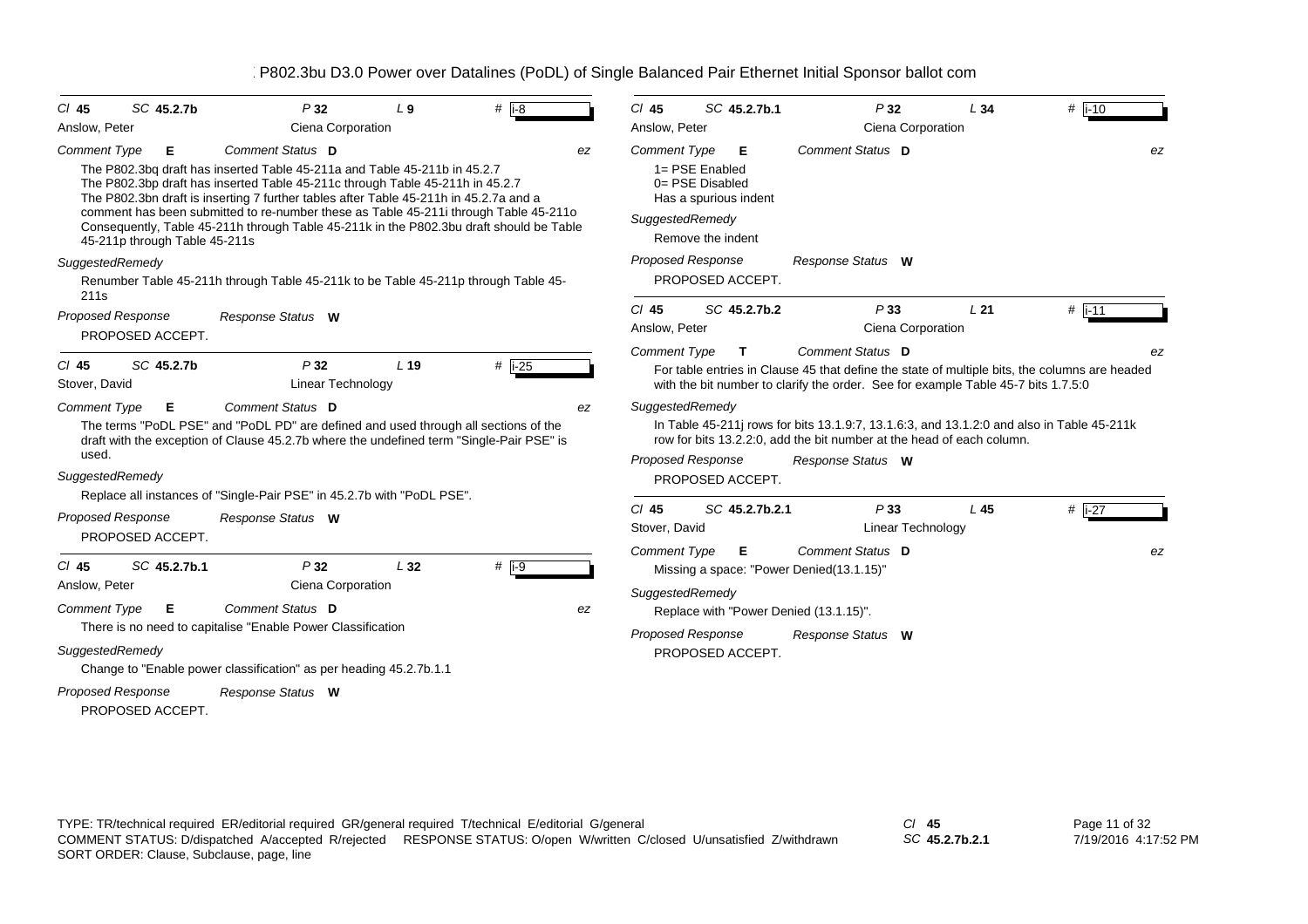| P33                                                                                                                                                                         | P34                                                                                                                                                                                                                                                                                              |
|-----------------------------------------------------------------------------------------------------------------------------------------------------------------------------|--------------------------------------------------------------------------------------------------------------------------------------------------------------------------------------------------------------------------------------------------------------------------------------------------|
| $#$   i-12                                                                                                                                                                  | # $i - 146$                                                                                                                                                                                                                                                                                      |
| SC 45.2.7b.2.1                                                                                                                                                              | $CI$ 45                                                                                                                                                                                                                                                                                          |
| L45                                                                                                                                                                         | SC 45.2.7b.2.7                                                                                                                                                                                                                                                                                   |
| CI 45                                                                                                                                                                       | L36                                                                                                                                                                                                                                                                                              |
| Ciena Corporation                                                                                                                                                           | <b>Linear Technology</b>                                                                                                                                                                                                                                                                         |
| Anslow, Peter                                                                                                                                                               | Dove, Daniel                                                                                                                                                                                                                                                                                     |
| Comment Status D                                                                                                                                                            | Comment Status D                                                                                                                                                                                                                                                                                 |
| <b>Comment Type</b>                                                                                                                                                         | <b>Comment Type</b>                                                                                                                                                                                                                                                                              |
| Е                                                                                                                                                                           | <b>TR</b>                                                                                                                                                                                                                                                                                        |
| ez                                                                                                                                                                          | ez                                                                                                                                                                                                                                                                                               |
| Space missing in "Denied(13.1.15)"                                                                                                                                          | The PSE Type bits are explicitly defined, but do not include the values for reserved bits.                                                                                                                                                                                                       |
| SuggestedRemedy                                                                                                                                                             | SuggestedRemedy                                                                                                                                                                                                                                                                                  |
| Change to "Denied (13.1.15)"                                                                                                                                                | Add "Values of 1xx and 011 are reserved.                                                                                                                                                                                                                                                         |
| <b>Proposed Response</b>                                                                                                                                                    | Proposed Response                                                                                                                                                                                                                                                                                |
| Response Status W                                                                                                                                                           | Response Status W                                                                                                                                                                                                                                                                                |
| PROPOSED ACCEPT.                                                                                                                                                            | PROPOSED ACCEPT.                                                                                                                                                                                                                                                                                 |
| P33                                                                                                                                                                         | P34                                                                                                                                                                                                                                                                                              |
| # i-145                                                                                                                                                                     | L <sub>52</sub>                                                                                                                                                                                                                                                                                  |
| SC 45.2.7b.2.1                                                                                                                                                              | $\#$ i-148                                                                                                                                                                                                                                                                                       |
| $L$ 47                                                                                                                                                                      | $CI$ 45                                                                                                                                                                                                                                                                                          |
| $CI$ 45                                                                                                                                                                     | SC 45.2.7b.2.9                                                                                                                                                                                                                                                                                   |
| <b>Linear Technology</b>                                                                                                                                                    | Dove, Daniel                                                                                                                                                                                                                                                                                     |
| Dove, Daniel                                                                                                                                                                | Linear Technology                                                                                                                                                                                                                                                                                |
| Comment Status D                                                                                                                                                            | Comment Status D                                                                                                                                                                                                                                                                                 |
| <b>Comment Type</b>                                                                                                                                                         | <b>Comment Type</b>                                                                                                                                                                                                                                                                              |
| Е                                                                                                                                                                           | Е                                                                                                                                                                                                                                                                                                |
| ez                                                                                                                                                                          | ez                                                                                                                                                                                                                                                                                               |
| DD: Two instances of the word "removed" were not replaced with "denied".                                                                                                    | DD: Semantic improvement required. See remedy.                                                                                                                                                                                                                                                   |
| SuggestedRemedy<br>Replace "removed" and replace with "denied" maintaining capitalization as required.<br><b>Proposed Response</b><br>Response Status W<br>PROPOSED ACCEPT. | SuggestedRemedy<br>Replace "When read as '011', bits 13.1.2:0 indicate that pi_detecting or pi_classifying is<br>asserted true." with "When read as '011', bits 13.1.2:0 indicate that either pi_detecting or<br>pi_classifying is are asserted true."<br>Proposed Response<br>Response Status W |
| # $\vert$ i-13<br>SC 45.2.7b.2.1<br>$CI$ 45<br>P33<br>L 48<br>Ciena Corporation<br>Anslow, Peter                                                                            | PROPOSED ACCEPT.<br>$Cl$ 45<br>SC 45.2.7b.2.9<br>P34<br>L <sub>54</sub>                                                                                                                                                                                                                          |
| Comment Status D<br><b>Comment Type</b><br>$\mathbf{T}$<br>ez<br>"The Power Removed bit shall be " should be "The Power Denied bit shall be "<br>SuggestedRemedy            | #  i-117<br>Zimmerman, George<br>Commscope and Line<br>Comment Type<br>Comment Status D<br>E<br>ez<br>All the states are described in binary order except for Sleeping (001), which is stuck                                                                                                     |
| Change "The Power Removed bit shall be " to "The Power Denied bit shall be "                                                                                                | between 101 and 111. (it is OK that the reserved combination is last).                                                                                                                                                                                                                           |
| Proposed Response                                                                                                                                                           | SuggestedRemedy                                                                                                                                                                                                                                                                                  |
| Response Status W                                                                                                                                                           | Move sentence beginning with "When read as "001"" (L54) between sentences beginning                                                                                                                                                                                                              |
| PROPOSED ACCEPT.                                                                                                                                                            | with "When read as "000"" and "When read as "010"" (L51)                                                                                                                                                                                                                                         |
| P34<br>$#$ i-28<br>$CI$ 45<br>SC 45.2.7b.2.4<br>L <sub>14</sub><br>Stover, David<br>Linear Technology                                                                       | Proposed Response<br>Response Status W<br>PROPOSED ACCEPT.                                                                                                                                                                                                                                       |
| Comment Status D<br><b>Comment Type</b><br>Е<br>ez<br>Missing a space: "Class Timeout(13.1.12)"                                                                             |                                                                                                                                                                                                                                                                                                  |
| SuggestedRemedy<br>Replace with "Class Timeout (13.1.12)".                                                                                                                  |                                                                                                                                                                                                                                                                                                  |
| <b>Proposed Response</b><br>Response Status W<br>PROPOSED ACCEPT.                                                                                                           |                                                                                                                                                                                                                                                                                                  |

TYPE: TR/technical required ER/editorial required GR/general required T/technical E/editorial G/general *Cl* **45** SORT ORDER: Clause, Subclause, page, line COMMENT STATUS: D/dispatched A/accepted R/rejected RESPONSE STATUS: O/open W/written C/closed U/unsatisfied Z/withdrawn

*SC* **45.2.7b.2.9**

Page 12 of 32 7/19/2016 4:17:52 PM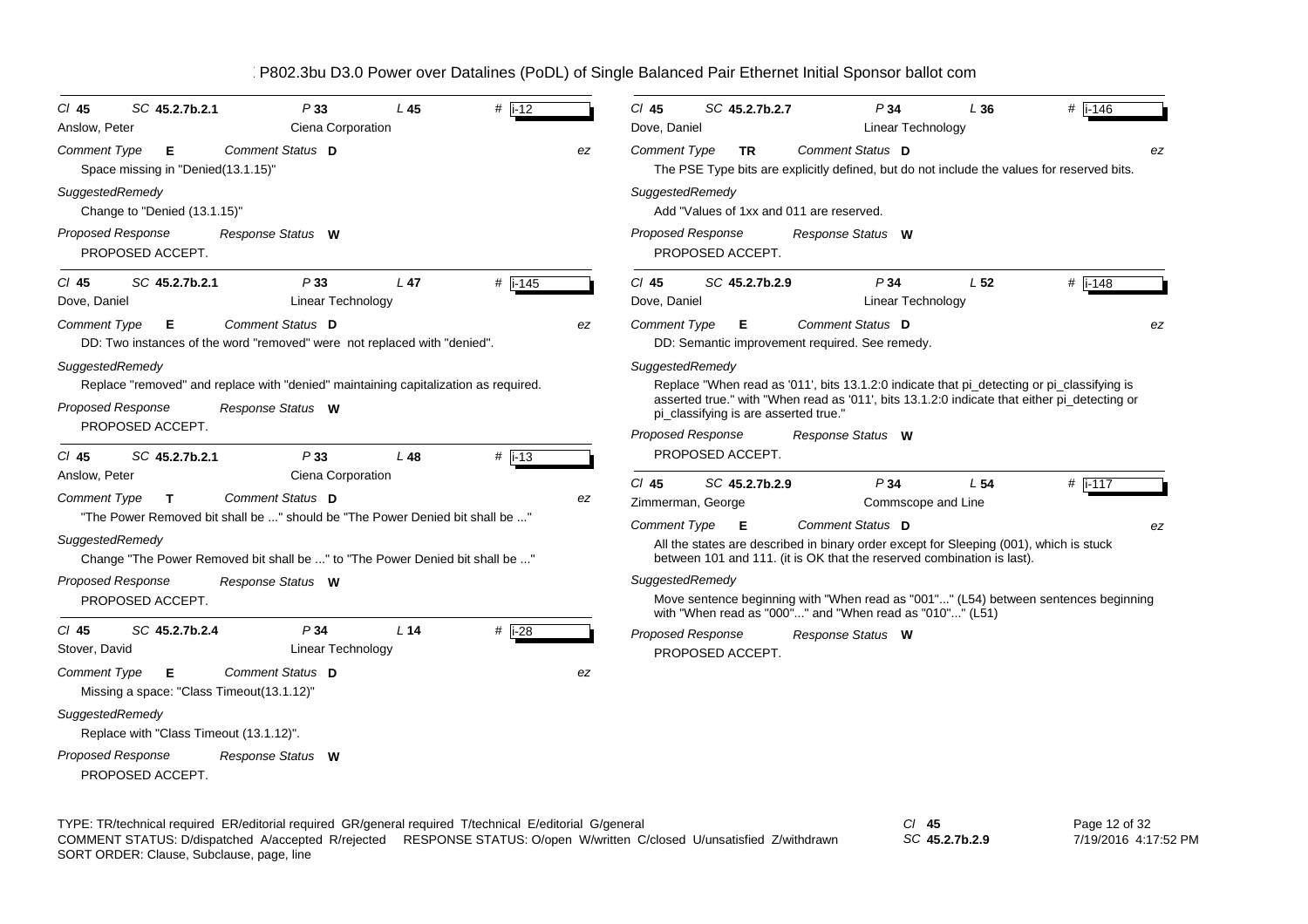| $Cl$ 45<br>Dove, Daniel                | SC 45.2.7b.2.9                                  | P34<br><b>Linear Technology</b>                                                                                                                                                                                                                                                                                                                                                                                                                                    | L <sub>54</sub> | # i-149   |    | $Cl$ 45<br>SC 45.2.7b.3.1<br>Anslow, Peter                                                                      | P35<br>Ciena Corporation                                                                                  | L <sub>27</sub> | $#$ i-15         |    |
|----------------------------------------|-------------------------------------------------|--------------------------------------------------------------------------------------------------------------------------------------------------------------------------------------------------------------------------------------------------------------------------------------------------------------------------------------------------------------------------------------------------------------------------------------------------------------------|-----------------|-----------|----|-----------------------------------------------------------------------------------------------------------------|-----------------------------------------------------------------------------------------------------------|-----------------|------------------|----|
| <b>Comment Type</b>                    | Е                                               | Comment Status D<br>The term "expression" may not be the best term.                                                                                                                                                                                                                                                                                                                                                                                                |                 |           | ez | <b>Comment Type</b><br>Е<br>Space missing in "indicated. The"                                                   | Comment Status D                                                                                          |                 |                  | ez |
| SuggestedRemedy                        | Replace "expression" with "combination"         |                                                                                                                                                                                                                                                                                                                                                                                                                                                                    |                 |           |    | SuggestedRemedy<br>Change to "indicated. The"                                                                   |                                                                                                           |                 |                  |    |
| Proposed Response                      | PROPOSED ACCEPT.                                | Response Status W                                                                                                                                                                                                                                                                                                                                                                                                                                                  |                 |           |    | Proposed Response<br>PROPOSED ACCEPT.                                                                           | Response Status W                                                                                         |                 |                  |    |
| $CI$ 45<br>Dove, Daniel                | SC 45.2.7b.3.1                                  | P35<br>Linear Technology                                                                                                                                                                                                                                                                                                                                                                                                                                           | L <sub>16</sub> | $#$ i-151 |    | SC 45.2.7b1<br>$CI$ 45<br>Stover, David                                                                         | P32<br>Linear Technology                                                                                  | L34             | $#$ i-26         |    |
| <b>Comment Type</b><br>SuggestedRemedy | TR.<br>essential to reporting this information. | Comment Status D<br>Update required to address value of "111" and also the validity of classification being<br>Replace "Bits 13.2.2:0 report the PD Type of a detected PD as specified in 104.5.1." with<br>"Bits 13.2.2:0 report a value of ""111"" until a valid classification has taken place, or if no<br>PD is present. Once a valid classification has occurred, the value of these bits reflect the<br>PD Type of an attached PD as specified in 104.5.1." |                 |           | ez | <b>Comment Type</b><br>Е<br>SuggestedRemedy<br>Fix indentation.<br><b>Proposed Response</b><br>PROPOSED ACCEPT. | Comment Status D<br>Indentation of "Description" cell for row "13.0.0" is irregular.<br>Response Status W |                 |                  | ez |
|                                        |                                                 | Delete "The value in this register is valid while a PD is connected, i.e., while the PSE<br>Status (13.1.2:0) bits are reporting "delivering power"."                                                                                                                                                                                                                                                                                                              |                 |           |    | $Cl$ 104<br><b>SC 104</b><br>Zimmerman, George                                                                  | P37<br>Commscope and Line                                                                                 | $L_3$           | # $\sqrt{1-118}$ |    |
| Proposed Response                      | PROPOSED ACCEPT.                                | Response Status W                                                                                                                                                                                                                                                                                                                                                                                                                                                  |                 |           |    | Comment Type<br>Е                                                                                               | Comment Status D<br>Editor's note has served its purpose, delete it                                       |                 |                  | ez |
| $CI$ 45<br>Dove, Daniel                | SC 45.2.7b.3.1                                  | P35<br>Linear Technology                                                                                                                                                                                                                                                                                                                                                                                                                                           | L <sub>16</sub> | # i-150   |    | SuggestedRemedy<br><b>Proposed Response</b>                                                                     | Delete editors note indicating figures converted to frame<br>Response Status W                            |                 |                  |    |
| <b>Comment Type</b>                    | <b>TR</b>                                       | Comment Status D<br>How does a PSE know what type of PD is attached? This can only be done via<br>classification. Without classification, this register does not have a defined value.                                                                                                                                                                                                                                                                             |                 |           | ez | PROPOSED ACCEPT.                                                                                                |                                                                                                           |                 |                  |    |
| SuggestedRemedy                        |                                                 | Add a value of "111 = Unknown", adjust adjacent entries in the table, and add text<br>instructing the user that "a value of 111 indicates that the PSE has not performed<br>classification and therefore cannot indicate the proper value for the PD Type".                                                                                                                                                                                                        |                 |           |    |                                                                                                                 |                                                                                                           |                 |                  |    |
| Proposed Response                      |                                                 | Response Status W                                                                                                                                                                                                                                                                                                                                                                                                                                                  |                 |           |    |                                                                                                                 |                                                                                                           |                 |                  |    |

PROPOSED ACCEPT.

TYPE: TR/technical required ER/editorial required GR/general required T/technical E/editorial G/general *Cl* **104** SORT ORDER: Clause, Subclause, page, line COMMENT STATUS: D/dispatched A/accepted R/rejected RESPONSE STATUS: O/open W/written C/closed U/unsatisfied Z/withdrawn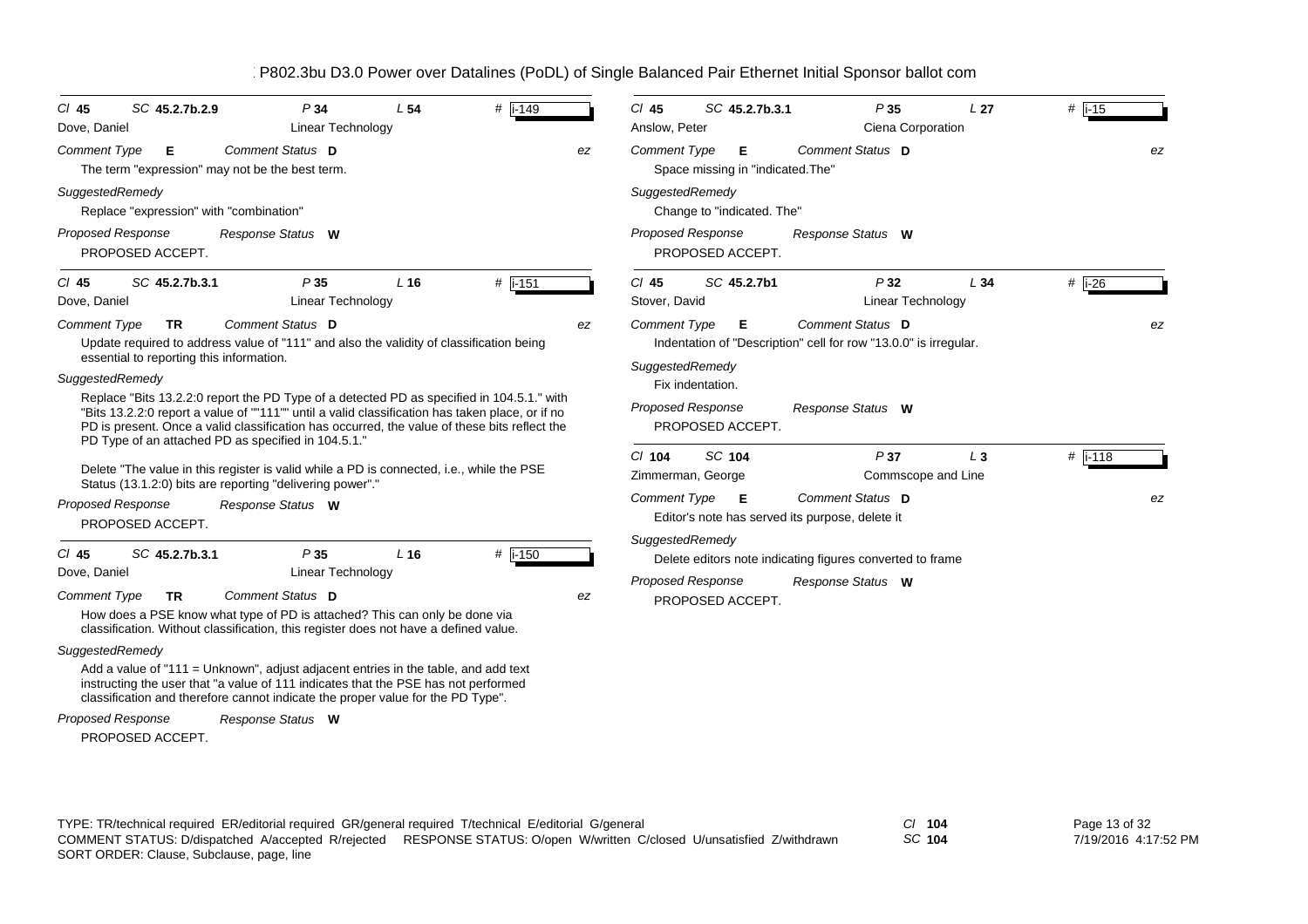| $Cl$ 104                                                                                                                                                                                                                     | SC 104.1                                                                      | P37                                                                                                                                                                                                                                                                                                                                                                                                                                                                                                                                                                                                                                                                                                                                                                                                                                                                                                                                                                                                                                                                                                                     | $L$ 10                 | # i-152                                | $Cl$ 104                                                                                                                               | SC 104.2                                                                          | P39                                                                                                                                                                                                                                                                                                                                                                                                                                                                                                                                                                                                                                                                                                                                                                                                                                                                                                                                                                                                                                                                                                                                                                                                                                                          | L32                                        | # i-159                                      |
|------------------------------------------------------------------------------------------------------------------------------------------------------------------------------------------------------------------------------|-------------------------------------------------------------------------------|-------------------------------------------------------------------------------------------------------------------------------------------------------------------------------------------------------------------------------------------------------------------------------------------------------------------------------------------------------------------------------------------------------------------------------------------------------------------------------------------------------------------------------------------------------------------------------------------------------------------------------------------------------------------------------------------------------------------------------------------------------------------------------------------------------------------------------------------------------------------------------------------------------------------------------------------------------------------------------------------------------------------------------------------------------------------------------------------------------------------------|------------------------|----------------------------------------|----------------------------------------------------------------------------------------------------------------------------------------|-----------------------------------------------------------------------------------|--------------------------------------------------------------------------------------------------------------------------------------------------------------------------------------------------------------------------------------------------------------------------------------------------------------------------------------------------------------------------------------------------------------------------------------------------------------------------------------------------------------------------------------------------------------------------------------------------------------------------------------------------------------------------------------------------------------------------------------------------------------------------------------------------------------------------------------------------------------------------------------------------------------------------------------------------------------------------------------------------------------------------------------------------------------------------------------------------------------------------------------------------------------------------------------------------------------------------------------------------------------|--------------------------------------------|----------------------------------------------|
| Dove, Daniel<br><b>Comment Type</b><br>SuggestedRemedy<br>Proposed Response<br>$Cl$ 104<br>Dove, Daniel<br><b>Comment Type</b><br>SuggestedRemedy<br><b>Proposed Response</b><br>C/ 104<br>Zimmerman, George<br>Comment Type | Е<br>PROPOSED ACCEPT.<br>SC 104.1<br>Е<br>PROPOSED ACCEPT.<br>SC 104.1.3<br>Е | Linear Technology<br>Comment Status D<br>Some minor editorial changes are required to be more accurate.<br>replace "balanced pair" with "balanced twisted-pair"<br>replace "These entities allow devices to draw/supply power using the same cabling that is<br>used for data transmission. PoDL is intended to provide an Ethernet Physical Layer device<br>with a single interface to both the data it requires and the power to process this data." with<br>"These entities allow devices to *supply/draw* power using the same cabling that *may be*<br>used for data transmission. PoDL is intended to provide a *single balanced twisted-pair*<br>Ethernet Physical Layer device with a single interface to both the data it requires and the<br>power to process this data." (Remove the *'s from this sentence)<br>Response Status W<br>P37<br><b>Linear Technology</b><br>Comment Status D<br>I propose an addition to the sentence to make it more complete.<br>replace "related devices." with "related devices within a PoDL System".<br>Response Status W<br>P39<br>Commscope and Line<br>Comment Status D | L28<br>L <sub>15</sub> | ez<br>$#$ i-153<br>ez<br># i-120<br>ez | Dove, Daniel<br><b>Comment Type</b><br>SuggestedRemedy<br>$Cl$ 104<br>Law, David<br><b>Comment Type</b><br>SuggestedRemedy<br>$Cl$ 104 | T.<br><b>Proposed Response</b><br>SC 104.2<br>T.<br>Proposed Response<br>SC 104.2 | <b>Linear Technology</b><br>Comment Status D<br>The term 'system power Class' (page 39, line 32), 'system class' (page 40, line 49) and<br>'Class Code' (page 40, line 12) all seem to be used interchangeably.<br>I believe 'system class' is the correct term as Table 104-1 defines more than just power,<br>and while there can be a power associated with a system class, there are other parameters<br>associated with a system class. Please update text as required.<br>Response Status W<br>PROPOSED ACCEPT IN PRINCIPLE.<br>Editor to replace all instances of 'system power Class' and 'Class Code' with 'system class'.<br>P39<br>Comment Status D<br>The term 'system power Class' (page 39, line 32), 'system class' (page 40, line 49) and<br>'Class Code' (page 40, line 12) all seem to be used interchangeably.<br>I believe 'system class' is the correct term as Table 104-1 defines more than just power,<br>and while there can be a power associated with a system class, there are other parameters<br>associated with a system class. Please update text as required.<br>Response Status W<br>PROPOSED ACCEPT IN PRINCIPLE.<br>Editor to replace all instances of 'system power Class' and 'Class Code' with 'system class'.<br>P39 | L32<br><b>Hewlett Packard Enter</b><br>L34 | ez<br># $\overline{1}$ -83<br>ez<br>$#$ i-89 |
| SuggestedRemedy<br><b>Proposed Response</b>                                                                                                                                                                                  | PROPOSED ACCEPT.                                                              | Note says "PSE interface elements", but aren't these both on the PSE and on the PD?<br>Change "PSE interface elements" to "PI interface elements"<br>Response Status W                                                                                                                                                                                                                                                                                                                                                                                                                                                                                                                                                                                                                                                                                                                                                                                                                                                                                                                                                  |                        |                                        | Stover, David<br><b>Comment Type</b><br>SuggestedRemedy                                                                                | TR.<br>Proposed Response<br>PROPOSED ACCEPT.                                      | Linear Technology<br>Comment Status D<br>There is no 48V unregulated power class<br>Change the last part of the sentence to "and 48V regulated system power classes"<br>Response Status W                                                                                                                                                                                                                                                                                                                                                                                                                                                                                                                                                                                                                                                                                                                                                                                                                                                                                                                                                                                                                                                                    |                                            | ez                                           |

TYPE: TR/technical required ER/editorial required GR/general required T/technical E/editorial G/general *Cl* **104** SORT ORDER: Clause, Subclause, page, line COMMENT STATUS: D/dispatched A/accepted R/rejected RESPONSE STATUS: O/open W/written C/closed U/unsatisfied Z/withdrawn

*SC* **104.2**

Page 14 of 32 7/19/2016 4:17:52 PM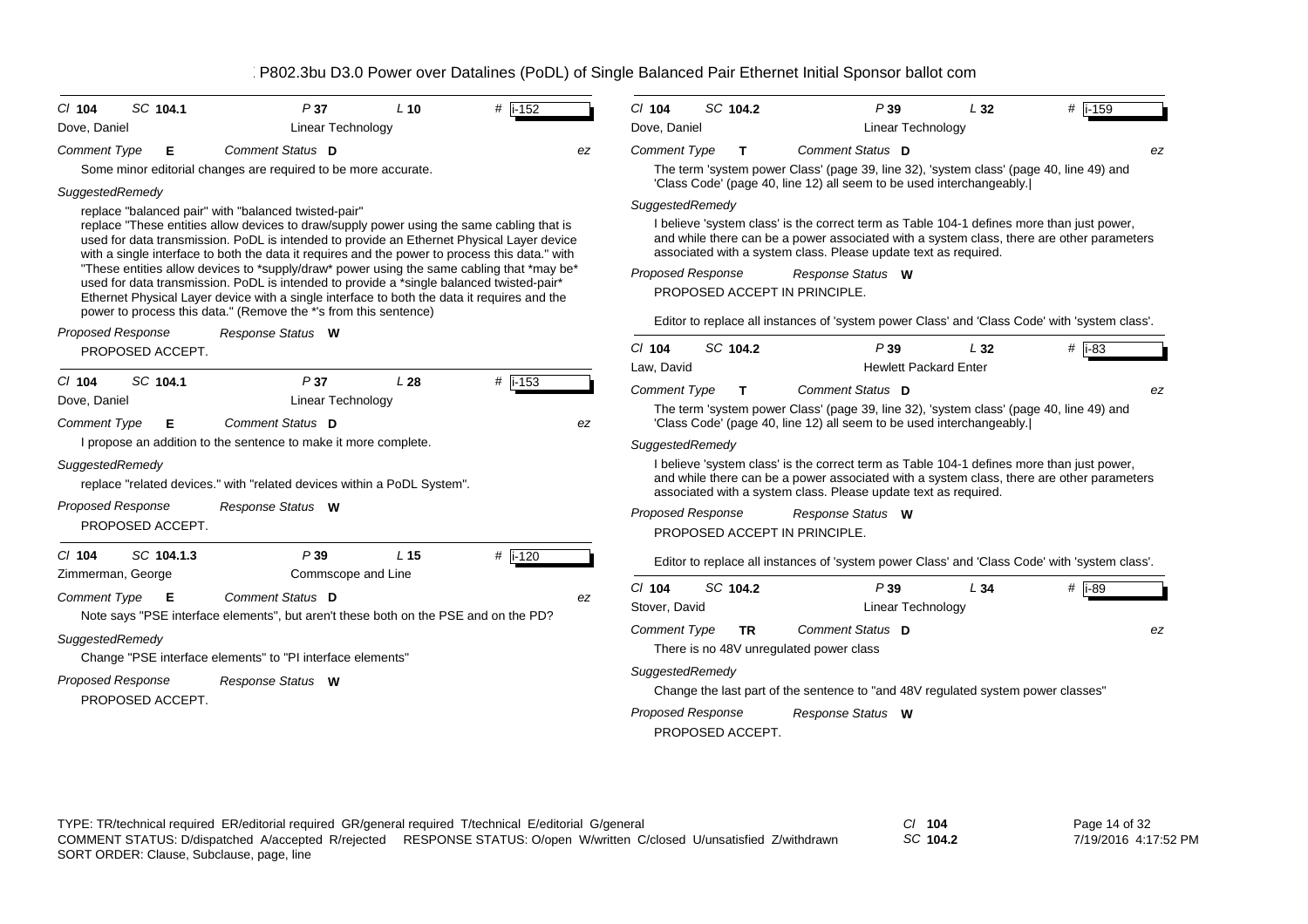| SC 104.2<br>P39<br>$Cl$ 104<br>L34                                                                                                                                           | #  i-160  | $Cl$ 104<br>SC 104.3                         | $P$ 40                                                                                                                                                                                  | L <sub>25</sub> | # $\overline{1-162}$ |
|------------------------------------------------------------------------------------------------------------------------------------------------------------------------------|-----------|----------------------------------------------|-----------------------------------------------------------------------------------------------------------------------------------------------------------------------------------------|-----------------|----------------------|
| Dove, Daniel<br><b>Linear Technology</b>                                                                                                                                     |           | Dove, Daniel                                 | <b>Linear Technology</b>                                                                                                                                                                |                 |                      |
| Comment Status D<br><b>Comment Type</b><br>Е                                                                                                                                 | ez        | <b>Comment Type</b><br><b>TR</b>             | Comment Status D                                                                                                                                                                        |                 | ez                   |
| The term "system power classes" is not used in Table 104-1. I recommend using<br>consistent terminology.                                                                     |           |                                              | The word "guaranteed" seems to be an inappropriate term to include in an international<br>standard. It suggests a warranty or promise. In addition, this term is referred to in another |                 |                      |
| SuggestedRemedy                                                                                                                                                              |           |                                              | section as "maximum average power", which I think is a better term.                                                                                                                     |                 |                      |
| Replace "system power classes" with "system classes".                                                                                                                        |           | SuggestedRemedy                              |                                                                                                                                                                                         |                 |                      |
| <b>Proposed Response</b><br>Response Status W                                                                                                                                |           |                                              | replace "guaranteed" with "maximum average".                                                                                                                                            |                 |                      |
| PROPOSED ACCEPT.                                                                                                                                                             |           | <b>Proposed Response</b><br>PROPOSED ACCEPT. | Response Status W                                                                                                                                                                       |                 |                      |
| SC 104.3<br>$P$ 40<br>L <sub>18</sub><br>$Cl$ 104                                                                                                                            | # $i-161$ |                                              |                                                                                                                                                                                         |                 |                      |
| Dove, Daniel<br><b>Linear Technology</b>                                                                                                                                     |           | $Cl$ 104<br>SC 104.4<br>Dove, Daniel         | $P$ 40                                                                                                                                                                                  | L34             | $#$ i-163            |
| Comment Status D<br><b>Comment Type</b><br>ER                                                                                                                                | ez        |                                              | <b>Linear Technology</b>                                                                                                                                                                |                 |                      |
| AB: In Table 104-1, the numeric entry "1360" does not comply with the IEEE 802.3<br>numeric formatting convention.                                                           |           | <b>Comment Type</b><br>Е                     | Comment Status D<br>some minor editorial suggestions are warranted.                                                                                                                     |                 | ez                   |
| SuggestedRemedy                                                                                                                                                              |           | SuggestedRemedy                              |                                                                                                                                                                                         |                 |                      |
| Change to "1 360" (i.e. add a space between "1" and "3"                                                                                                                      |           |                                              | item b) replace "the detected" with "a detected"                                                                                                                                        |                 |                      |
| <b>Proposed Response</b><br>Response Status W                                                                                                                                |           |                                              | item c) replace" power on the" with "power applied to a"                                                                                                                                |                 |                      |
| PROPOSED ACCEPT.                                                                                                                                                             |           | <b>Proposed Response</b><br>PROPOSED ACCEPT. | Response Status W                                                                                                                                                                       |                 |                      |
| SC 104.3<br>$P$ 40<br>L21<br>$Cl$ 104                                                                                                                                        | $#$ i-90  |                                              |                                                                                                                                                                                         |                 |                      |
| Stover, David<br><b>Linear Technology</b>                                                                                                                                    |           | $Cl$ 104<br>SC 104.4                         | $P$ 40                                                                                                                                                                                  | L36             | $#$ i-123            |
| Comment Status D<br>Comment Type<br>$\mathbf{T}$                                                                                                                             | ez        | Zimmerman, George                            | Commscope and Line                                                                                                                                                                      |                 |                      |
| Table 104-3 indicates P_Class (PSE sourced power) is defined in Table 104-1; it is not.                                                                                      |           | <b>Comment Type</b><br><b>TR</b>             | Comment Status D                                                                                                                                                                        |                 | ez                   |
| SuggestedRemedy                                                                                                                                                              |           |                                              | Here's why explanatory text gets you into trouble If one of the main function sof the PSE<br>is to monitor the power, I assume a main function is also to remove power in case of an    |                 |                      |
| In Table 104-1, add P_Class and populate the values in the table (TFTD). Also, change all                                                                                    |           |                                              | overload, short circuit or other fault. (also, the sentence doesn't have a period at the end)                                                                                           |                 |                      |
| references of P_PD to P_Class_PD.                                                                                                                                            |           | SuggestedRemedy                              |                                                                                                                                                                                         |                 |                      |
| <b>Proposed Response</b><br>Response Status W                                                                                                                                |           |                                              | Change "To remove the operating voltage when no longer required or when transitioning to                                                                                                |                 |                      |
| PROPOSED ACCEPT IN PRINCIPLE.                                                                                                                                                |           |                                              | the SLEEP state" to "To remove the operating voltage when no longer required, when<br>transition to the SLEEP state, or when a short-circuit or other fault is detected."               |                 |                      |
| Editor to add row to Table 104-1 for P_Class and populate with PPSE max. PPSE max is<br>the product of VPSE min and IPI max. For example in Class 5 the power sourced at the |           | <b>Proposed Response</b>                     | Response Status W                                                                                                                                                                       |                 |                      |
| PSE PI is 11.7V X 0.339A = 3.97W.                                                                                                                                            |           | PROPOSED ACCEPT.                             |                                                                                                                                                                                         |                 |                      |

No change to P\_PD.

*SC* **104.4**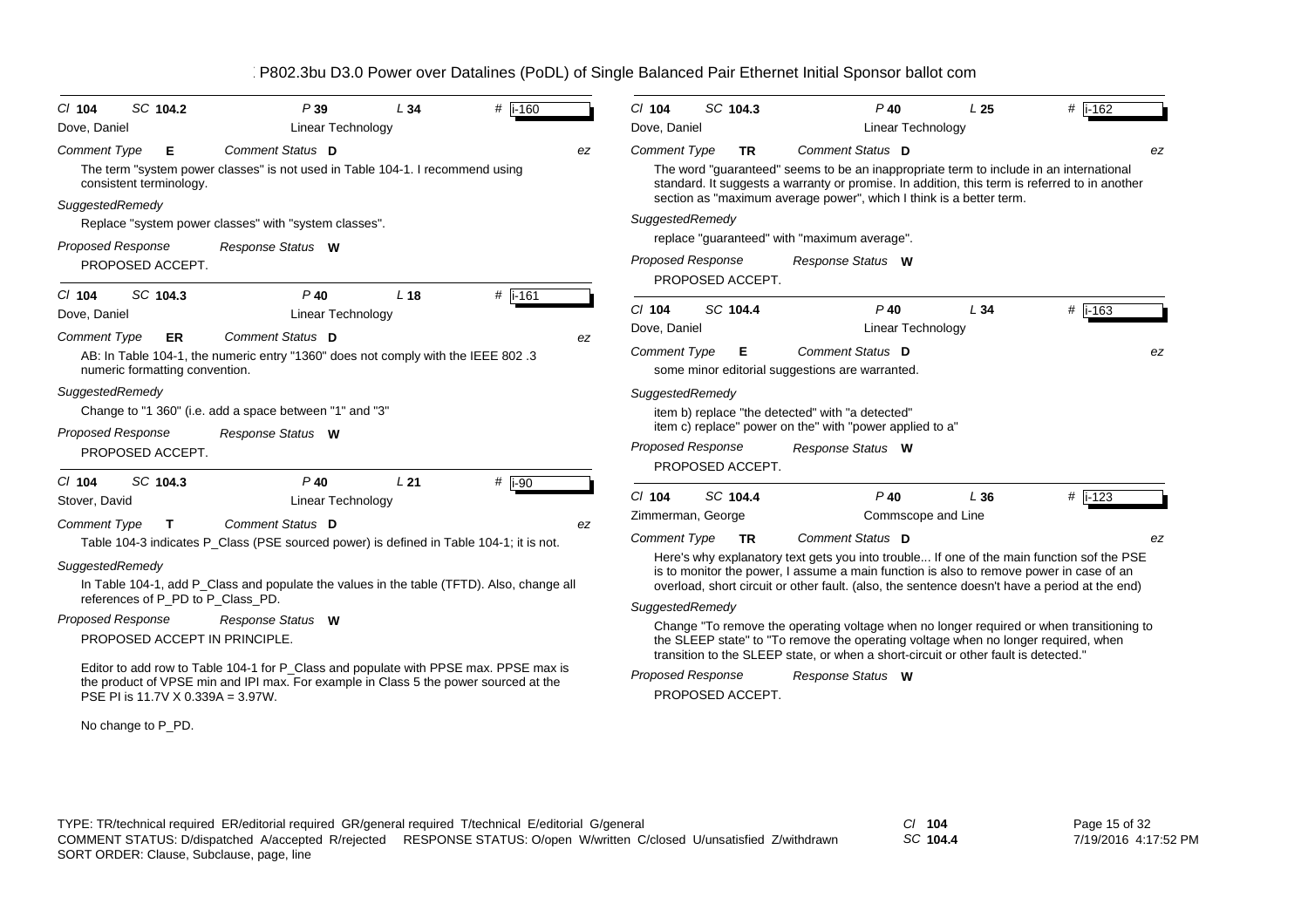| $CI$ 104                                             | SC 104.4.3.1                                           | $P$ 41                                                                                                                                                                                                                            | $L_3$           | # $ i - 164$ | $Cl$ 104                                     |                  | SC 104.4.3.3                             | $P$ 41                                                                                                                                                                                                                                                                         | L23 | $#$ i-165            |
|------------------------------------------------------|--------------------------------------------------------|-----------------------------------------------------------------------------------------------------------------------------------------------------------------------------------------------------------------------------------|-----------------|--------------|----------------------------------------------|------------------|------------------------------------------|--------------------------------------------------------------------------------------------------------------------------------------------------------------------------------------------------------------------------------------------------------------------------------|-----|----------------------|
| Dove, Daniel                                         |                                                        | <b>Linear Technology</b>                                                                                                                                                                                                          |                 |              | Dove, Daniel                                 |                  |                                          | <b>Linear Technology</b>                                                                                                                                                                                                                                                       |     |                      |
| <b>Comment Type</b><br>Vsleep.                       | <b>TR</b>                                              | Comment Status D<br>I see an inconsistent use of the term "full voltage" or "operating voltage" in the text when<br>"full operating voltage" has a clear meaning. Other operating voltages for instance include                   |                 |              | <b>Comment Type</b><br>ez<br>SuggestedRemedy |                  | <b>TR</b><br>A required term is missing. | Comment Status D                                                                                                                                                                                                                                                               |     | ez                   |
| SuggestedRemedy<br>voltage"                          | ensure consistency.                                    | replace "Prior to application of operating voltage" with "Prior to application of full operating<br>search & replace for other instances of "operating voltage" and "full voltage" and replace to                                 |                 |              | <b>Proposed Response</b>                     | PROPOSED ACCEPT. |                                          | replace "result of a valid 22 signature being detected or the tdet_timer timing out." with<br>"result of a valid signature being detected, an invalid signature being detected, or the<br>tdet_timer timing out." in both the TRUE and FALSE definitions.<br>Response Status W |     |                      |
| <b>Proposed Response</b>                             | PROPOSED ACCEPT.                                       | Response Status W                                                                                                                                                                                                                 |                 |              | $Cl$ 104<br>Dove, Daniel                     |                  | SC 104.4.3.3                             | $P$ 41<br>Linear Technology                                                                                                                                                                                                                                                    | L29 | $#$ i-166            |
| $Cl$ 104<br>Zimmerman, George<br><b>Comment Type</b> | SC 104.4.3.1<br><b>TR</b><br>power in case of a fault. | P <sub>41</sub><br>Commscope and Line<br>Comment Status D<br>It is important to say that the state diagram monitors the current draw as well and removes                                                                          | L <sub>11</sub> | # $ i - 124$ | <b>Comment Type</b><br>ez<br>SuggestedRemedy |                  | G<br>information is a word (16 bits)?!?  | <b>Comment Status</b> D<br>Super-Nit-Picky - The "information byte" is not a technically correct term given that the<br>delete "-byte". I think the sentence stands that way.                                                                                                  |     | ez                   |
| SuggestedRemedy                                      | overload, short-circuit or other fault."               | Insert new paragraph at end of 104.4.3.1 before 104.4.3.2 "Additionally, while operating<br>voltage is applied, the PSE monitors the current drawn and removes power if it detects an                                             |                 |              | <b>Proposed Response</b><br>$Cl$ 104         | PROPOSED ACCEPT. | SC 104.4.3.3                             | Response Status W<br>$P$ 41                                                                                                                                                                                                                                                    | L41 | # $\overline{1.167}$ |
| <b>Proposed Response</b>                             | PROPOSED ACCEPT.                                       | Response Status W                                                                                                                                                                                                                 |                 |              | Dove, Daniel<br><b>Comment Type</b>          |                  | Е                                        | <b>Linear Technology</b><br>Comment Status D                                                                                                                                                                                                                                   |     | ez                   |
| $Cl$ 104<br>Zimmerman, George<br><b>Comment Type</b> | SC 104.4.3.3<br><b>TR</b>                              | $P$ 41<br>Commscope and Line<br>Comment Status D                                                                                                                                                                                  | L <sub>22</sub> | $#$ i-125    | SuggestedRemedy<br>ez                        |                  |                                          | There is a reference on the TRUE description, but lacking on the FALSE description?<br>add a reference "(see 104.4.6.2.3)"                                                                                                                                                     |     |                      |
| SuggestedRemedy                                      |                                                        | there is no "idle sequence" defined in the text or diagram, but there is an "idle state".<br>change "since the last idle sequence" to "since the last entry to the IDLE state", make<br>change on P41 L22 and L24; P42 L6 and L11 |                 |              | <b>Proposed Response</b>                     | PROPOSED ACCEPT. |                                          | Response Status W                                                                                                                                                                                                                                                              |     |                      |
| <b>Proposed Response</b>                             | PROPOSED ACCEPT.                                       | Response Status W                                                                                                                                                                                                                 |                 |              |                                              |                  |                                          |                                                                                                                                                                                                                                                                                |     |                      |

*SC* **104.4.3.3**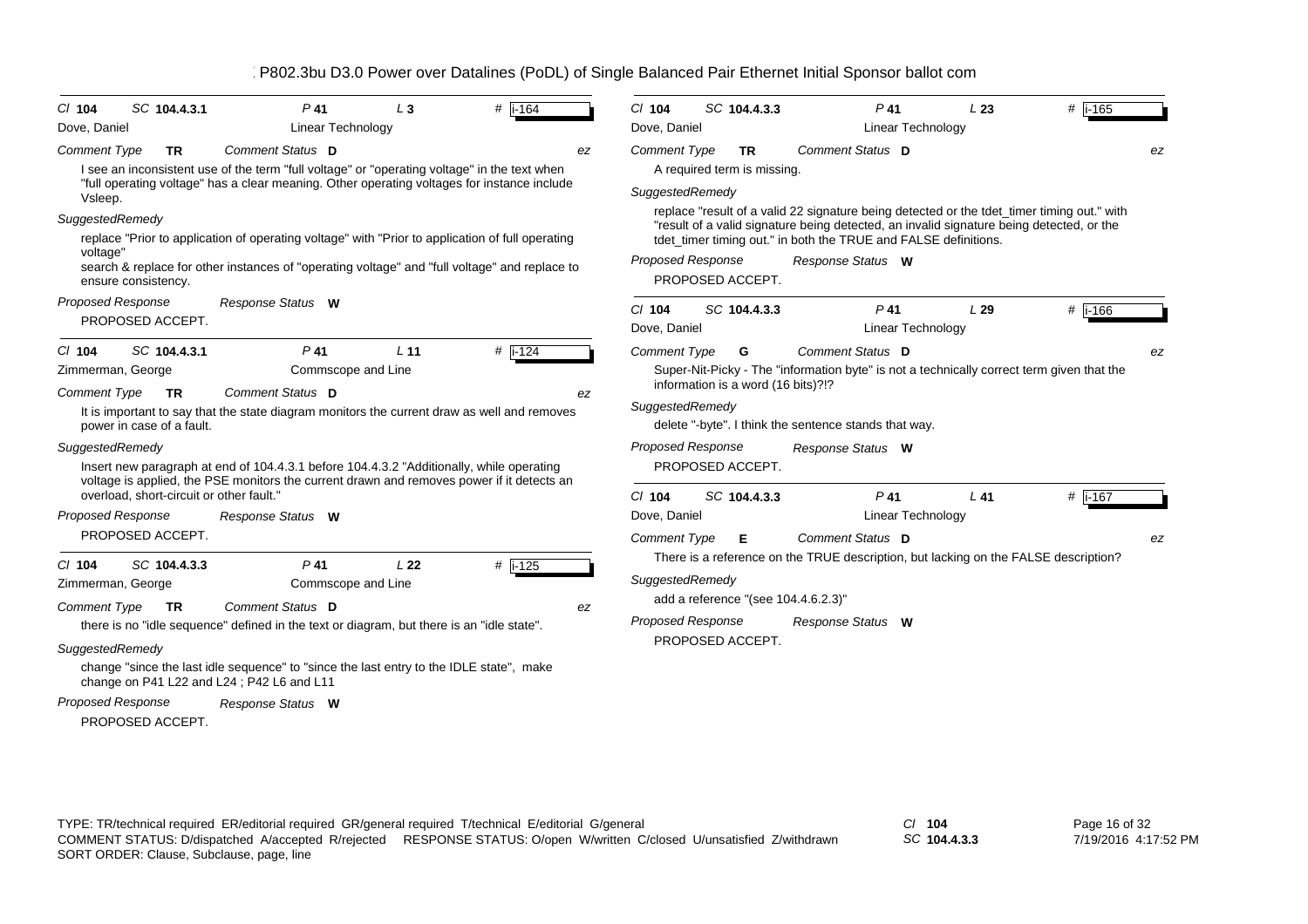| SC 104.4.3.3<br>$Cl$ 104<br>Dove, Daniel                                                                                                                         | $P$ 41<br><b>Linear Technology</b>                                                                                                                                                                                                                                                                                                                                                                          | L45             | # i-168   |    | SC 104.4.3.3<br>$Cl$ 104<br>Dove, Daniel                                                                                                                                                 | $P$ 42<br>Linear Technology                                                                                                                                                                                                                                                                                                    | L23             | #  i-170      |
|------------------------------------------------------------------------------------------------------------------------------------------------------------------|-------------------------------------------------------------------------------------------------------------------------------------------------------------------------------------------------------------------------------------------------------------------------------------------------------------------------------------------------------------------------------------------------------------|-----------------|-----------|----|------------------------------------------------------------------------------------------------------------------------------------------------------------------------------------------|--------------------------------------------------------------------------------------------------------------------------------------------------------------------------------------------------------------------------------------------------------------------------------------------------------------------------------|-----------------|---------------|
| <b>Comment Type</b><br>E<br>missing space                                                                                                                        | Comment Status D                                                                                                                                                                                                                                                                                                                                                                                            |                 |           | ez | <b>Comment Type</b><br><b>TR</b><br>The term "PSE is sleeping" is vague.                                                                                                                 | Comment Status D                                                                                                                                                                                                                                                                                                               |                 | ez            |
| SuggestedRemedy<br>insert a space between" FALSE:" and "the"                                                                                                     |                                                                                                                                                                                                                                                                                                                                                                                                             |                 |           |    | SuggestedRemedy                                                                                                                                                                          | Replace "PSE is sleeping" with "PSE is in the SLEEP state".                                                                                                                                                                                                                                                                    |                 |               |
| <b>Proposed Response</b><br>PROPOSED ACCEPT.                                                                                                                     | Response Status W                                                                                                                                                                                                                                                                                                                                                                                           |                 |           |    | <b>Proposed Response</b><br>PROPOSED ACCEPT.                                                                                                                                             | Response Status W                                                                                                                                                                                                                                                                                                              |                 |               |
| SC 104.4.3.3<br>$CI$ 104<br>Dove, Daniel                                                                                                                         | $P$ 42<br>Linear Technology                                                                                                                                                                                                                                                                                                                                                                                 | L <sub>16</sub> | $#$ i-169 |    | SC 104.4.3.3<br>C/104<br>Dove, Daniel                                                                                                                                                    | $P$ 42<br><b>Linear Technology</b>                                                                                                                                                                                                                                                                                             | L <sub>27</sub> | #  i-171      |
| <b>Comment Type</b><br><b>TR</b><br>SuggestedRemedy<br>Replace "short circuit" with "overload".<br><b>Proposed Response</b>                                      | Comment Status D<br>I believe that a change to terminology is required.<br>Response Status W                                                                                                                                                                                                                                                                                                                |                 |           | ez | <b>Comment Type</b><br>Е<br>on a line. The channel/link-segment is a line.<br>SuggestedRemedy<br><b>Proposed Response</b>                                                                | Comment Status D<br>Super-Nit-Picky - A PSE performs classification AT the PI, not through it. The PI is a point<br>Replace "through" with "at" in both definitions.<br>Response Status W                                                                                                                                      |                 | ez            |
| PROPOSED ACCEPT.<br>SC 104.4.3.3<br>$CI$ 104<br>Zimmerman, George<br><b>Comment Type</b><br>E<br>SuggestedRemedy<br><b>Proposed Response</b><br>PROPOSED ACCEPT. | P <sub>42</sub><br>Commscope and Line<br>Comment Status D<br>Definition of overload_held simply says "latched", not giving any indication when it is<br>released, and isn't in normal TRUE/FALSE style.<br>Change "Latched high version of overload detected" to describe both TRUE and FALSE<br>values as "overload_detected has been TRUE/FALSE since last entry to the IDLE state."<br>Response Status W | L <sub>22</sub> | $#$ i-126 | ez | PROPOSED ACCEPT.<br>$Cl$ 104<br>SC 104.4.3.3<br>Dove, Daniel<br><b>Comment Type</b><br><b>TR</b><br>SuggestedRemedy<br>Replace "contains" with "implements".<br><b>Proposed Response</b> | $P$ 43<br>Linear Technology<br>Comment Status D<br>An odd sentence/structure "the device that contains the PSE overall state diagrams" I<br>think the issue is "contains". A page contains the state diagrams. A device implements the<br>state diagrams or state machines based upon the state diagrams.<br>Response Status W | L23             | # i-172<br>ez |
|                                                                                                                                                                  |                                                                                                                                                                                                                                                                                                                                                                                                             |                 |           |    | PROPOSED ACCEPT.                                                                                                                                                                         |                                                                                                                                                                                                                                                                                                                                |                 |               |

*SC* **104.4.3.3**

Page 17 of 32 7/19/2016 4:17:52 PM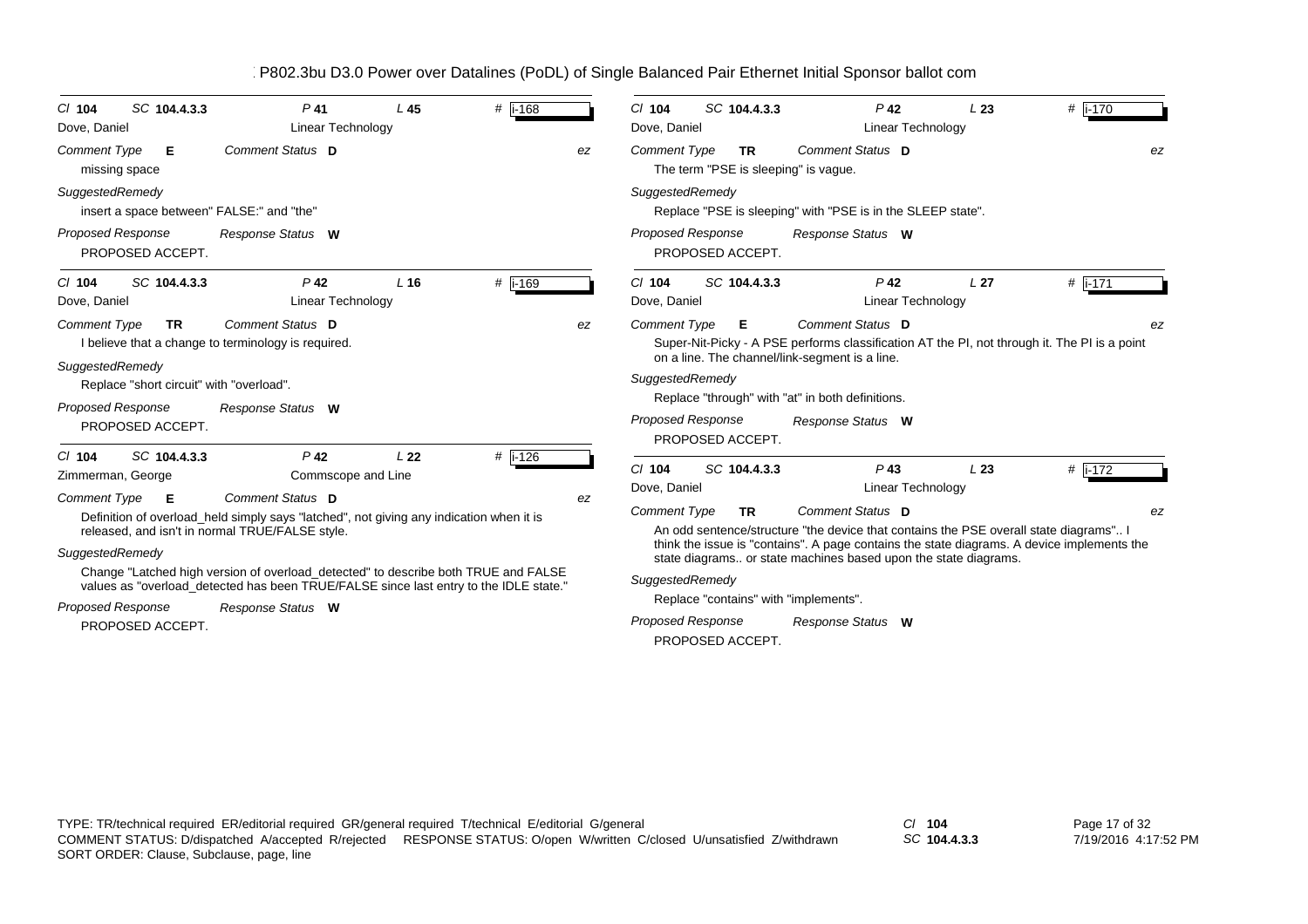| # $\overline{1}$ -91<br>SC 104.4.3.3<br>$Cl$ 104<br>$P$ 43<br>L <sub>28</sub>                                                                                                      | $#$ i-33<br>SC 104.4.3.4<br>$Cl$ 104<br>$P$ 43<br>L <sub>31</sub>                                                                                                                                                                                                             |  |  |  |  |  |  |
|------------------------------------------------------------------------------------------------------------------------------------------------------------------------------------|-------------------------------------------------------------------------------------------------------------------------------------------------------------------------------------------------------------------------------------------------------------------------------|--|--|--|--|--|--|
| Stover, David<br>Linear Technology                                                                                                                                                 | Stover, David<br>Linear Technology                                                                                                                                                                                                                                            |  |  |  |  |  |  |
| Comment Status D<br><b>Comment Type</b><br>TR.<br>ez<br>No DO_DETECTION state in PSE state diagram, but it is referenced here.                                                     | Comment Status D<br><b>Comment Type</b><br>Е<br>ez<br>Timers do not reference the symbol of the specific parameter to which they refer. In some<br>cases (e.g., tod_timer), the intended symbol is never referenced elsewhere in the                                          |  |  |  |  |  |  |
| SuggestedRemedy<br>Change both references to "DO_DETECTION" with "DETECTION".                                                                                                      | document.                                                                                                                                                                                                                                                                     |  |  |  |  |  |  |
|                                                                                                                                                                                    | SuggestedRemedy                                                                                                                                                                                                                                                               |  |  |  |  |  |  |
| <b>Proposed Response</b><br>Response Status W<br>PROPOSED ACCEPT.                                                                                                                  | Modify Table references in all PSE timer definitions to include the specific symbol of the<br>parameter to which they refer. For example, modify tod_timer definition as follows:<br>"A timer used to regulate a subsequent attempt to power a PD after an overload condition |  |  |  |  |  |  |
| # i-92<br>$P$ 43<br>L28<br>SC 104.4.3.3<br>$Cl$ 104                                                                                                                                | that causes a fault; see T od in Table 104-3."                                                                                                                                                                                                                                |  |  |  |  |  |  |
| Linear Technology<br>Stover, David                                                                                                                                                 | <b>Proposed Response</b><br>Response Status W                                                                                                                                                                                                                                 |  |  |  |  |  |  |
| <b>Comment Status D</b><br><b>Comment Type</b><br>$\mathbf{T}$<br>ez                                                                                                               | PROPOSED ACCEPT IN PRINCIPLE.                                                                                                                                                                                                                                                 |  |  |  |  |  |  |
| V_good, a PD parameter, is referenced here. I believe V_good_PSE is the intended<br>reference.                                                                                     | Editor to add symbols next to Table cross references in all timer definitions in PSE<br>subclause.                                                                                                                                                                            |  |  |  |  |  |  |
| SuggestedRemedy                                                                                                                                                                    | SC 104.4.3.4<br># $ i - 231$<br>$Cl$ 104<br>$P$ 43<br>L36                                                                                                                                                                                                                     |  |  |  |  |  |  |
| Change both references to "V_good" with "V_good_PSE".                                                                                                                              | Linear Technology<br>Dove, Daniel                                                                                                                                                                                                                                             |  |  |  |  |  |  |
| <b>Proposed Response</b><br>Response Status W                                                                                                                                      | Comment Status D                                                                                                                                                                                                                                                              |  |  |  |  |  |  |
| PROPOSED ACCEPT.                                                                                                                                                                   | <b>Comment Type</b><br>Е<br>ez<br>ROGUE: tclass should read tClass, according to Table 104-3                                                                                                                                                                                  |  |  |  |  |  |  |
| $P$ 43<br>L <sub>52</sub><br>$#$ i-93<br>SC 104.4.3.3<br>$Cl$ 104                                                                                                                  |                                                                                                                                                                                                                                                                               |  |  |  |  |  |  |
| <b>Linear Technology</b><br>Stover, David                                                                                                                                          | SuggestedRemedy<br>Replace tclass with tClass                                                                                                                                                                                                                                 |  |  |  |  |  |  |
| Comment Status D<br><b>Comment Type</b><br><b>TR</b><br>ez                                                                                                                         | Proposed Response<br>Response Status W                                                                                                                                                                                                                                        |  |  |  |  |  |  |
| TLIM_timer is not mentioned in the state diagram                                                                                                                                   | PROPOSED ACCEPT.                                                                                                                                                                                                                                                              |  |  |  |  |  |  |
| SuggestedRemedy                                                                                                                                                                    |                                                                                                                                                                                                                                                                               |  |  |  |  |  |  |
| T_LIM is the time duration used to derive the short circuit (overload) condition which in turn                                                                                     | $P$ 43<br># i-232<br>$Cl$ 104<br>SC 104.4.3.4<br>L46                                                                                                                                                                                                                          |  |  |  |  |  |  |
| decides the state of the variable overload_detected. The variable overload_detected is<br>used in the state diagram. Thus the description of TLIM_timer should be removed from the | Dove, Daniel<br>Linear Technology                                                                                                                                                                                                                                             |  |  |  |  |  |  |
| Timers section (104.4.3.4).                                                                                                                                                        | Comment Status D<br><b>Comment Type</b><br>Е<br>ez                                                                                                                                                                                                                            |  |  |  |  |  |  |
| <b>Proposed Response</b><br>Response Status W                                                                                                                                      | ROGUE: tinrush should read thrush, according to Table 104-3                                                                                                                                                                                                                   |  |  |  |  |  |  |
| PROPOSED ACCEPT.                                                                                                                                                                   | SuggestedRemedy<br>Replace tinrush with tInrush                                                                                                                                                                                                                               |  |  |  |  |  |  |
|                                                                                                                                                                                    | <b>Proposed Response</b><br>Response Status W                                                                                                                                                                                                                                 |  |  |  |  |  |  |

PROPOSED ACCEPT.

TYPE: TR/technical required ER/editorial required GR/general required T/technical E/editorial G/general *Cl* **104** SORT ORDER: Clause, Subclause, page, line COMMENT STATUS: D/dispatched A/accepted R/rejected RESPONSE STATUS: O/open W/written C/closed U/unsatisfied Z/withdrawn

*SC* **104.4.3.4**

Page 18 of 32 7/19/2016 4:17:52 PM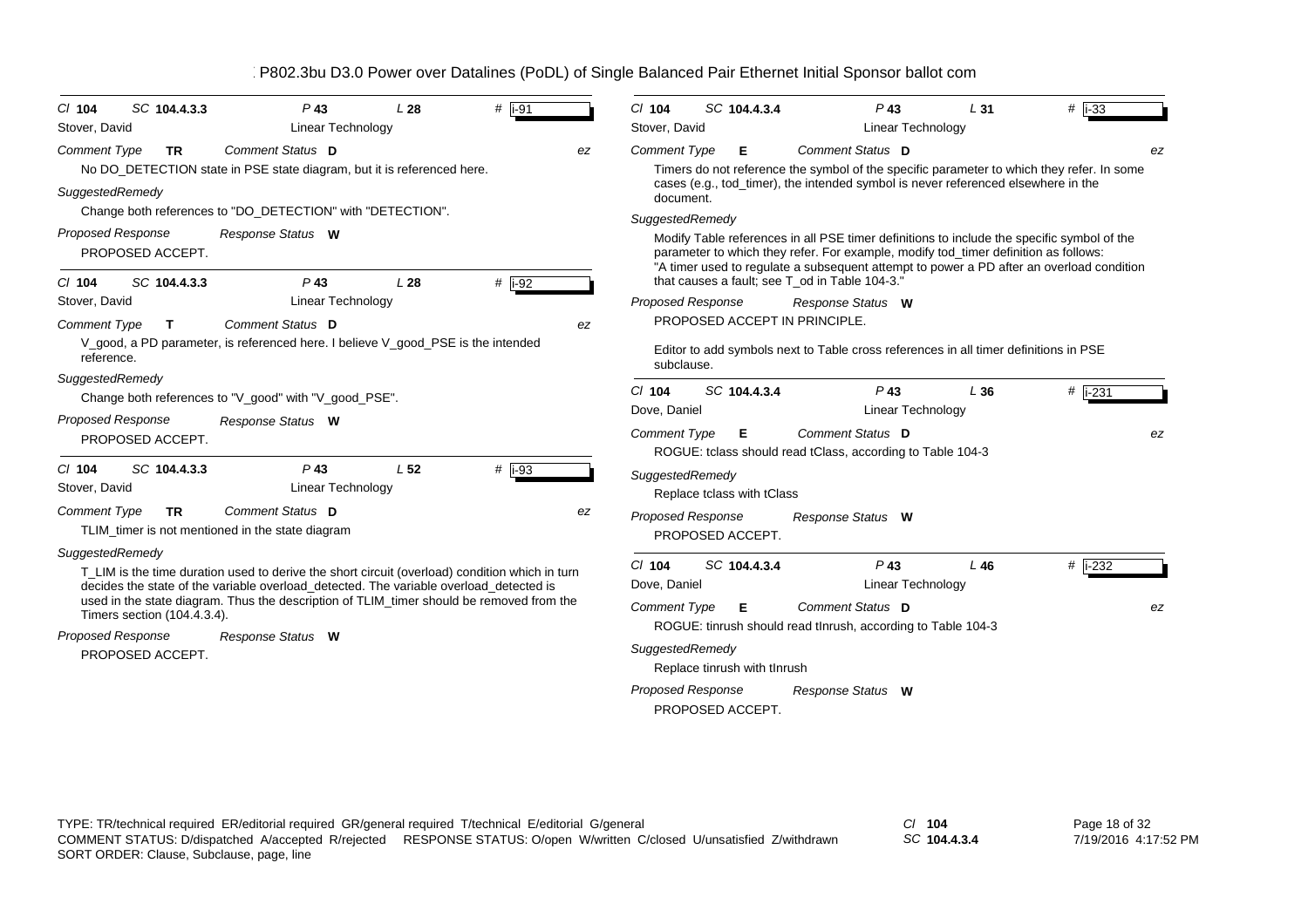| SC 104.4.3.4<br>$Cl$ 104<br>Dove, Daniel                                            | $P$ 43<br><b>Linear Technology</b>                                                 | L49            | #   i-233            |    | $CI$ 104<br>Dove, Daniel                            | SC 104.4.3.6                          | $P$ 45<br>Linear Technology                                                                                   | L28            | #  i-173             |
|-------------------------------------------------------------------------------------|------------------------------------------------------------------------------------|----------------|----------------------|----|-----------------------------------------------------|---------------------------------------|---------------------------------------------------------------------------------------------------------------|----------------|----------------------|
| <b>Comment Type</b><br>Е                                                            | Comment Status D<br>ROGUE: tmfvdo should read tMFVDO, according to Table 104-3     |                |                      | ez | <b>Comment Type</b>                                 | ER                                    | Comment Status D<br>AB: The far left transition from DETECTION_EVAL to POWER_UP is missing an arrow           |                | ez                   |
| SuggestedRemedy<br>Replace tmfvdo with tMFVDO<br><b>Proposed Response</b>           | Response Status W                                                                  |                |                      |    | head<br>SuggestedRemedy<br><b>Proposed Response</b> | Add an arrow head to this transition. | Response Status W                                                                                             |                |                      |
| PROPOSED ACCEPT.<br>SC 104.4.3.4<br>$Cl$ 104<br>Dove, Daniel                        | $P$ 44<br><b>Linear Technology</b>                                                 | L <sub>1</sub> | # $\overline{$ i-234 |    |                                                     | format for D3.0.                      | PROPOSED ACCEPT IN PRINCIPLE.<br>The arrow head was replaced when the PSE SD was redrawn in Framemaker native |                |                      |
| <b>Comment Type</b><br>E                                                            | Comment Status D<br>ROGUE: toff should read tOFF, according to Table 104-3         |                |                      | ez | $Cl$ 104<br>Dove, Daniel                            | SC 104.4.4                            | $P$ 47<br>Linear Technology                                                                                   | L <sub>4</sub> | # $\overline{1.175}$ |
| SuggestedRemedy<br>Replace toff with tOFF<br><b>Proposed Response</b>               | Response Status W                                                                  |                |                      |    | <b>Comment Type</b><br>SuggestedRemedy              | <b>TR</b>                             | Comment Status D<br>The sentence doesn't clarify WHEN detection takes place.                                  |                | ez                   |
| PROPOSED ACCEPT IN PRINCIPLE.<br>Editor to replace all instances of toff with tOff. |                                                                                    |                |                      |    | <b>Proposed Response</b>                            |                                       | Insert "When in the DETECTION state," prior to "The PSE shall"<br>Response Status W                           |                |                      |
| SC 104.4.3.4<br>$Cl$ 104<br>Dove, Daniel                                            | $P$ 44<br><b>Linear Technology</b>                                                 | L6             | $#$ i-235            |    |                                                     | PROPOSED ACCEPT.                      |                                                                                                               |                |                      |
| <b>Comment Type</b><br>Е                                                            | Comment Status D                                                                   |                |                      | ez | $Cl$ 104<br>Dove, Daniel                            | SC 104.4.4                            | $P$ 47<br><b>Linear Technology</b>                                                                            | L28            | # $i-176$            |
| SuggestedRemedy<br>Replace trestart with tRestart<br>Proposed Response              | ROGUE: trestart should read tRestart according to Table 104-3<br>Response Status W |                |                      |    | <b>Comment Type</b><br>SuggestedRemedy              | Е<br>Correct the font/style.          | Comment Status D<br>The values of 4.05 and 5.15 in the table are of the wrong font/style                      |                | ez                   |
| PROPOSED ACCEPT.                                                                    |                                                                                    |                |                      |    | Proposed Response                                   | PROPOSED ACCEPT.                      | Response Status W                                                                                             |                |                      |

*SC* **104.4.4**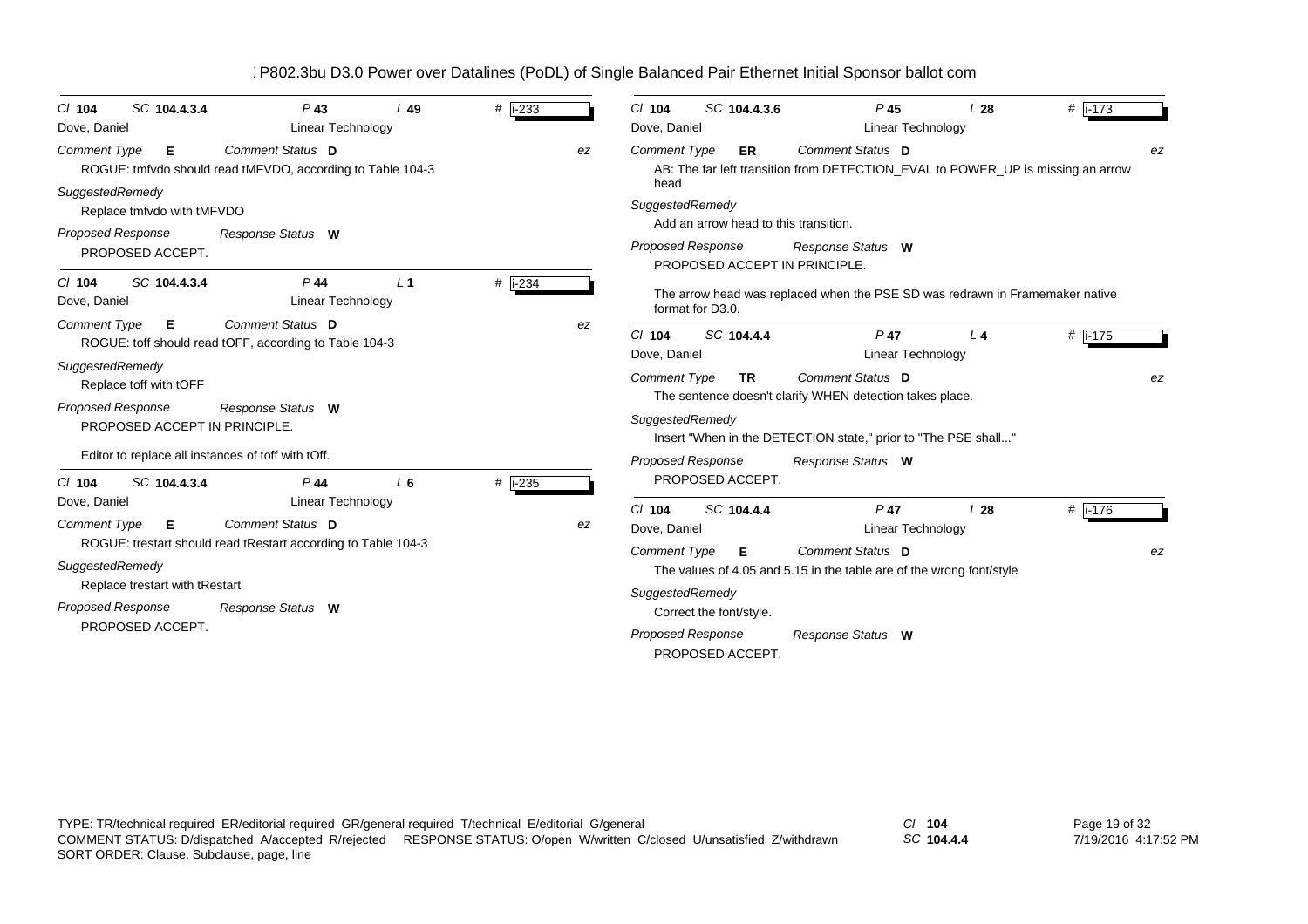| SC 104.4.5<br>$CI$ 104<br>Anslow, Peter                                                                                                                                                                                                              | $P$ 48<br>Ciena Corporation                                                                                     | $L_{9}$ | # $\overline{1}$ -16 |    | $Cl$ 104<br>Dove, Daniel                                    | SC 104.4.6                    | $P$ 48<br>Linear Technology                                                                                                                                 | L 44  | # $i-178$      |
|------------------------------------------------------------------------------------------------------------------------------------------------------------------------------------------------------------------------------------------------------|-----------------------------------------------------------------------------------------------------------------|---------|----------------------|----|-------------------------------------------------------------|-------------------------------|-------------------------------------------------------------------------------------------------------------------------------------------------------------|-------|----------------|
| <b>Comment Type</b><br>Е<br>"Table 104-3" should be a cross-reference:<br>Page 48 line 9, Page 50, line 33<br>"Table 104-6" should be a cross-reference:<br>Page 59 lines 10 and 13<br>"Table 104-2" should be a cross-reference:<br>Page 71 line 12 | Comment Status D                                                                                                |         |                      | ez | <b>Comment Type</b><br>SuggestedRemedy<br>Proposed Response | <b>TR</b><br>PROPOSED ACCEPT. | Comment Status D<br>Item 5 Maximum value refers to a non-existent parameter IPI_Class(max).<br>Replace "IPI_Class(max)" with "IPI(max)<br>Response Status W |       | ez             |
| SuggestedRemedy<br>Make "Table 104-3" a cross-reference:<br>Page 48 line 9, Page 50, line 33<br>Make "Table 104-6" a cross-reference:<br>Page 59 lines 10 and 13<br>Make "Table 104-2" a cross-reference:<br>Page 71 line 12                         |                                                                                                                 |         |                      |    | $CI$ 104<br>Stover, David<br><b>Comment Type</b>            | SC 104.4.6<br>E               | $P$ 48<br>Linear Technology<br>Comment Status D<br>Mixed case usage in draft, "T_Inrush" and "T_inrush". "T_Inrush" is the defined symbol.                  | L 49  | $#$ i-30<br>ez |
| Proposed Response<br>PROPOSED ACCEPT.<br>$Cl$ 104<br>SC 104.4.6                                                                                                                                                                                      | Response Status W<br>$P$ 48                                                                                     | L34     | # $i-29$             |    | SuggestedRemedy<br><b>Proposed Response</b>                 | PROPOSED ACCEPT.              | Replace all instances of "T_inrush" with "T_Inrush".<br>Response Status W                                                                                   |       |                |
| Stover, David                                                                                                                                                                                                                                        | Linear Technology                                                                                               |         |                      |    |                                                             |                               |                                                                                                                                                             |       |                |
| Comment Type<br>Е<br>referenced.                                                                                                                                                                                                                     | Comment Status D<br>"Output voltage dV/dt" parameter is used in the draft but the symbol " dV_PSE/dt " is never |         |                      | ez | $CI$ 104<br>Stover, David<br><b>Comment Type</b>            | SC 104.4.6<br>E               | $P$ 49<br>Linear Technology<br>Comment Status D                                                                                                             | $L_6$ | $#$ i-31<br>ez |
| SuggestedRemedy                                                                                                                                                                                                                                      |                                                                                                                 |         |                      |    |                                                             |                               | Mixed case usage in draft, "T_OFF" and "T_Off". "T_OFF" is the defined symbol.                                                                              |       |                |
| Remove unused symbol " dV_PSE/dt "                                                                                                                                                                                                                   |                                                                                                                 |         |                      |    | SuggestedRemedy                                             |                               |                                                                                                                                                             |       |                |
| Proposed Response                                                                                                                                                                                                                                    | Response Status W                                                                                               |         |                      |    |                                                             |                               | Replace all instances of "T_Off" with "T_OFF".                                                                                                              |       |                |
| PROPOSED ACCEPT.<br>SC 104.4.6<br>$Cl$ 104<br>Dove, Daniel                                                                                                                                                                                           | $P$ 48<br><b>Linear Technology</b>                                                                              | L34     | # $\sqrt{1-177}$     |    | <b>Proposed Response</b>                                    | PROPOSED ACCEPT.              | Response Status W                                                                                                                                           |       |                |
| <b>Comment Type</b><br><b>TR</b><br>SuggestedRemedy                                                                                                                                                                                                  | Comment Status D<br>Output Voltage dv/dt is an inaccurate parameter name.                                       |         |                      | ez |                                                             |                               |                                                                                                                                                             |       |                |
| Proposed Response<br>PROPOSED ACCEPT.                                                                                                                                                                                                                | Replace "Output Voltage dv/dt" with "Output Slew Rate (dv/dt)"<br>Response Status W                             |         |                      |    |                                                             |                               |                                                                                                                                                             |       |                |

TYPE: TR/technical required ER/editorial required GR/general required T/technical E/editorial G/general *Cl* **104** SORT ORDER: Clause, Subclause, page, line COMMENT STATUS: D/dispatched A/accepted R/rejected RESPONSE STATUS: O/open W/written C/closed U/unsatisfied Z/withdrawn

*SC* **104.4.6**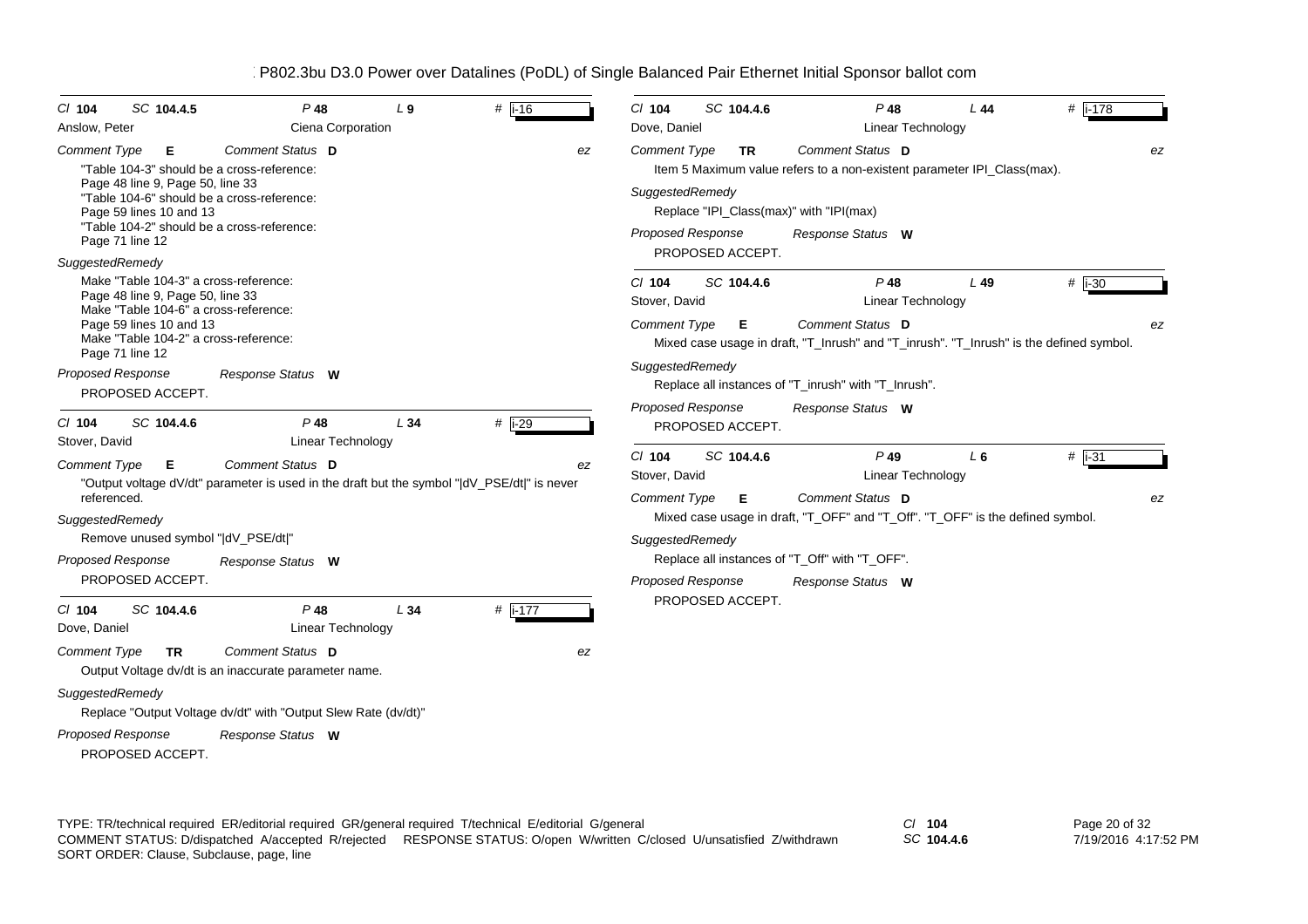| SC 104.4.6<br>$CI$ 104<br>Stover, David                                   | $P$ 49<br><b>Linear Technology</b>                                                                                                                                  | L8              | # $\vert$ i-32 | $#$ i-36<br>SC 104.4.6<br>$Cl$ 104<br>$P$ 49<br>L <sub>27</sub><br>Stover, David<br><b>Linear Technology</b>                                                                    |
|---------------------------------------------------------------------------|---------------------------------------------------------------------------------------------------------------------------------------------------------------------|-----------------|----------------|---------------------------------------------------------------------------------------------------------------------------------------------------------------------------------|
| <b>Comment Type</b><br>E                                                  | Comment Status D<br>Mixed case usage in draft, "V_Sleep", "V_Sleep_PD" and "V_sleep", "V_sleep_PD".<br>"V_Sleep" and "V_Sleep_PD" are the defined symbols.          |                 |                | Comment Status D<br><b>Comment Type</b><br>Е<br>ez<br>Mixed case usage in draft, "I_wakeup_bad_hi" and "I_Wakeup_bad_hi".<br>"I_wakeup_bad_hi" is the defined symbol.           |
| SuggestedRemedy<br>respectively.<br>Proposed Response<br>PROPOSED ACCEPT. | Replace all instances of "V_sleep" and "V_sleep_PD" with "V_Sleep" and "V_Sleep_PD",<br>Response Status W                                                           |                 |                | SuggestedRemedy<br>Replace all instances of "I_Wakeup_bad_hi" with "I_wakeup_bad_hi".<br><b>Proposed Response</b><br>Response Status W<br>PROPOSED ACCEPT.                      |
| SC 104.4.6<br>$CI$ 104<br>Stover, David                                   | $P$ 49<br><b>Linear Technology</b>                                                                                                                                  | L <sub>14</sub> | $#$ i-34       | $P$ 49<br>$Cl$ 104<br>SC 104.4.6.1<br>#  i-179<br>L44<br><b>Linear Technology</b><br>Dove, Daniel                                                                               |
| Comment Type<br>E                                                         | Comment Status D<br>Mixed case usage in draft, "T_Restart" and "T_restart". "T_Restart" is the defined symbol.                                                      |                 | ez             | <b>Comment Type</b><br>Comment Status D<br><b>TR</b><br>ez<br>In this subclause, there are multiple instances of "SLEEP_SETTLE" referring to the<br>"SETTLE SLEEP" state.       |
| SuggestedRemedy<br><b>Proposed Response</b><br>PROPOSED ACCEPT.           | Replace all instances of "T_restart" with "T_Restart".<br>Response Status W                                                                                         |                 |                | SuggestedRemedy<br>Do a Search & Replace "SLEEP_SETTLE" with "SETTLE_SLEEP" throughout the<br>document.<br><b>Proposed Response</b><br>Response Status W                        |
| SC 104.4.6<br>$CI$ 104<br>Stover, David                                   | $P$ 49<br>Linear Technology                                                                                                                                         | L <sub>22</sub> | $#$ i-35       | PROPOSED ACCEPT.<br>$Cl$ 104<br>SC 104.4.6.1<br>$P$ 49<br>$#$   i-99<br>L44<br><b>Linear Technology</b><br>Stover, David                                                        |
| <b>Comment Type</b><br>Е<br>SuggestedRemedy                               | Comment Status D<br>Mixed case usage in draft, "I_Wakeup" and "I_wakeup". "I_Wakeup" is the defined symbol.<br>Replace all instances of "I_wakeup" with "I_Wakeup". |                 |                | ez<br>Comment Status D<br><b>Comment Type</b><br>ER<br>ez<br>PSE states SETTLE_SLEEP is referred as SLEEP_SETTLE in error in a few places in the<br>document<br>SuggestedRemedy |
| <b>Proposed Response</b><br>PROPOSED ACCEPT.                              | Response Status W                                                                                                                                                   |                 |                | Do a global search-and-replace of SLEEP_SETTLE to SETTLE_SLEEP<br><b>Proposed Response</b><br>Response Status W<br>PROPOSED ACCEPT.                                             |

*SC* **104.4.6.1**

Page 21 of 32 7/19/2016 4:17:53 PM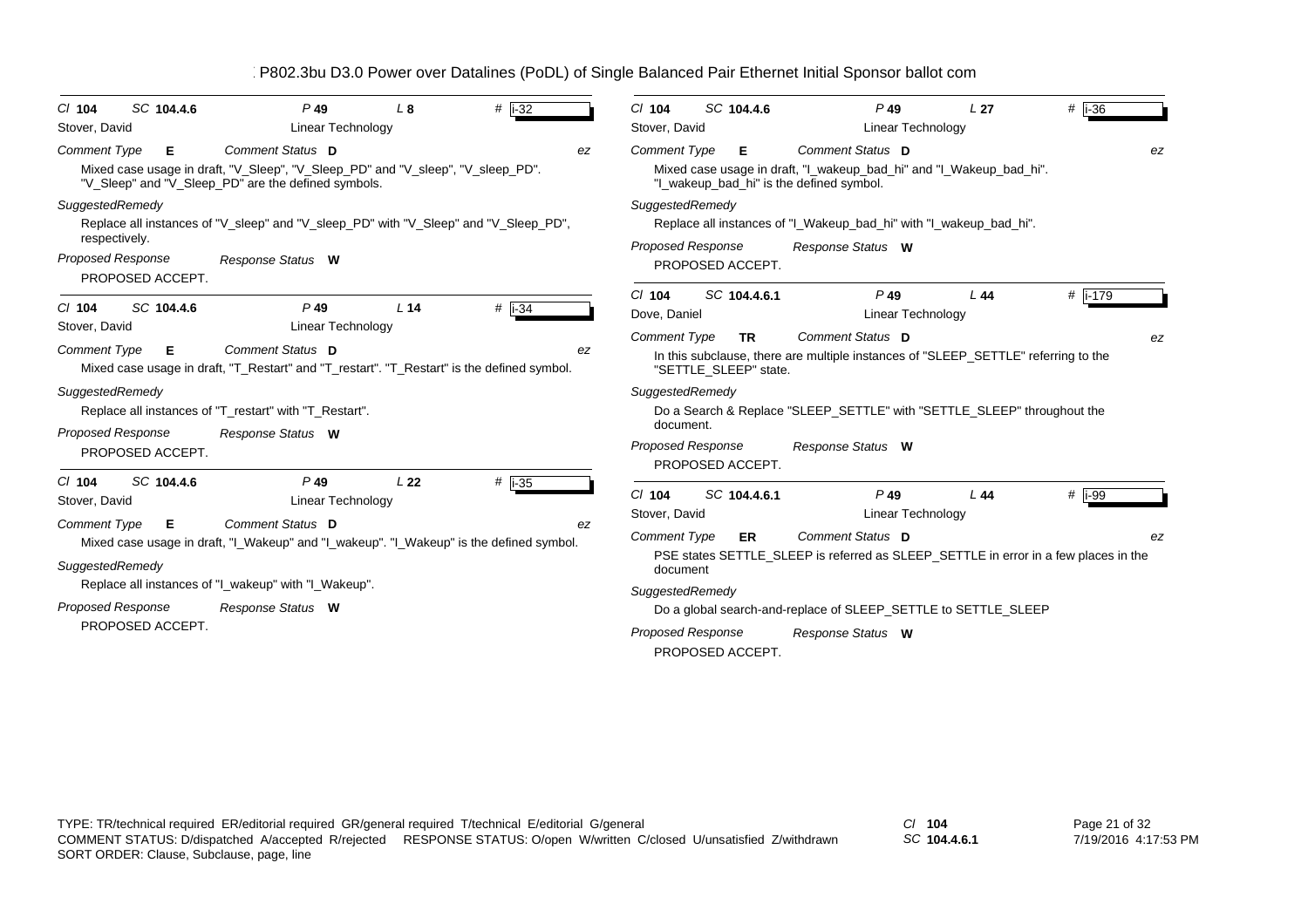| SC 104.4.6.2<br>$CI$ 104                                                                             | P50                                                                                                                                                                                                                                                         | $L_1$ | $#$ i-37               |    | $Cl$ 104                               | SC 104.4.6.2.1                                | P50                                                            | L9                                                                                | #  i-100                                                                                                                                                                                                                                                                                                                                                                            |    |
|------------------------------------------------------------------------------------------------------|-------------------------------------------------------------------------------------------------------------------------------------------------------------------------------------------------------------------------------------------------------------|-------|------------------------|----|----------------------------------------|-----------------------------------------------|----------------------------------------------------------------|-----------------------------------------------------------------------------------|-------------------------------------------------------------------------------------------------------------------------------------------------------------------------------------------------------------------------------------------------------------------------------------------------------------------------------------------------------------------------------------|----|
| Stover, David                                                                                        | <b>Linear Technology</b>                                                                                                                                                                                                                                    |       |                        |    | Stover, David                          |                                               | <b>Linear Technology</b>                                       |                                                                                   |                                                                                                                                                                                                                                                                                                                                                                                     |    |
| <b>Comment Type</b><br>Е                                                                             | Comment Status D<br>"I_inrush is the PSE output current during the POWER_UP state". The symbol "I_inrush" is<br>defined here, but never used anywhere in the draft. This sentence is purely explanatory,<br>and has no purpose when the symbol is not used. |       |                        | ez | <b>Comment Type</b><br>SuggestedRemedy | Е<br>I_PORT is same as current sourced by PSE | Comment Status D                                               |                                                                                   |                                                                                                                                                                                                                                                                                                                                                                                     | ez |
| SuggestedRemedy                                                                                      |                                                                                                                                                                                                                                                             |       |                        |    |                                        | Change I_PORT to I_PSE globally               |                                                                |                                                                                   |                                                                                                                                                                                                                                                                                                                                                                                     |    |
|                                                                                                      | Strike the aforementioned sentence from the draft.                                                                                                                                                                                                          |       |                        |    | <b>Proposed Response</b>               |                                               | Response Status W                                              |                                                                                   |                                                                                                                                                                                                                                                                                                                                                                                     |    |
| <b>Proposed Response</b>                                                                             | Response Status W                                                                                                                                                                                                                                           |       |                        |    |                                        | PROPOSED ACCEPT.                              |                                                                |                                                                                   |                                                                                                                                                                                                                                                                                                                                                                                     |    |
| PROPOSED ACCEPT.                                                                                     |                                                                                                                                                                                                                                                             |       |                        |    | $Cl$ 104                               | SC 104.4.6.2.1                                | P50                                                            | L <sub>15</sub>                                                                   | # i-181                                                                                                                                                                                                                                                                                                                                                                             |    |
| SC 104.4.6.2.1<br>$CI$ 104                                                                           | P50                                                                                                                                                                                                                                                         | $L_4$ | # $\overline{1 - 180}$ |    | Dove, Daniel                           |                                               | Linear Technology                                              |                                                                                   |                                                                                                                                                                                                                                                                                                                                                                                     |    |
| Dove, Daniel                                                                                         | <b>Linear Technology</b>                                                                                                                                                                                                                                    |       |                        |    | <b>Comment Type</b>                    | $\mathbf{T}$                                  | <b>Comment Status</b> D                                        |                                                                                   |                                                                                                                                                                                                                                                                                                                                                                                     | ez |
| <b>Comment Type</b><br><b>TR</b>                                                                     | Comment Status D                                                                                                                                                                                                                                            |       |                        | ez |                                        |                                               |                                                                | variable to TRUE, and that makes the State Diagram more difficult to implement.   | This subclause does not provide direction on how the PSE sets the Overload Detected                                                                                                                                                                                                                                                                                                 |    |
| The name of this subclause is innaccurate.                                                           |                                                                                                                                                                                                                                                             |       |                        |    | SuggestedRemedy                        |                                               |                                                                |                                                                                   |                                                                                                                                                                                                                                                                                                                                                                                     |    |
| SuggestedRemedy<br>Replace "short circuit" with "overload".<br>Proposed Response<br>PROPOSED ACCEPT. | Response Status W                                                                                                                                                                                                                                           |       |                        |    |                                        |                                               |                                                                | limiting, Overload_Detect is set true and power removal from the PI shall begin." | Replace "If the PSE is limiting current in the POWER UP state, POWER ON state, or any<br>state when VSIeep is 15 applied at the PI, power removal from the PI shall begin within<br>TLIM of the initiation of current limiting." with "If the PSE is limiting current in any state<br>when pi_powered, pi_sleeping or pi_prebias are true, within TLIM of the initiation of current |    |
| SC 104.4.6.2.1<br>$CI$ 104<br>Nikolich, Paul                                                         | P50<br>IEEE member / Self E                                                                                                                                                                                                                                 | L7    | # $\overline{1-23}$    |    | <b>Proposed Response</b>               | PROPOSED ACCEPT.                              | Response Status W                                              |                                                                                   |                                                                                                                                                                                                                                                                                                                                                                                     |    |
| <b>Comment Type</b><br>Е                                                                             | Comment Status D                                                                                                                                                                                                                                            |       |                        | ez | $Cl$ 104                               | SC 104.4.6.2.2                                | P50                                                            | L28                                                                               | $#$   i-38                                                                                                                                                                                                                                                                                                                                                                          |    |
|                                                                                                      | The "Table 104-3" instance in this line has a link to the Table (which is a useful feature, but                                                                                                                                                             |       |                        |    | Stover, David                          |                                               | Linear Technology                                              |                                                                                   |                                                                                                                                                                                                                                                                                                                                                                                     |    |
| using the PDF search function.                                                                       | the other instances of "Table 104-3" in the document don't have the link.<br>Why are the instances of "Table 104-3" treated differently?<br>As a side note, it appears that the instance of "Table 104-3" with the link is not searchable                   |       |                        |    | <b>Comment Type</b><br>subscript.      | Е                                             | Comment Status D                                               |                                                                                   | When referencing "min" and "max" corners of symbols, "min" and "max" should not be                                                                                                                                                                                                                                                                                                  | ez |
| SuggestedRemedy                                                                                      |                                                                                                                                                                                                                                                             |       |                        |    | SuggestedRemedy                        |                                               |                                                                |                                                                                   |                                                                                                                                                                                                                                                                                                                                                                                     |    |
|                                                                                                      | With respect to linking instances of "Table 104-3", please make them consistent.                                                                                                                                                                            |       |                        |    |                                        |                                               | Remove subscript formatting from "min" and "max" on this line. |                                                                                   |                                                                                                                                                                                                                                                                                                                                                                                     |    |
|                                                                                                      | Either do it for all of them or none of them. Your choice.                                                                                                                                                                                                  |       |                        |    | Proposed Response                      |                                               | Response Status W                                              |                                                                                   |                                                                                                                                                                                                                                                                                                                                                                                     |    |
| <b>Proposed Response</b><br>PROPOSED ACCEPT IN PRINCIPLE.                                            | Response Status W                                                                                                                                                                                                                                           |       |                        |    |                                        | PROPOSED ACCEPT.                              |                                                                |                                                                                   |                                                                                                                                                                                                                                                                                                                                                                                     |    |
| linkages as necessary.                                                                               | Editor will link all instances of Table 104-3. Editor to check all cross references and correct                                                                                                                                                             |       |                        |    |                                        |                                               |                                                                |                                                                                   |                                                                                                                                                                                                                                                                                                                                                                                     |    |

*SC* **104.4.6.2.2**

Page 22 of 32 7/19/2016 4:17:53 PM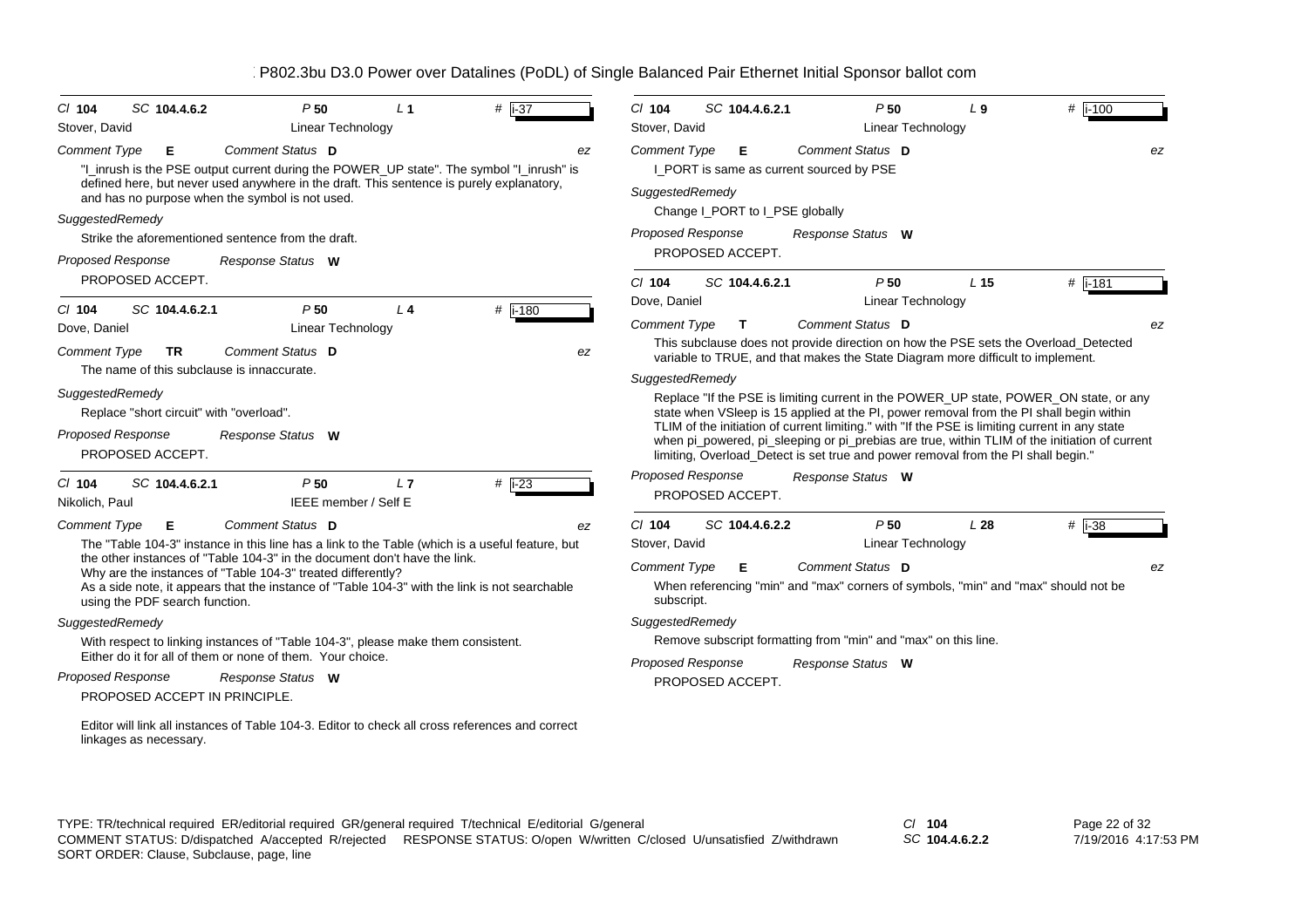| B802.3bu D3.0 Power over Datalines (PoDL) of Single Balanced Pair Ethernet Initial Sponsor ballot com |  |  |  |  |
|-------------------------------------------------------------------------------------------------------|--|--|--|--|
|                                                                                                       |  |  |  |  |

| SC 104.4.6.3<br>$Cl$ 104<br>Dove, Daniel                                                                    | P <sub>50</sub><br>Linear Technology                                                                         | $L$ 46         | # $\overline{1 - 182}$ |    | $CI$ 104<br>Dove, Daniel                                                             | SC 104.4.7                     | P <sub>52</sub><br>Linear Technology                                                                                                                                                                                                                                                                                                                       | L <sub>15</sub> | $#$ i-185   |
|-------------------------------------------------------------------------------------------------------------|--------------------------------------------------------------------------------------------------------------|----------------|------------------------|----|--------------------------------------------------------------------------------------|--------------------------------|------------------------------------------------------------------------------------------------------------------------------------------------------------------------------------------------------------------------------------------------------------------------------------------------------------------------------------------------------------|-----------------|-------------|
| <b>Comment Type</b><br>ER                                                                                   | Comment Status D<br>AB: The first usage of the term "DUT" is not defined.                                    |                |                        | ez | <b>Comment Type</b>                                                                  | <b>TR</b>                      | Comment Status D<br>The organization of this sentence is not optimal, and lacking some required logic.                                                                                                                                                                                                                                                     |                 | ez          |
| SuggestedRemedy<br>under test (DUT)".<br><b>Proposed Response</b><br>PROPOSED ACCEPT.                       | Based on similar instances in 802.3-2015, change the first instance of "DUT" to "device<br>Response Status W |                |                        |    | SuggestedRemedy<br><b>Proposed Response</b>                                          |                                | Replace "Operating voltage shall be removed from the PSE PI in the absence of the PD<br>MFVS while the PSE is operating in the POWER_ON state." with "While the PSE is<br>operating in the POWER_ON state, full operating voltage shall be removed from the PSE<br>PI in the absence of the PD MFVS or if Overload Detected is true."<br>Response Status W |                 |             |
| SC 104.4.6.3<br>$Cl$ 104<br>Dove, Daniel<br><b>Comment Type</b><br><b>TR</b>                                | P <sub>50</sub><br><b>Linear Technology</b><br>Comment Status D                                              | L48            | $#$ i-183              | ez | $CI$ 104<br>Dove, Daniel                                                             | PROPOSED ACCEPT.<br>SC 104.4.7 | P <sub>52</sub><br>Linear Technology                                                                                                                                                                                                                                                                                                                       | L32             | # $i - 187$ |
| SuggestedRemedy<br>Replace "Type A" with "Type A or Type C"<br><b>Proposed Response</b><br>PROPOSED ACCEPT. | There are descriptions of requirements for Type A and Type B PSEs, but not for Type C.<br>Response Status W  |                |                        |    | <b>Comment Type</b><br>Missing condition<br>SuggestedRemedy<br>algorithms."          | <b>TR</b>                      | <b>Comment Status D</b><br>Replace "in the PD detection algorithm." with "in the PD detection or classification                                                                                                                                                                                                                                            |                 | ez          |
| SC 104.4.6.5<br>$Cl$ 104<br>Dove, Daniel                                                                    | P <sub>52</sub><br>Linear Technology                                                                         | L <sub>2</sub> | $#$ i-184              |    | <b>Proposed Response</b>                                                             | PROPOSED ACCEPT.               | Response Status W                                                                                                                                                                                                                                                                                                                                          |                 |             |
| <b>Comment Type</b><br>Е                                                                                    | Comment Status D<br>The term "cleared" is not consistent with the logic definitions.                         |                |                        | ez | $Cl$ 104<br>Stover, David                                                            | SC 104.5.3.1                   | P <sub>53</sub><br><b>Linear Technology</b>                                                                                                                                                                                                                                                                                                                | $L$ 10          | $#$ i-39    |
| SuggestedRemedy<br>Replace "cleared" with "set to FALSE".<br><b>Proposed Response</b><br>PROPOSED ACCEPT.   | Response Status W                                                                                            |                |                        |    | <b>Comment Type</b><br>"T power dly".<br>SuggestedRemedy<br><b>Proposed Response</b> | Е<br>PROPOSED ACCEPT.          | Comment Status D<br>Symbol reference to "t_powerdly", which does not exist. The defined symbol is<br>Replace reference to "t_powerdly" with "T_power_dly"<br>Response Status W                                                                                                                                                                             |                 | ez          |

*SC* **104.5.3.1**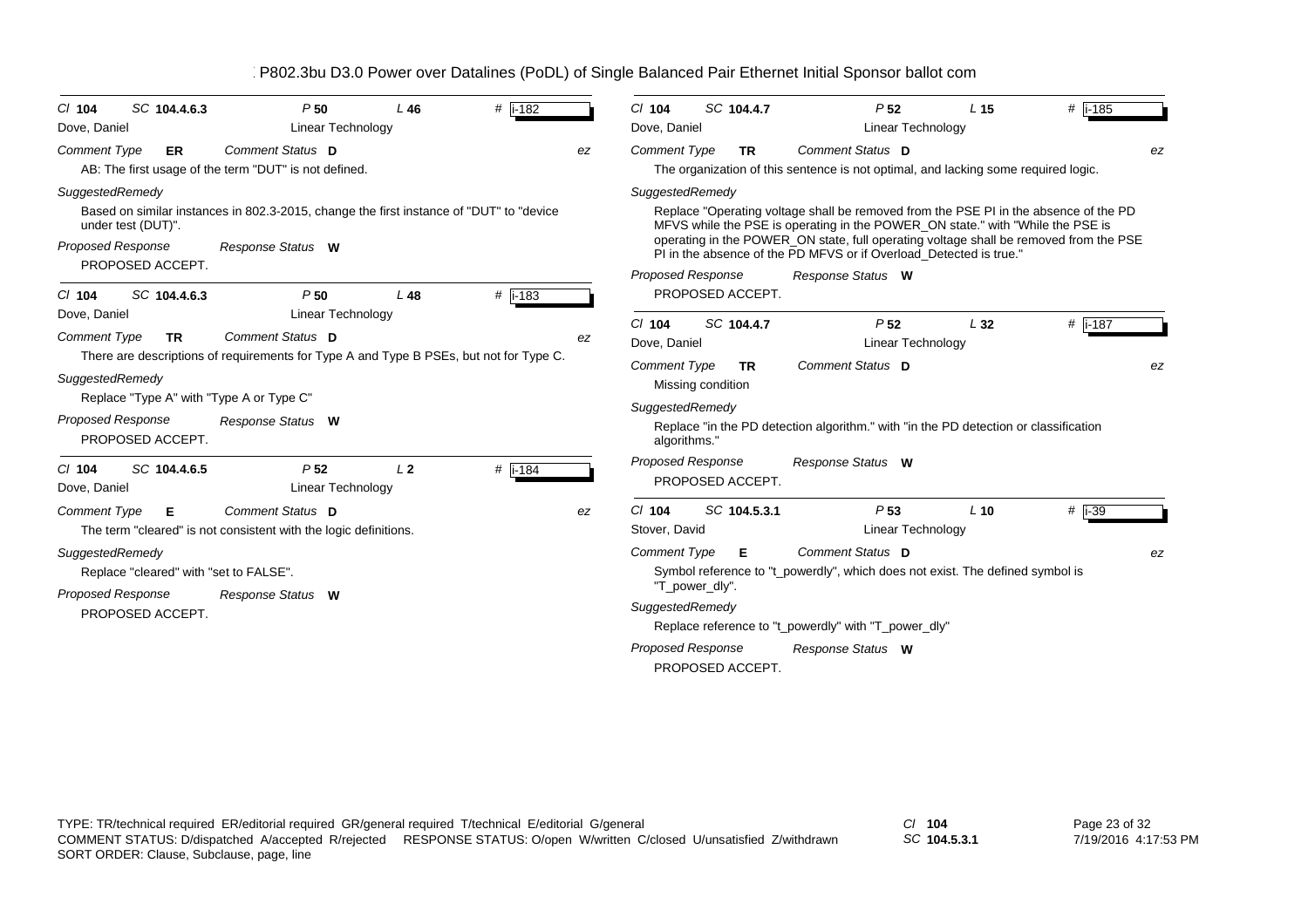| SC 104.5.3.1<br>$CI$ 104                                                                                                              | P <sub>53</sub>                                                                                                                                                                                                                                                                                                      | L <sub>11</sub> | # $i - 188$     | SC 104.5.3.3<br># i-190<br>P <sub>53</sub><br>L50<br>$CI$ 104                                                                                                                                                                                                                                                                                                                                                                                                            |
|---------------------------------------------------------------------------------------------------------------------------------------|----------------------------------------------------------------------------------------------------------------------------------------------------------------------------------------------------------------------------------------------------------------------------------------------------------------------|-----------------|-----------------|--------------------------------------------------------------------------------------------------------------------------------------------------------------------------------------------------------------------------------------------------------------------------------------------------------------------------------------------------------------------------------------------------------------------------------------------------------------------------|
| Dove, Daniel                                                                                                                          | <b>Linear Technology</b>                                                                                                                                                                                                                                                                                             |                 |                 | <b>Linear Technology</b><br>Dove, Daniel                                                                                                                                                                                                                                                                                                                                                                                                                                 |
| <b>Comment Type</b><br>Е<br>the statement "enable MDI power" is not clear                                                             | Comment Status D                                                                                                                                                                                                                                                                                                     |                 | ez              | Comment Status D<br><b>Comment Type</b><br>T.<br>Suggest that ' wakeup signature current is to be applied ' should be changed to read '                                                                                                                                                                                                                                                                                                                                  |
| SuggestedRemedy<br>Insert "to the load" after "MDI power".<br>Proposed Response<br>PROPOSED ACCEPT.                                   | Response Status W                                                                                                                                                                                                                                                                                                    |                 |                 | wakeup signature is to be applied '.<br>SuggestedRemedy<br>See comment.<br><b>Proposed Response</b><br>Response Status W<br>PROPOSED ACCEPT.                                                                                                                                                                                                                                                                                                                             |
| SC 104.5.3.1<br>$CI$ 104<br>Dove, Daniel                                                                                              | P <sub>53</sub><br><b>Linear Technology</b>                                                                                                                                                                                                                                                                          | L35             | # i-189         | $Cl$ 104<br>SC 104.5.3.3<br>P <sub>53</sub><br># $\vert$ i-85<br>L50<br><b>Hewlett Packard Enter</b><br>Law, David                                                                                                                                                                                                                                                                                                                                                       |
| <b>Comment Type</b><br>E<br>SuggestedRemedy<br><b>Proposed Response</b><br>PROPOSED ACCEPT.<br>SC 104.5.3.3<br>$Cl$ 104               | Comment Status D<br>application of "power" is inconsistent with the actual function.<br>I believe this should say "application of full operating voltage". Note, other instances of<br>"operating voltage" on this page should be caught with the S&R in my earlier comment.<br>Response Status W<br>P <sub>53</sub> | L <sub>21</sub> | ez              | <b>Comment Type</b><br><b>Comment Status D</b><br>T.<br>ez<br>Suggest that ' wakeup signature current is to be applied ' should be changed to read '<br>wakeup signature is to be applied '.<br>SuggestedRemedy<br>See comment.<br><b>Proposed Response</b><br>Response Status W<br>PROPOSED ACCEPT.                                                                                                                                                                     |
| Zimmerman, George<br><b>Comment Type</b><br>E<br>"V PD" are an exception.<br>SuggestedRemedy<br>Proposed Response<br>PROPOSED ACCEPT. | Commscope and Line<br>Comment Status D<br>"Disconnect_PD" - normal style is not to capitalize variable names of this sort (voltages like<br>Change Disconnect_PD to "disconnect_pd" on P53 L21 and Figure 104-8<br>Response Status W                                                                                 |                 | $#$ i-130<br>ez | SC 104.5.3.3<br>P <sub>54</sub><br>L <sub>2</sub><br>$Cl$ 104<br>$#$ i-191<br>Dove, Daniel<br>Linear Technology<br>Comment Status D<br><b>Comment Type</b><br>Е<br>when referencing the "wakeup signature current" I think it would be helpful to reference the<br>actual parameter Iwakeup PD<br>SuggestedRemedy<br>replace "wakeup signature current" with "wakeup signature current (Iwakeup_PD)<br><b>Proposed Response</b><br>Response Status W<br>PROPOSED ACCEPT. |

*SC* **104.5.3.3**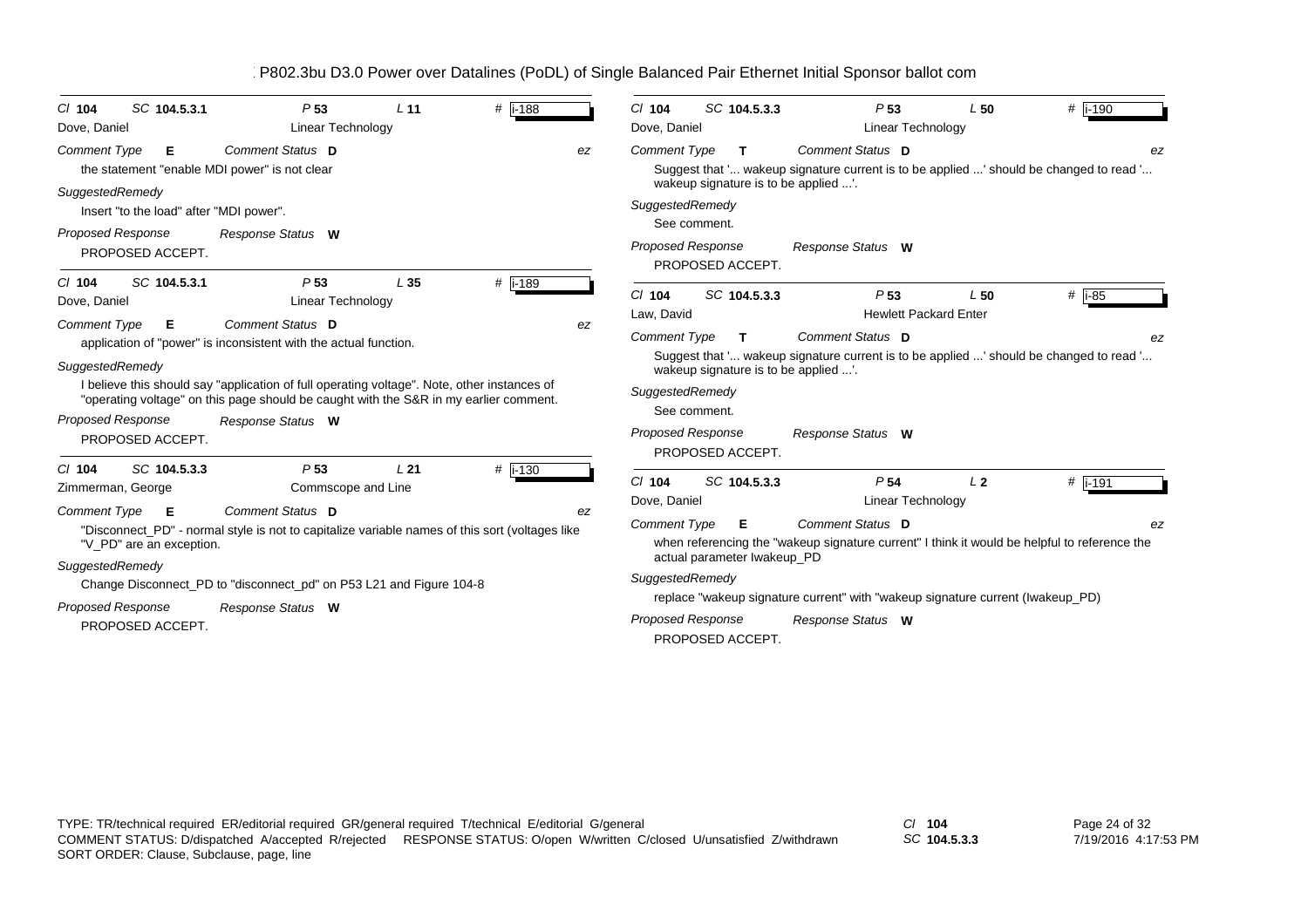| $Cl$ 104<br>SC 104.5.3.3<br>Dove, Daniel                                                                                                                                                                                                                                                                                                                                                                       | P <sub>54</sub><br>Linear Technology                                                                                                                                                                                                                     | L <sub>19</sub>                                                                                                                                                                                                                                                                                                                   | $#$ i-192           |    | $Cl$ 104<br>Dove, Daniel                                    | SC 104.5.4                     |                                                 | P <sub>55</sub><br>Linear Technology            | L45                                                                                                                                                                     | # $\sqrt{1-194}$                                                                                                                                                                                                                                                                     |
|----------------------------------------------------------------------------------------------------------------------------------------------------------------------------------------------------------------------------------------------------------------------------------------------------------------------------------------------------------------------------------------------------------------|----------------------------------------------------------------------------------------------------------------------------------------------------------------------------------------------------------------------------------------------------------|-----------------------------------------------------------------------------------------------------------------------------------------------------------------------------------------------------------------------------------------------------------------------------------------------------------------------------------|---------------------|----|-------------------------------------------------------------|--------------------------------|-------------------------------------------------|-------------------------------------------------|-------------------------------------------------------------------------------------------------------------------------------------------------------------------------|--------------------------------------------------------------------------------------------------------------------------------------------------------------------------------------------------------------------------------------------------------------------------------------|
| <b>Comment Type</b><br>TR<br>Missing Variable/Term                                                                                                                                                                                                                                                                                                                                                             | Comment Status D                                                                                                                                                                                                                                         |                                                                                                                                                                                                                                                                                                                                   |                     | ez | Comment Type                                                | Е                              |                                                 | Comment Status D                                | 4." which is ambiguous. Does it mean "all of the characteristics" or "at least one"?                                                                                    | ez<br>The text says "A valid PD detection signature shall have the characteristics of Table 104-                                                                                                                                                                                     |
| SuggestedRemedy<br>at the PI interface of the PD".<br><b>Proposed Response</b><br>PROPOSED ACCEPT.                                                                                                                                                                                                                                                                                                             | Vpd is referred to in multiple locations, but never defined. Add "Vpd The voltage measured<br>Response Status W                                                                                                                                          |                                                                                                                                                                                                                                                                                                                                   |                     |    | SuggestedRemedy<br>$104 - 4.$ "<br><b>Proposed Response</b> |                                |                                                 | Response Status W                               |                                                                                                                                                                         | replace with "A valid PD detection signature shall have all of the characteristics of Table                                                                                                                                                                                          |
| SC 104.5.3.4<br>$CI$ 104<br>Stover, David<br><b>Comment Type</b><br>Е                                                                                                                                                                                                                                                                                                                                          | P <sub>54</sub><br><b>Linear Technology</b><br>Comment Status D                                                                                                                                                                                          | L30                                                                                                                                                                                                                                                                                                                               | $#$ i-43            | ez | $Cl$ 104<br>Law, David                                      | PROPOSED ACCEPT.<br>SC 104.5.4 |                                                 | P <sub>55</sub><br><b>Hewlett Packard Enter</b> | $L$ 49                                                                                                                                                                  | # $\overline{1-66}$                                                                                                                                                                                                                                                                  |
| Timers do not reference the symbol of the specific parameter to which they refer. In some<br>cases (e.g., sccp watchdog timer), the intended symbol (T SCCP watchdog) is never<br>referenced elsewhere in the document.                                                                                                                                                                                        |                                                                                                                                                                                                                                                          | Comment Status D<br><b>Comment Type</b><br>т<br>While it is correct that 'A PD that presents a signature within the limits set out in Table 104-<br>4 is assured to pass detection.', it may however be prudent to add that it may not<br>necessarily be powered due to the PSE not having sufficient available power (transition |                     |    |                                                             |                                |                                                 |                                                 |                                                                                                                                                                         |                                                                                                                                                                                                                                                                                      |
| SuggestedRemedy<br>Add/Modify Table references in all PD timer definitions to include the specific symbol of the<br>parameter to which they refer. For example, modify sccp_watchdog_timer definition as<br>follows:<br>"A timer used to limit the time in the DO_CLASSIFICATION state in the event serial<br>communication<br>between the PSE and PD is idle or stalled; see T_SCCP_watchdog in Table 104-6." |                                                                                                                                                                                                                                                          |                                                                                                                                                                                                                                                                                                                                   |                     |    | SuggestedRemedy<br><b>Proposed Response</b>                 |                                |                                                 | Response Status W                               | from CLASSIFICATION_EVAL to RESTART due to !power_avalible).                                                                                                            | Suggest the text ' pass detection.' be changed to read ' pass detection, although may<br>not necessarily be powered due to the PSE being unable to source the required power.'.                                                                                                      |
| <b>Proposed Response</b><br>PROPOSED ACCEPT IN PRINCIPLE.                                                                                                                                                                                                                                                                                                                                                      | Response Status W<br>Editor to add timer symbols next to Table 104-6 cross references for all timers defined in                                                                                                                                          |                                                                                                                                                                                                                                                                                                                                   |                     |    | See 104.4.4.                                                | PROPOSED REJECT.               |                                                 |                                                 |                                                                                                                                                                         | While the explanatory text is useful, it is inappropriate because it describes PSE behaviour.                                                                                                                                                                                        |
| PD subclause.                                                                                                                                                                                                                                                                                                                                                                                                  |                                                                                                                                                                                                                                                          |                                                                                                                                                                                                                                                                                                                                   |                     |    | $Cl$ 104<br>Law, David                                      | SC 104.5.4                     |                                                 | P <sub>56</sub><br><b>Hewlett Packard Enter</b> | $L_1$                                                                                                                                                                   | #  i-67                                                                                                                                                                                                                                                                              |
| SC 104.5.3.4<br>$CI$ 104<br>Stover, David<br><b>Comment Type</b><br>Е<br>SuggestedRemedy<br><b>Proposed Response</b><br>PROPOSED ACCEPT.                                                                                                                                                                                                                                                                       | P <sub>54</sub><br><b>Linear Technology</b><br>Comment Status D<br>Timer name "tpowerdly_timer" could be made to better reflect parameter symbol.<br>Replace all instances of "tpowerdly_timer" in 104.5.3 with "tpower_dly_timer".<br>Response Status W | L36                                                                                                                                                                                                                                                                                                                               | # $\overline{1-40}$ | ez | Comment Type<br>SuggestedRemedy<br><b>Proposed Response</b> | т<br>PROPOSED ACCEPT.          | measured at PD PI' here and on line 12 as well. | Comment Status D<br>Response Status W           | Power Interface (PI) is the generic term that refers to the mechanical and electrical<br>Suggest that that text ' measured at PD connector' should be changed to read ' | ez<br>Subclause 104.1.2 'Relationship of PoDL to the IEEE 802.3 architecture' states that 'The<br>interface between the PSE or PD and the transmission medium.'. Based on this suggest<br>the term 'PI' should be used rather than 'connector' when referencing a measurement point. |

| TYPE: TR/technical required ER/editorial required GR/general required T/technical E/editorial G/general |                                                                                                                         | $CI$ 104   | Page 25 of 32        |
|---------------------------------------------------------------------------------------------------------|-------------------------------------------------------------------------------------------------------------------------|------------|----------------------|
|                                                                                                         | COMMENT STATUS: D/dispatched A/accepted R/rejected RESPONSE STATUS: O/open W/written C/closed U/unsatisfied Z/withdrawn | SC 104.5.4 | 7/19/2016 4:17:53 PM |
| SORT ORDER: Clause, Subclause, page, line                                                               |                                                                                                                         |            |                      |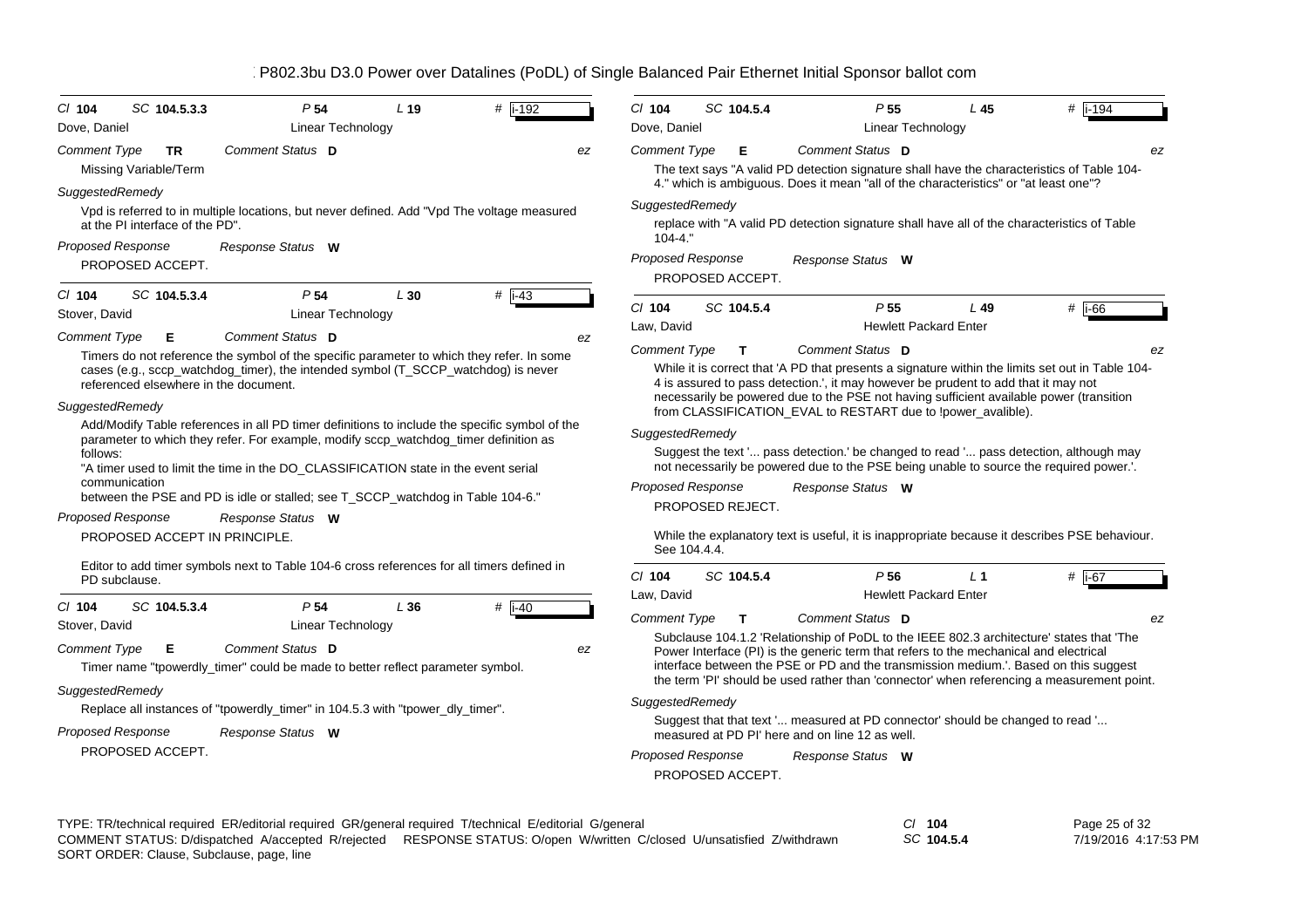| SC 104.5.4<br>$CI$ 104<br>Dove, Daniel                                                                                                                                                                                                                                                                                                                          | P <sub>56</sub><br><b>Linear Technology</b>                                                                                                                                                                                                                                                                                                                                             | L <sub>1</sub>                              | $#$ i-196        | $CI$ 104<br>Stover, David                                                        | SC 104.5.6                               | P <sub>57</sub><br><b>Linear Technology</b>                                                                                                     | L6                                  | # $\overline{1}$ -41 |    |
|-----------------------------------------------------------------------------------------------------------------------------------------------------------------------------------------------------------------------------------------------------------------------------------------------------------------------------------------------------------------|-----------------------------------------------------------------------------------------------------------------------------------------------------------------------------------------------------------------------------------------------------------------------------------------------------------------------------------------------------------------------------------------|---------------------------------------------|------------------|----------------------------------------------------------------------------------|------------------------------------------|-------------------------------------------------------------------------------------------------------------------------------------------------|-------------------------------------|----------------------|----|
| <b>Comment Type</b><br>$\mathbf{T}$<br>interface between the PSE or PD and the transmission medium.'. Based on this suggest<br>the term 'PI' should be used rather than 'connector' when referencing a measurement point.                                                                                                                                       | Comment Status D<br>Subclause 104.1.2 'Relationship of PoDL to the IEEE 802.3 architecture' states that 'The<br>Power Interface (PI) is the generic term that refers to the mechanical and electrical                                                                                                                                                                                   |                                             | ez               | <b>Comment Type</b><br>SuggestedRemedy                                           | Е                                        | Comment Status D<br>Mixed case usage in draft, "V_On" and "V_ON". "V_On" is the defined symbol.<br>Replace all instances of "V_ON" with "V_On". |                                     |                      | ez |
| SuggestedRemedy<br>measured at PD PI' here and on line 12 as well.                                                                                                                                                                                                                                                                                              | Suggest that that text ' measured at PD connector' should be changed to read '                                                                                                                                                                                                                                                                                                          |                                             |                  | <b>Proposed Response</b>                                                         | PROPOSED ACCEPT.                         | Response Status W                                                                                                                               |                                     |                      |    |
| <b>Proposed Response</b><br>PROPOSED ACCEPT.                                                                                                                                                                                                                                                                                                                    | Response Status W                                                                                                                                                                                                                                                                                                                                                                       |                                             |                  | $Cl$ 104<br>Anslow, Peter                                                        | SC 104.5.6                               | P <sub>57</sub><br>Ciena Corporation                                                                                                            | L30                                 | $#$ i-17             |    |
| $Cl$ 104<br>SC 104.5.6<br>Dove, Daniel                                                                                                                                                                                                                                                                                                                          | P <sub>57</sub><br>Linear Technology                                                                                                                                                                                                                                                                                                                                                    | $L_6$                                       | $#$ i-197        | <b>Comment Type</b>                                                              | Е<br>misconstrued as subtraction signs." | Comment Status D<br>The IEEE style manual says "Dashes should never be used because they can be                                                 |                                     |                      | ez |
| Comment Status D<br><b>Comment Type</b><br>T<br>Subclause 104.5.6.1 'PD input voltage' states that 'The PD shall remain off until the input<br>voltage reaches a value in the range of VOn, as specified in Table 104-6, after a delay<br>greater than Tpower_dly.'. For the case of a 12 V unregulated PSE 104-6 however lists<br>Von max as 5.75 V (item 4a). | ez                                                                                                                                                                                                                                                                                                                                                                                      | SuggestedRemedy<br><b>Proposed Response</b> | PROPOSED ACCEPT. | Change "Classes 1-3 and 5-9" to "Classes 1 to 3 and 5 to 9"<br>Response Status W |                                          |                                                                                                                                                 |                                     |                      |    |
| as 5.6 V.                                                                                                                                                                                                                                                                                                                                                       | Subclause 104.5.6.1 however also states that 'The PD shall turn on or off without startup<br>oscillation and within the first trial when a voltage in the range of VPSE (as defined in Table<br>104-1) is applied with a series resistance within the range of valid channel resistance.'. For<br>the case of a 12 V unregulated PSE Table 104-1 lists VPSE(min) for a Class code 0 PSE |                                             |                  | $Cl$ 104<br>Law. David<br><b>Comment Type</b>                                    | SC 104.5.6<br>$\mathbf{T}$               | P <sub>57</sub><br>Comment Status D<br>There is no SLEEP and WAKEUP states that I can see in the PD state diagram.                              | L44<br><b>Hewlett Packard Enter</b> | # i-70               | ez |
| 5.6 V through a series resistance within the range of valid channel resistance.                                                                                                                                                                                                                                                                                 | Based on the above it appears that a conformant class code 0 PD need not turn on until<br>5.75 V (Von max), yet Subclause 104.5.6.1 requires that it turn on when a PSE supplies                                                                                                                                                                                                        |                                             |                  | SuggestedRemedy                                                                  |                                          | Suggest that 'Power supply voltage during SLEEP and WAKEUP states' should be<br>changed to read 'Power supply voltage during PD_SLEEP state'.   |                                     |                      |    |
| SuggestedRemedy<br>Please verify the respective values.                                                                                                                                                                                                                                                                                                         |                                                                                                                                                                                                                                                                                                                                                                                         |                                             |                  | <b>Proposed Response</b>                                                         | PROPOSED ACCEPT.                         | Response Status W                                                                                                                               |                                     |                      |    |
| Proposed Response<br>PROPOSED REJECT.                                                                                                                                                                                                                                                                                                                           | Response Status Z                                                                                                                                                                                                                                                                                                                                                                       |                                             |                  |                                                                                  |                                          |                                                                                                                                                 |                                     |                      |    |
|                                                                                                                                                                                                                                                                                                                                                                 | This comment was WITHDRAWN by the commenter.                                                                                                                                                                                                                                                                                                                                            |                                             |                  |                                                                                  |                                          |                                                                                                                                                 |                                     |                      |    |
|                                                                                                                                                                                                                                                                                                                                                                 | Duplicate comment with i-68. Remedy as per remedy for comment i-68.                                                                                                                                                                                                                                                                                                                     |                                             |                  |                                                                                  |                                          |                                                                                                                                                 |                                     |                      |    |

*SC* **104.5.6**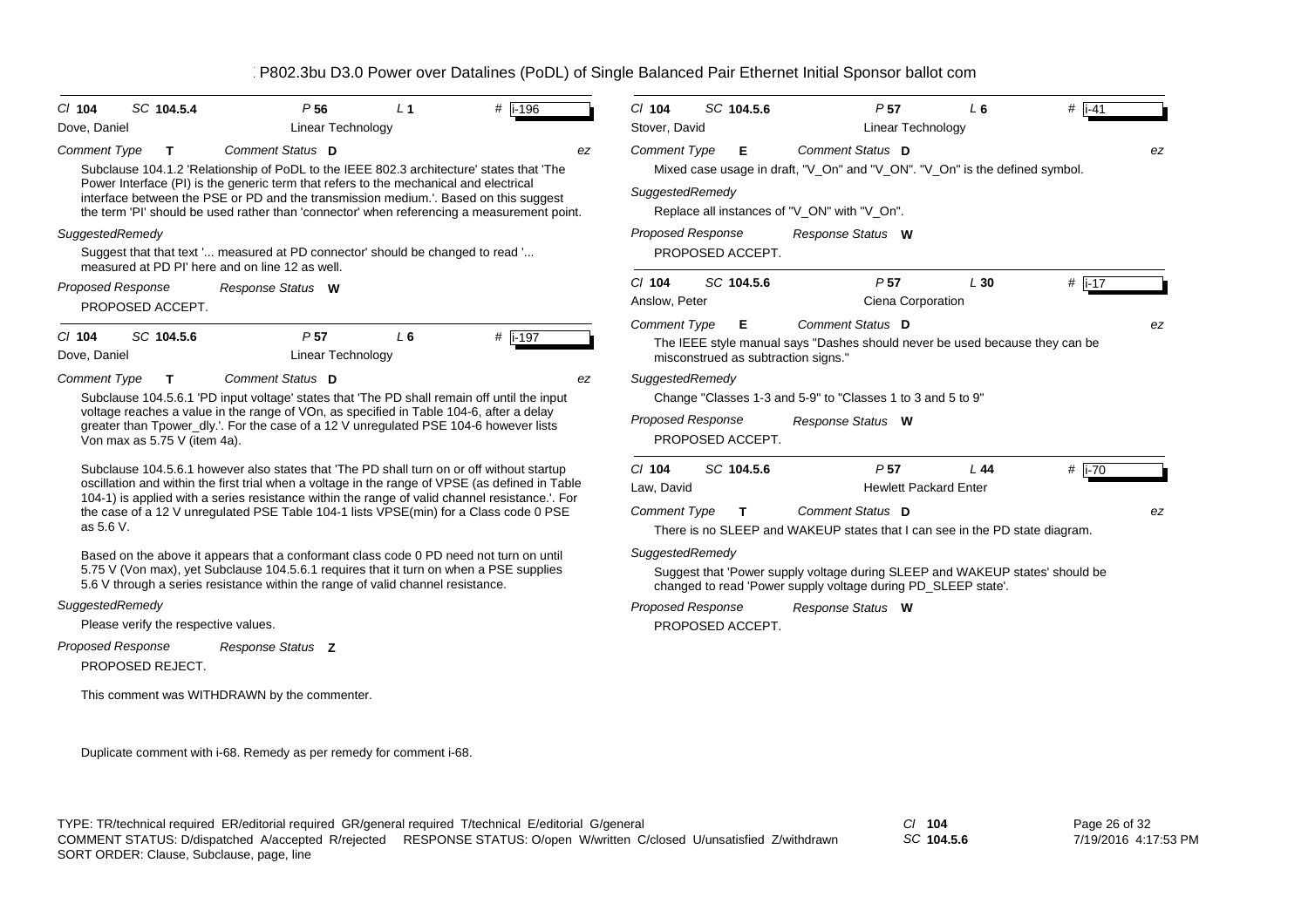| B802.3bu D3.0 Power over Datalines (PoDL) of Single Balanced Pair Ethernet Initial Sponsor ballot com |  |  |  |  |
|-------------------------------------------------------------------------------------------------------|--|--|--|--|
|                                                                                                       |  |  |  |  |

| $Cl$ 104<br>SC 104.5.6              | P <sub>57</sub>                                                                                                                                                                        | L44             | # i-199             |                                                                                                             | $CI$ 104                                                                  | SC 104.5.6.1                                  |  | P <sub>58</sub>                                      | L28                                                                                  | $#$ i-201                                                                                    |    |
|-------------------------------------|----------------------------------------------------------------------------------------------------------------------------------------------------------------------------------------|-----------------|---------------------|-------------------------------------------------------------------------------------------------------------|---------------------------------------------------------------------------|-----------------------------------------------|--|------------------------------------------------------|--------------------------------------------------------------------------------------|----------------------------------------------------------------------------------------------|----|
| Dove, Daniel                        | Linear Technology                                                                                                                                                                      |                 |                     |                                                                                                             | Dove, Daniel                                                              |                                               |  | Linear Technology                                    |                                                                                      |                                                                                              |    |
| <b>Comment Type</b><br>$\mathbf{T}$ | Comment Status D                                                                                                                                                                       |                 |                     | ez                                                                                                          | <b>Comment Type</b>                                                       | $\mathbf{T}$                                  |  | Comment Status D                                     |                                                                                      |                                                                                              | ez |
|                                     | DL: There is no SLEEP and WAKEUP states that I can see in the PD state diagram.                                                                                                        |                 |                     |                                                                                                             |                                                                           |                                               |  |                                                      |                                                                                      | DL: Subclause 104.5.6.1 'PD input voltage' requires that a voltage ' is applied with a       |    |
| SuggestedRemedy                     | Suggest that 'Power supply voltage during SLEEP and WAKEUP states' should be                                                                                                           |                 |                     |                                                                                                             |                                                                           | definition of the 'valid channel resistance'. |  |                                                      | 104.2 'Link segment' defines a maximum DC loop resistance, I'm not able to find a    | series resistance within the range of valid channel resistance. While I see that subclause   |    |
|                                     | changed to read 'Power supply voltage during PD_SLEEP state'.                                                                                                                          |                 |                     |                                                                                                             |                                                                           |                                               |  |                                                      |                                                                                      |                                                                                              |    |
| Proposed Response                   | Response Status W                                                                                                                                                                      |                 |                     | SuggestedRemedy<br>Please add a cross reference to the subclause where valid channel resistance is defined. |                                                                           |                                               |  |                                                      |                                                                                      |                                                                                              |    |
| PROPOSED ACCEPT.                    |                                                                                                                                                                                        |                 |                     |                                                                                                             |                                                                           |                                               |  |                                                      |                                                                                      |                                                                                              |    |
|                                     |                                                                                                                                                                                        |                 |                     |                                                                                                             | <b>Proposed Response</b>                                                  |                                               |  | Response Status Z                                    |                                                                                      |                                                                                              |    |
| $CI$ 104<br>SC 104.5.6              | P <sub>58</sub>                                                                                                                                                                        | L <sub>11</sub> | # $\overline{1-18}$ |                                                                                                             |                                                                           | PROPOSED REJECT.                              |  |                                                      |                                                                                      |                                                                                              |    |
| Anslow, Peter                       | Ciena Corporation                                                                                                                                                                      |                 |                     |                                                                                                             |                                                                           |                                               |  | This comment was WITHDRAWN by the commenter.         |                                                                                      |                                                                                              |    |
| <b>Comment Type</b><br>Е            | Comment Status D<br>The IEEE style manual says "An em dash (--) should be used to indicate the lack of data                                                                            |                 |                     | ez                                                                                                          | Duplicate comment with i-68. Adopt remedy as per remedy for comment i-68: |                                               |  |                                                      |                                                                                      |                                                                                              |    |
| for a particular cell in a table."  |                                                                                                                                                                                        |                 |                     |                                                                                                             |                                                                           |                                               |  |                                                      | The values are correct. Since the open-circuit VPSE min for class 0 is 6V, the PD is |                                                                                              |    |
| SuggestedRemedy                     |                                                                                                                                                                                        |                 |                     |                                                                                                             |                                                                           |                                               |  |                                                      |                                                                                      | assured of being able to turn on if its Von max is 5.75V. After the PD is drawing power from |    |
| Item 4, Min column                  | Insert an em dash (Ctrl-q Shft-q) in Table 104-6, Item 13, Min column and Table 104-7,                                                                                                 |                 |                     |                                                                                                             |                                                                           |                                               |  | Voff min of 3.6V ensures that the PD will remain on. |                                                                                      | the PI, the VPSE may drop to as low as 5.6V and VPD may drop as low as 4.94V. The PD         |    |
| <b>Proposed Response</b>            | Response Status W                                                                                                                                                                      |                 |                     |                                                                                                             | $Cl$ 104                                                                  | SC 104.5.6.2                                  |  | P <sub>58</sub>                                      | $L$ 40                                                                               | $#$ i-103                                                                                    |    |
| PROPOSED ACCEPT.                    |                                                                                                                                                                                        |                 |                     |                                                                                                             | Stover, David                                                             |                                               |  | Linear Technology                                    |                                                                                      |                                                                                              |    |
| SC 104.5.6.1<br>$CI$ 104            | P <sub>58</sub>                                                                                                                                                                        | L <sub>22</sub> | $#$ i-200           |                                                                                                             | <b>Comment Type</b>                                                       | <b>ER</b>                                     |  | Comment Status D                                     |                                                                                      |                                                                                              | ez |
| Dove, Daniel                        | Linear Technology                                                                                                                                                                      |                 |                     |                                                                                                             |                                                                           | V_Sleep max refers to the PD voltage          |  |                                                      |                                                                                      |                                                                                              |    |
| Comment Type<br>TR                  | Comment Status D                                                                                                                                                                       |                 |                     | ez                                                                                                          | SuggestedRemedy                                                           |                                               |  |                                                      |                                                                                      |                                                                                              |    |
|                                     | The structure of this sentence is not optimum and lacks some specific technical content.                                                                                               |                 |                     |                                                                                                             |                                                                           |                                               |  | "when V PD is within the range of V Sleep PD"        |                                                                                      |                                                                                              |    |
| SuggestedRemedy                     |                                                                                                                                                                                        |                 |                     |                                                                                                             | <b>Proposed Response</b>                                                  |                                               |  | Response Status W                                    |                                                                                      |                                                                                              |    |
|                                     | Replace "The PD shall remain off until the input voltage reaches a value in the range of                                                                                               |                 |                     |                                                                                                             |                                                                           | PROPOSED ACCEPT.                              |  |                                                      |                                                                                      |                                                                                              |    |
|                                     | VOn, as specified in Table 104-6, after a delay greater than Tpower_dly. " with "The PD                                                                                                |                 |                     |                                                                                                             |                                                                           |                                               |  |                                                      |                                                                                      |                                                                                              |    |
|                                     | shall remain off for a time greater than Tpower dly after the input voltage (Vpd) reaches a<br>value in the range of VOn, as specified in Table 104-6." Add "When the input voltage is |                 |                     |                                                                                                             | $CI$ 104                                                                  | SC 104.5.6.3                                  |  | P <sub>58</sub>                                      | L <sub>47</sub>                                                                      | # $\overline{1-202}$                                                                         |    |
|                                     | greater than vsig_disable, then the signature is disabled."                                                                                                                            |                 |                     |                                                                                                             | Dove, Daniel                                                              |                                               |  | Linear Technology                                    |                                                                                      |                                                                                              |    |
| <b>Proposed Response</b>            | Response Status W                                                                                                                                                                      |                 |                     |                                                                                                             | Comment Status D<br><b>Comment Type</b><br>Е<br>Missing term              |                                               |  |                                                      |                                                                                      |                                                                                              | ez |
| PROPOSED ACCEPT.                    |                                                                                                                                                                                        |                 |                     |                                                                                                             | SuggestedRemedy                                                           |                                               |  |                                                      |                                                                                      |                                                                                              |    |
|                                     |                                                                                                                                                                                        |                 |                     |                                                                                                             |                                                                           |                                               |  |                                                      | Replace "to the voltage at the PD PI" with "to the voltage or current at the PD PI"  |                                                                                              |    |
|                                     |                                                                                                                                                                                        |                 |                     |                                                                                                             | <b>Proposed Response</b>                                                  |                                               |  | Response Status W                                    |                                                                                      |                                                                                              |    |
|                                     |                                                                                                                                                                                        |                 |                     |                                                                                                             |                                                                           | PROPOSED ACCEPT.                              |  |                                                      |                                                                                      |                                                                                              |    |

*SC* **104.5.6.3**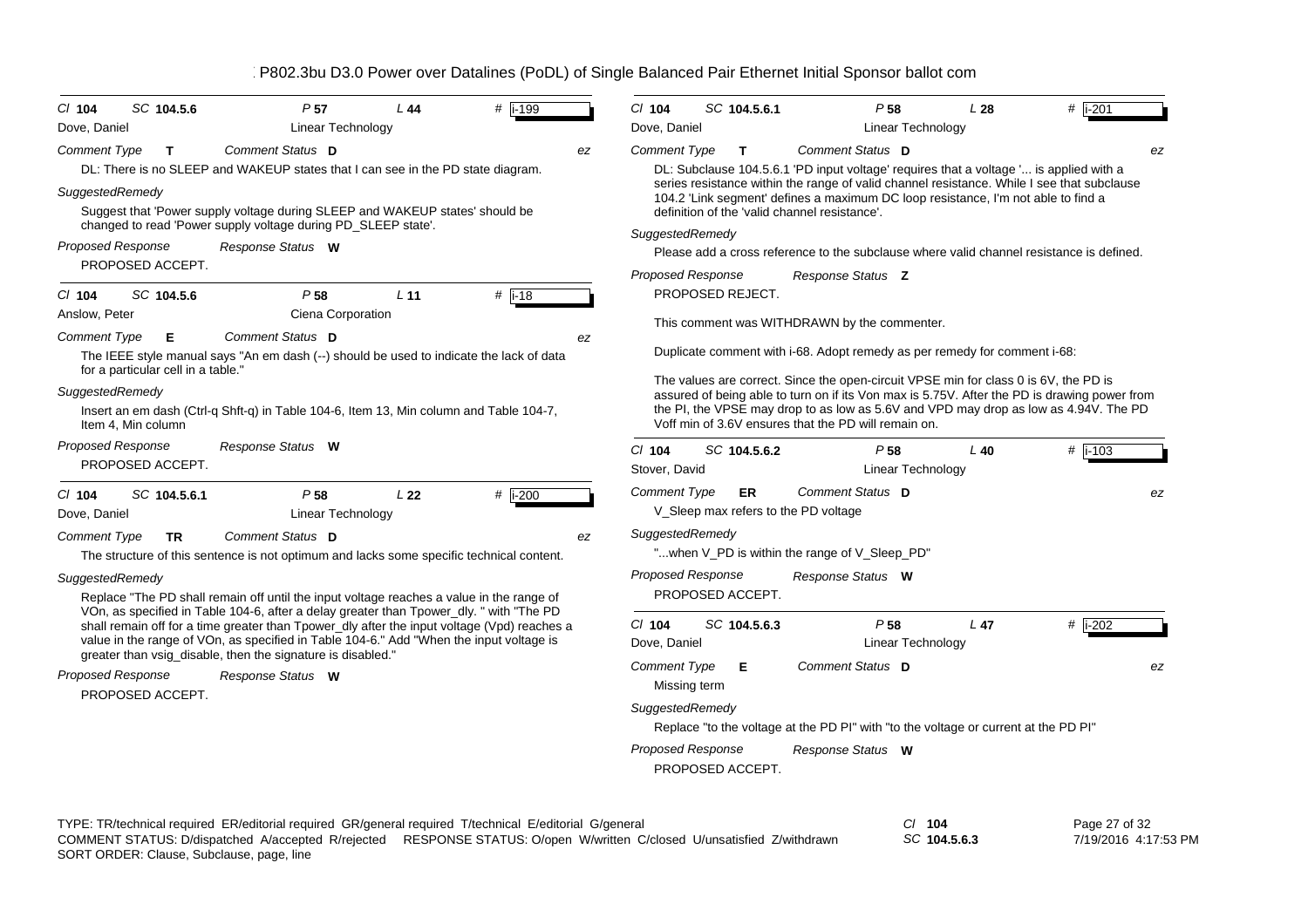| SC 104.5.6.3<br>$Cl$ 104<br>Dove, Daniel                                                                                   | P <sub>59</sub><br>Linear Technology                                                                                                                                        | L 11            | #   i-236 |    | SC 104.5.7<br>$Cl$ 104<br>Dove, Daniel                                                                  | P60<br>Linear Technology                                                                                        | L9                                                              | # $ i - 204$                                                                                                    |  |  |  |
|----------------------------------------------------------------------------------------------------------------------------|-----------------------------------------------------------------------------------------------------------------------------------------------------------------------------|-----------------|-----------|----|---------------------------------------------------------------------------------------------------------|-----------------------------------------------------------------------------------------------------------------|-----------------------------------------------------------------|-----------------------------------------------------------------------------------------------------------------|--|--|--|
| <b>Comment Type</b><br>Е.<br>ROGUE: No PICS entry for this shall                                                           | Comment Status D                                                                                                                                                            |                 |           | ez | <b>Comment Type</b><br>TR.<br>Missing information                                                       | Comment Status D                                                                                                |                                                                 | ez                                                                                                              |  |  |  |
| SuggestedRemedy<br>PICS editor to create entry for this shall<br><b>Proposed Response</b><br>PROPOSED ACCEPT IN PRINCIPLE. | Response Status W<br>Editor to add new entry to PICs table per input provided by PICS editor.                                                                               |                 |           |    | SuggestedRemedy<br>voltage". Note, delete "input" also.<br><b>Proposed Response</b><br>PROPOSED ACCEPT. | Insert "signal the PSE to" between the words "In order to and  maintain full operating<br>Response Status W     |                                                                 |                                                                                                                 |  |  |  |
| SC 104.5.6.3<br>$Cl$ 104                                                                                                   | P <sub>59</sub>                                                                                                                                                             | L <sub>14</sub> | $#$ i-237 |    | SC 104.5.7<br>$CI$ 104                                                                                  | P60                                                                                                             | L <sub>12</sub>                                                 | #  i-205                                                                                                        |  |  |  |
| Dove, Daniel                                                                                                               | <b>Linear Technology</b>                                                                                                                                                    |                 |           |    | Dove, Daniel                                                                                            | Linear Technology                                                                                               |                                                                 |                                                                                                                 |  |  |  |
| <b>Comment Type</b><br>E<br>ROGUE: No PICS entry for this shall                                                            | Comment Status D                                                                                                                                                            |                 |           | ez | <b>Comment Type</b><br><b>TR</b><br>extra word, missing details                                         | Comment Status D                                                                                                |                                                                 | ez                                                                                                              |  |  |  |
| SuggestedRemedy<br>PICS editor to create entry for this shall<br>Proposed Response<br>PROPOSED ACCEPT IN PRINCIPLE.        | Response Status W                                                                                                                                                           |                 |           |    |                                                                                                         |                                                                                                                 | SuggestedRemedy<br><b>Proposed Response</b><br>PROPOSED ACCEPT. | replace "full input operating voltage shall" with "full operating voltage at the PI shall"<br>Response Status W |  |  |  |
|                                                                                                                            | Editor to add new entry to PICs table per input provided by PICS editor.                                                                                                    |                 |           |    | $Cl$ 104<br>SC 104.6.1<br>Dove, Daniel                                                                  | P60<br><b>Linear Technology</b>                                                                                 | L20                                                             | # $\overline{$ i-206                                                                                            |  |  |  |
| SC 104.5.6.5<br>$CI$ 104<br>Dove, Daniel<br><b>Comment Type</b><br>E.                                                      | P <sub>59</sub><br><b>Linear Technology</b><br>Comment Status D                                                                                                             | L46             | # i-203   | ez | <b>Comment Type</b><br><b>TR</b><br>volts for the requirement.                                          | Comment Status D<br>The requirement of a test voltage of greater than 5V does not prohibit or exclude 1,000,000 |                                                                 | ez                                                                                                              |  |  |  |
|                                                                                                                            | The structure of this sentence is not optimum and lacks specifics.                                                                                                          |                 |           |    | SuggestedRemedy                                                                                         |                                                                                                                 |                                                                 |                                                                                                                 |  |  |  |
| SuggestedRemedy                                                                                                            |                                                                                                                                                                             |                 |           |    | replace "using at least a 5V source voltage." with "using a 5V+-20% source voltage."                    |                                                                                                                 |                                                                 |                                                                                                                 |  |  |  |
| $(104-5);$                                                                                                                 | Replace the sentence with "When any voltage between VPSE min and VPSE max (with<br>Rloop_max in series) is applied to the PI of the PD, PPD is defined as shown in Equation |                 |           |    | Proposed Response<br>PROPOSED ACCEPT.                                                                   | Response Status W                                                                                               |                                                                 |                                                                                                                 |  |  |  |
| Proposed Response<br>PROPOSED ACCEPT.                                                                                      | Response Status W                                                                                                                                                           |                 |           |    |                                                                                                         |                                                                                                                 |                                                                 |                                                                                                                 |  |  |  |

*SC* **104.6.1**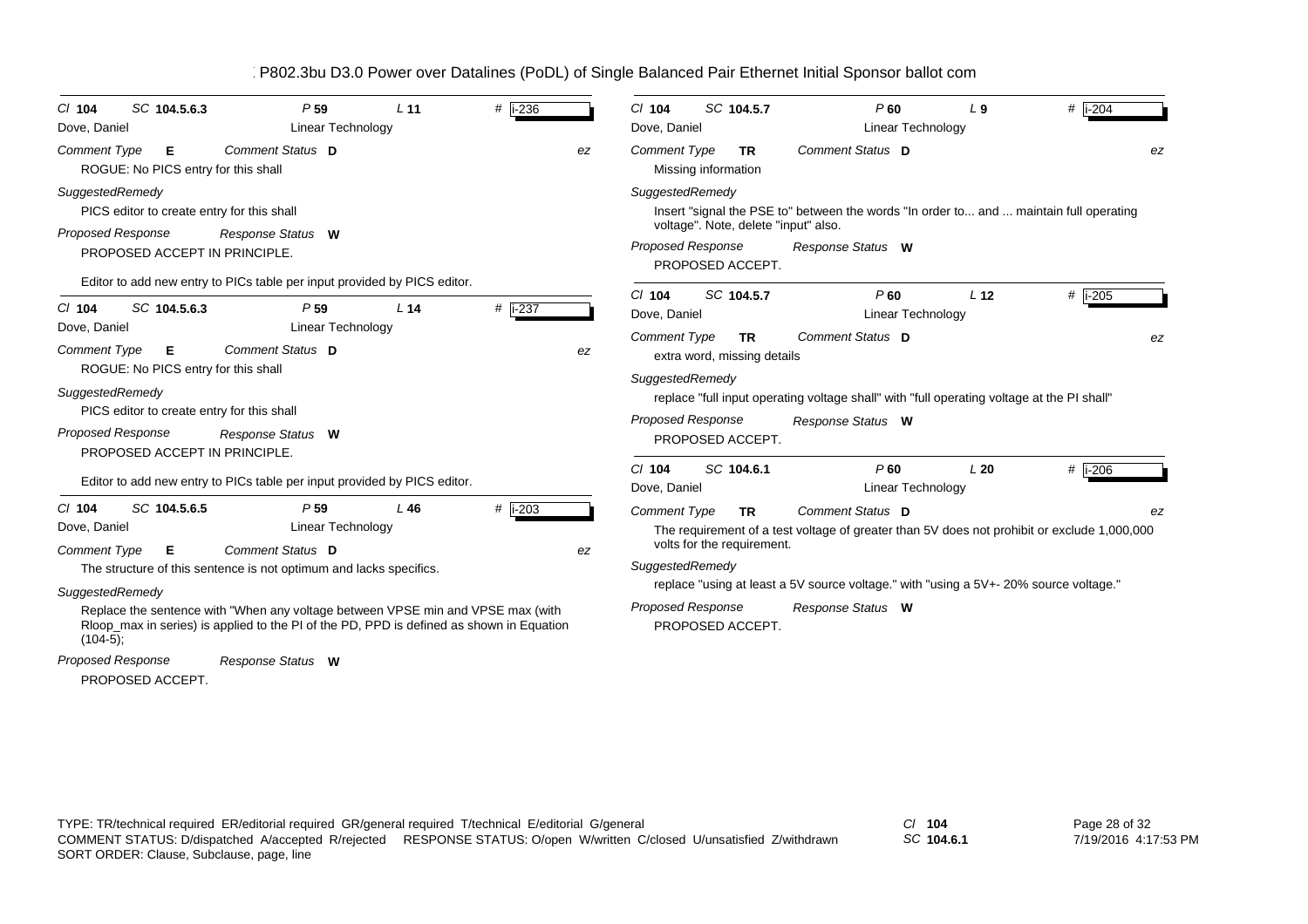| SC 104.6.2<br>CI 104<br>Anslow, Peter                                                                                                                                                                                              | P60<br>Ciena Corporation                                                                                                                                                                                                                    | L30             | # $\overline{1-19}$ |    | C/ 104<br>Zimmerman, George | SC 104.6.3.2                                           |  | P61                                                                                                                     | L29<br>Commscope and Line            | # $\sqrt{1.31}$                                                                             |
|------------------------------------------------------------------------------------------------------------------------------------------------------------------------------------------------------------------------------------|---------------------------------------------------------------------------------------------------------------------------------------------------------------------------------------------------------------------------------------------|-----------------|---------------------|----|-----------------------------|--------------------------------------------------------|--|-------------------------------------------------------------------------------------------------------------------------|--------------------------------------|---------------------------------------------------------------------------------------------|
| <b>Comment Type</b><br>Е                                                                                                                                                                                                           | Comment Status D<br>IEEE does not precede references to other subclauses with "sub-clause"                                                                                                                                                  |                 |                     | ez | Comment Type                | $\mathbf{T}$<br>and 1000BASE-T1)?                      |  | Comment Status D                                                                                                        |                                      | ez<br>"Type A (100BASE-T1)" shouldn't this requirement also apply to Type C (100BASE-T1     |
| SuggestedRemedy<br>Proposed Response                                                                                                                                                                                               | Change "in sub-clause 104.4" to "in 104.4" here and on Page 75, line 47<br>Response Status W                                                                                                                                                |                 |                     |    | SuggestedRemedy             |                                                        |  | Change Type A to "Type A and Type C"                                                                                    |                                      |                                                                                             |
| PROPOSED ACCEPT.                                                                                                                                                                                                                   |                                                                                                                                                                                                                                             |                 |                     |    | <b>Proposed Response</b>    | PROPOSED ACCEPT.                                       |  | Response Status W                                                                                                       |                                      |                                                                                             |
| $Cl$ 104<br>SC 104.6.3.1.1<br>Dove, Daniel                                                                                                                                                                                         | P60<br>Linear Technology                                                                                                                                                                                                                    | L <sub>47</sub> | $#$ i-210           |    | CI 104<br>Anslow, Peter     | SC 104.6.3.2                                           |  | P62                                                                                                                     | L <sub>11</sub><br>Ciena Corporation | # i-21                                                                                      |
| <b>Comment Type</b><br><b>TR</b><br>I believe this spec should apply to Type A or Type C                                                                                                                                           | Comment Status D                                                                                                                                                                                                                            |                 |                     | ez | <b>Comment Type</b>         | T                                                      |  | Comment Status D                                                                                                        |                                      | ez                                                                                          |
| SuggestedRemedy<br>Replace "Type A" with "Type A or Type C"<br>Proposed Response                                                                                                                                                   | Response Status W                                                                                                                                                                                                                           |                 |                     |    |                             | In Figure 104-11:<br>"dB" should be "Return loss (dB)" |  | using Equation (104-6)" where "Equation (104-6)" is a cross-reference.<br>"frequency (Mhz)" should be "Frequency (MHz)" |                                      | The title "Return loss calculated using Equation (104-3)" should be "Return loss calculated |
| PROPOSED ACCEPT.                                                                                                                                                                                                                   |                                                                                                                                                                                                                                             |                 |                     |    | SuggestedRemedy             |                                                        |  |                                                                                                                         |                                      |                                                                                             |
| $Cl$ 104<br>SC 104.6.3.2<br>Dove, Daniel<br><b>Comment Type</b><br>Comment Status D<br>TR                                                                                                                                          | In Figure 104-11, change:<br>The title "Return loss calculated using Equation (104-3)" to "Return loss calculated using<br>Equation (104-6)" where "Equation (104-6)" is a cross-reference.<br>"frequency (Mhz)" to "Frequency (MHz)"<br>ez |                 |                     |    |                             |                                                        |  |                                                                                                                         |                                      |                                                                                             |
|                                                                                                                                                                                                                                    | The spec doesn't articulate whether it applies only to Type A, Type A and Type C                                                                                                                                                            |                 |                     |    | Proposed Response           | "dB" to "Return loss (dB)"                             |  |                                                                                                                         |                                      |                                                                                             |
| SuggestedRemedy                                                                                                                                                                                                                    | Insert "Type A and Type C" before "MDI Return Loss" in the title of the subclause. Also                                                                                                                                                     |                 |                     |    |                             | PROPOSED ACCEPT.                                       |  | Response Status W                                                                                                       |                                      |                                                                                             |
| replace "Type A" with "Type A or Type C" in the text.<br><b>Proposed Response</b><br>PROPOSED ACCEPT.                                                                                                                              | Response Status W                                                                                                                                                                                                                           |                 |                     |    | $CI$ 104<br>Stover, David   | SC 104.7                                               |  | $P$ 63                                                                                                                  | L21<br>Linear Technology             | # $\overline{1}$ i-44                                                                       |
| SC 104.6.3.2<br>CI 104                                                                                                                                                                                                             | P61                                                                                                                                                                                                                                         | L28             | $#$ i-20            |    | <b>Comment Type</b>         | Е                                                      |  | Comment Status D<br>"SCCP is a current-sinking, wire-OR" I believe the correct term is, "wired-OR".                     |                                      | ez                                                                                          |
| Anslow, Peter                                                                                                                                                                                                                      | Ciena Corporation                                                                                                                                                                                                                           |                 |                     |    | SuggestedRemedy             |                                                        |  |                                                                                                                         |                                      |                                                                                             |
| <b>Comment Type</b><br>Е                                                                                                                                                                                                           | Comment Status D                                                                                                                                                                                                                            |                 |                     | ez |                             |                                                        |  | Replace "wire-OR" with "wired-OR".                                                                                      |                                      |                                                                                             |
|                                                                                                                                                                                                                                    | "in clause 96" should be "in Clause 96" where the word "Clause" is in forest green                                                                                                                                                          |                 |                     |    | <b>Proposed Response</b>    |                                                        |  | Response Status W                                                                                                       |                                      |                                                                                             |
| SuggestedRemedy                                                                                                                                                                                                                    | Change "in clause 96" to "in Clause 96" where the word "Clause" is in forest green                                                                                                                                                          |                 |                     |    |                             | PROPOSED ACCEPT.                                       |  |                                                                                                                         |                                      |                                                                                             |
| Proposed Response<br>PROPOSED ACCEPT.                                                                                                                                                                                              | Response Status W                                                                                                                                                                                                                           |                 |                     |    |                             |                                                        |  |                                                                                                                         |                                      |                                                                                             |
| TYPE: TR/technical required ER/editorial required GR/general required T/technical E/editorial G/general<br>COMMENT STATUS: D/dispatched A/accepted R/rejected RESPONSE STATUS: O/open W/written C/closed U/unsatisfied Z/withdrawn |                                                                                                                                                                                                                                             |                 |                     |    |                             |                                                        |  |                                                                                                                         | $CI$ 104<br>SC 104.7                 | Page 29 of 32<br>7/19/2016 4:17:53 PM                                                       |

SORT ORDER: Clause, Subclause, page, line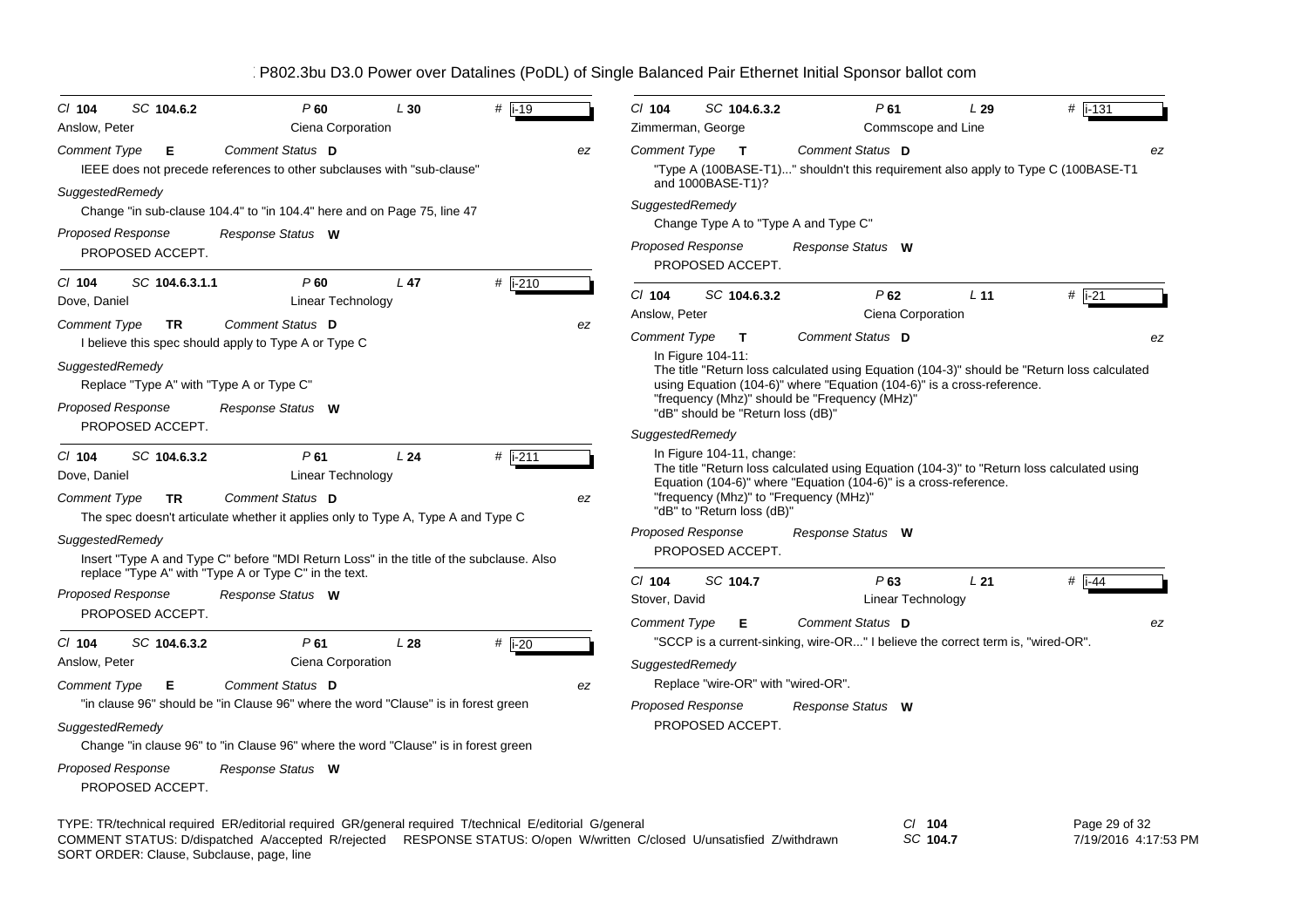| SC 104.7.1.1<br>$Cl$ 104                 | P63                                                                                                                                                                                                                                                                                    | L35             | $#$ i-212 | SC 104.7.1.4<br>$Cl$ 104<br>P64<br># $ i-46$<br>L <sub>4</sub>                                                                                                                                                                                      |
|------------------------------------------|----------------------------------------------------------------------------------------------------------------------------------------------------------------------------------------------------------------------------------------------------------------------------------------|-----------------|-----------|-----------------------------------------------------------------------------------------------------------------------------------------------------------------------------------------------------------------------------------------------------|
| Dove, Daniel                             | <b>Linear Technology</b>                                                                                                                                                                                                                                                               |                 |           | Stover, David<br>Linear Technology                                                                                                                                                                                                                  |
| <b>Comment Type</b><br>Е                 | Comment Status D                                                                                                                                                                                                                                                                       |                 | ez        | <b>Comment Type</b><br>Comment Status D<br>Е<br>ez                                                                                                                                                                                                  |
|                                          | Figure 104-12 is out of place. It should be dropped below the first sentence in 104.7.1.1 to<br>allow the reader to read the description and look at the figure simultaneously.                                                                                                        |                 |           | "All voltages are referenced to the PI minus terminal" seems strange. The only instance of<br>definition I've found is Figure 104-3, which depicts "PI-".                                                                                           |
| SuggestedRemedy                          |                                                                                                                                                                                                                                                                                        |                 |           | SuggestedRemedy                                                                                                                                                                                                                                     |
| Move the figure per the comment.         |                                                                                                                                                                                                                                                                                        |                 |           | "All voltages are referenced to PI- as shown in Figure 104-3."                                                                                                                                                                                      |
| Proposed Response<br>PROPOSED ACCEPT.    | Response Status W                                                                                                                                                                                                                                                                      |                 |           | <b>Proposed Response</b><br>Response Status W<br>PROPOSED ACCEPT.                                                                                                                                                                                   |
| SC 104.7.1.1<br>$Cl$ 104                 | P63                                                                                                                                                                                                                                                                                    | L 37            | # i-213   | #<br>$i-22$<br>$Cl$ 104<br>SC 104.7.2.4<br>P67<br>L <sub>5</sub>                                                                                                                                                                                    |
| Dove, Daniel                             | Linear Technology                                                                                                                                                                                                                                                                      |                 |           | Ciena Corporation<br>Anslow, Peter                                                                                                                                                                                                                  |
| <b>Comment Type</b><br>Е                 | Comment Status D<br>Semantic improvement required. See remedy.                                                                                                                                                                                                                         |                 | ez        | Comment Status D<br><b>Comment Type</b><br>T<br>In Table 104-8, alternative values are given for b[15:12] and b[9:0]. However it is not clear<br>which bits correspond to which columns                                                             |
| SuggestedRemedy                          |                                                                                                                                                                                                                                                                                        |                 |           | SuggestedRemedy                                                                                                                                                                                                                                     |
| shall then go into receive mode (RX)."   | Replace "the PSE shall transmit the reset pulse by first pulling VPSE low and then pull-up<br>at tRSTL. The PSE shall then go into receive mode (RX)." with "the PSE shall transmit the<br>reset pulse by first *driving* VPSE low and then releasing to the pull-up at tRSTL. The PSE |                 |           | Remove "Type:" and replace it with the bit number for each column (space the columns out<br>by adding spaces as in Table 45-77).<br>Remove "Class:" and replace it with the bit number for each column (space the columns<br>out by adding spaces). |
| Proposed Response                        | Response Status W                                                                                                                                                                                                                                                                      |                 |           | Proposed Response<br>Response Status W                                                                                                                                                                                                              |
| PROPOSED ACCEPT.                         |                                                                                                                                                                                                                                                                                        |                 |           | PROPOSED ACCEPT.                                                                                                                                                                                                                                    |
| SC 104.7.1.2<br>$Cl$ 104                 | P63                                                                                                                                                                                                                                                                                    | L <sub>53</sub> | $#$ i-45  |                                                                                                                                                                                                                                                     |
| Stover, David                            | Linear Technology                                                                                                                                                                                                                                                                      |                 |           | $#$ i-224<br>$Cl$ 104<br>SC 104.8<br>$P$ 69<br>L <sub>1</sub>                                                                                                                                                                                       |
| <b>Comment Type</b><br>Е                 | Comment Status D                                                                                                                                                                                                                                                                       |                 | ez        | <b>Linear Technology</b><br>Gardner, Andrew                                                                                                                                                                                                         |
|                                          | "during a write 1 or write 0 operation." Capitalization.                                                                                                                                                                                                                               |                 |           | Comment Status D<br><b>Comment Type</b><br><b>TR</b><br>ez<br>PICs need to be updated.                                                                                                                                                              |
| SuggestedRemedy                          |                                                                                                                                                                                                                                                                                        |                 |           | SuggestedRemedy                                                                                                                                                                                                                                     |
| "during a Write 1 or Write 0 operation." |                                                                                                                                                                                                                                                                                        |                 |           | Update PICs as needed.                                                                                                                                                                                                                              |
| Proposed Response<br>PROPOSED ACCEPT.    | Response Status W                                                                                                                                                                                                                                                                      |                 |           | <b>Proposed Response</b><br>Response Status W<br>PROPOSED ACCEPT IN PRINCIPLE.                                                                                                                                                                      |
|                                          |                                                                                                                                                                                                                                                                                        |                 |           | Editor to add new entry to PICs table per input provided by PICS editor. Editor to provide<br>complete list of PICs changed in his proposed response.                                                                                               |

*SC* **104.8**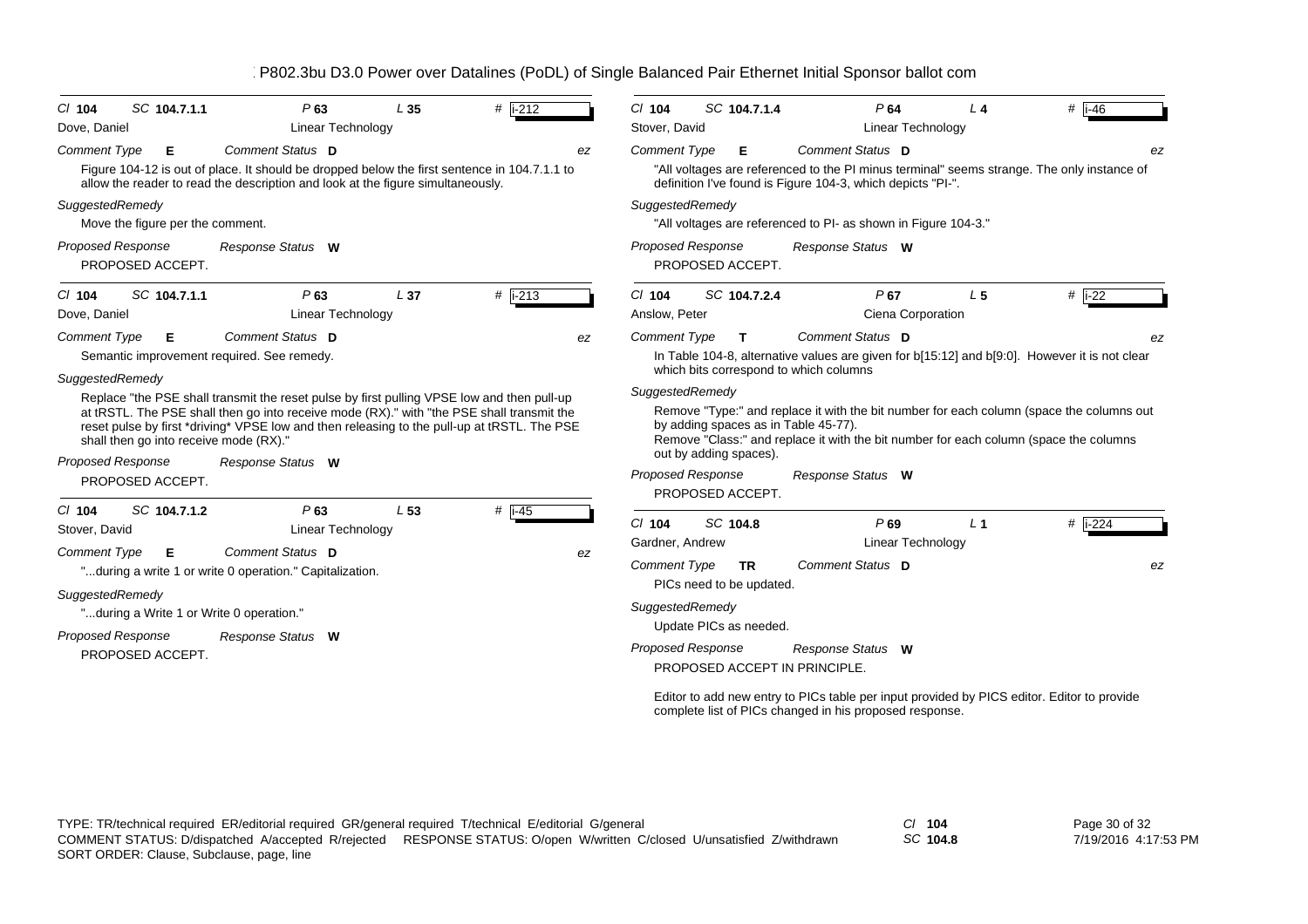| SC 104.8.4.2<br>$CI$ 104<br>Dove, Daniel                                                              | P <sub>70</sub><br>Linear Technology                                                        | L46 | # i-238              | SC 104.8.4.3<br>P74<br># i-240<br>$Cl$ 104<br>L <sub>1</sub><br>Dove, Daniel<br>Linear Technology                                                  |  |  |  |  |
|-------------------------------------------------------------------------------------------------------|---------------------------------------------------------------------------------------------|-----|----------------------|----------------------------------------------------------------------------------------------------------------------------------------------------|--|--|--|--|
| <b>Comment Type</b><br>Е                                                                              | Comment Status D<br>ROGUE The wrong table is referenced. It should be 104 -1                |     | ez                   | Comment Status D<br><b>Comment Type</b><br>Е<br>ez<br>ROGUE: This is now split into two different shalls. One is for Type A and the other for      |  |  |  |  |
| SuggestedRemedy<br>Replace 104 -2 with 104 - 1<br><b>Proposed Response</b><br>PROPOSED ACCEPT.        | Response Status W                                                                           |     |                      | TypeB<br>SuggestedRemedy<br>PICS editor to split this into two separate PICS items<br>Proposed Response<br>Response Status W<br>PROPOSED ACCEPT.   |  |  |  |  |
| SC 104.8.4.2<br>$CI$ 104<br>Dove, Daniel                                                              | P <sub>72</sub><br><b>Linear Technology</b>                                                 | L21 | # i-239              | # $\overline{1}$ -49<br>SC 104.8.4.3<br>$Cl$ 104<br>P74<br>L <sub>12</sub><br>Linear Technology<br>Stover, David                                   |  |  |  |  |
| <b>Comment Type</b><br>E.                                                                             | Comment Status D<br>ROGUE: There is no shall associated with this entry anymore             |     | ez                   | <b>Comment Type</b><br>Comment Status D<br>Е<br>Referenced symbol is "I_Hold_PD" but defined symbol is "I_hold_PD".                                |  |  |  |  |
| SuggestedRemedy<br>Delete this PICS item<br><b>Proposed Response</b><br>PROPOSED ACCEPT IN PRINCIPLE. | Response Status W                                                                           |     |                      | SuggestedRemedy<br>Replace reference to "I_Hold_PD" with "I_hold_PD".<br><b>Proposed Response</b><br>Response Status W<br>PROPOSED ACCEPT.         |  |  |  |  |
| Submitted by Craig Chabot.                                                                            | Cross reference needs to be updated to point to 104.4.6.5 instead of 104.4.6.4.             |     |                      | SC Intro<br>$#$ i-135<br>C/ Intro<br>P <sub>11</sub><br>L <sub>5</sub><br><b>Linear Technology</b><br>Dove, Daniel                                 |  |  |  |  |
| $Cl$ 104<br>SC 104.8.4.3<br>Stover, David                                                             | P73<br><b>Linear Technology</b>                                                             | L30 | # $\overline{1}$ -48 | Comment Status D<br><b>Comment Type</b><br>Е<br>ez<br>The term "Single-Pair Power over Data Lines" is inconsistent with the title of the document. |  |  |  |  |
| <b>Comment Type</b><br>E.                                                                             | Comment Status D<br>Referenced symbol is "t_power_dly" but defined symbol is "T_power_dly". |     | ez                   | SuggestedRemedy<br>Replace "Single-Pair Power over Data Lines "Single Balanced Twisted Pair Power over<br>Data Lines'                              |  |  |  |  |
| SuggestedRemedy<br><b>Proposed Response</b><br>PROPOSED ACCEPT.                                       | Replace reference to "t_power_dly" with "T_power_dly".<br>Response Status W                 |     |                      | Proposed Response<br>Response Status W<br>PROPOSED ACCEPT.                                                                                         |  |  |  |  |

*SC* **Intro**